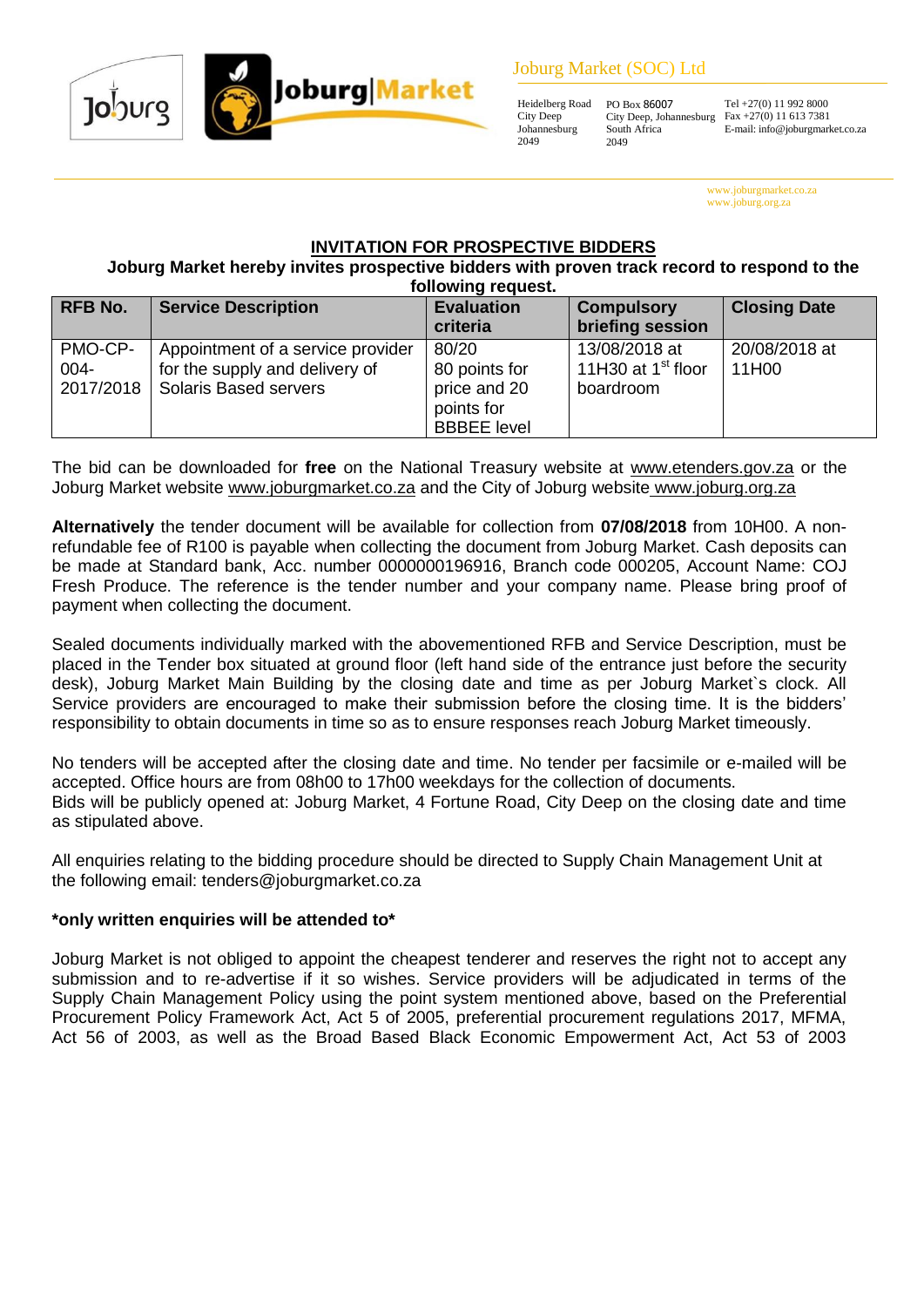#### **IMPORTANT NOTICE**

- 1. Bidders are reminded that for any and all alterations in the bid document must be initialled / signed in full by the bidder's authorised signatory and or provide an accompanying letter on the bidder's official letterhead will indicate such alterations.
- 2. This bid, correctly endorsed, is to be addressed to the Supply Chain Management and must be deposited into the tender/ bid box at the Ground Floor: Main Entrance, Joburg Market, 04 Fortune Street, City Deep, at the time and date shown herein. Under no circumstance will late tenders be accepted.
- 3. Failure to attend the compulsory briefing session (if applicable to the bid l) will result in disqualification of the bid.
- 4. Failure to submit samples, if requested will result in disqualification of the bid.
- 5. The bid document is to be completed in ink and in full. It is not to be re-typed at all.
- 6. The bid document is to be submitted in full in the same order as issued, with all the sections attached.
- 7. In bid where Consortiums and Joint Ventures are involved, an agreement endorsed with signatures of all parties involved, must be submitted.
- 8. Micro Exempted Enterprises (EME's) are required to submit a certificate issued by an Auditor Or Accounting Officer on a letter head with a practise number and contact number clearly Specified on the face of the certificate

## **FAILURE TO COMPLY WITH THE ABOVE REQUIREMENTS MAY DISQUALIFY THE BID**

**Bidder /s:………………………………………………………………………………………………**

|  | Cell:………………………………………………… E-Mail:………………………………………………… |
|--|-----------------------------------------------------|
|  |                                                     |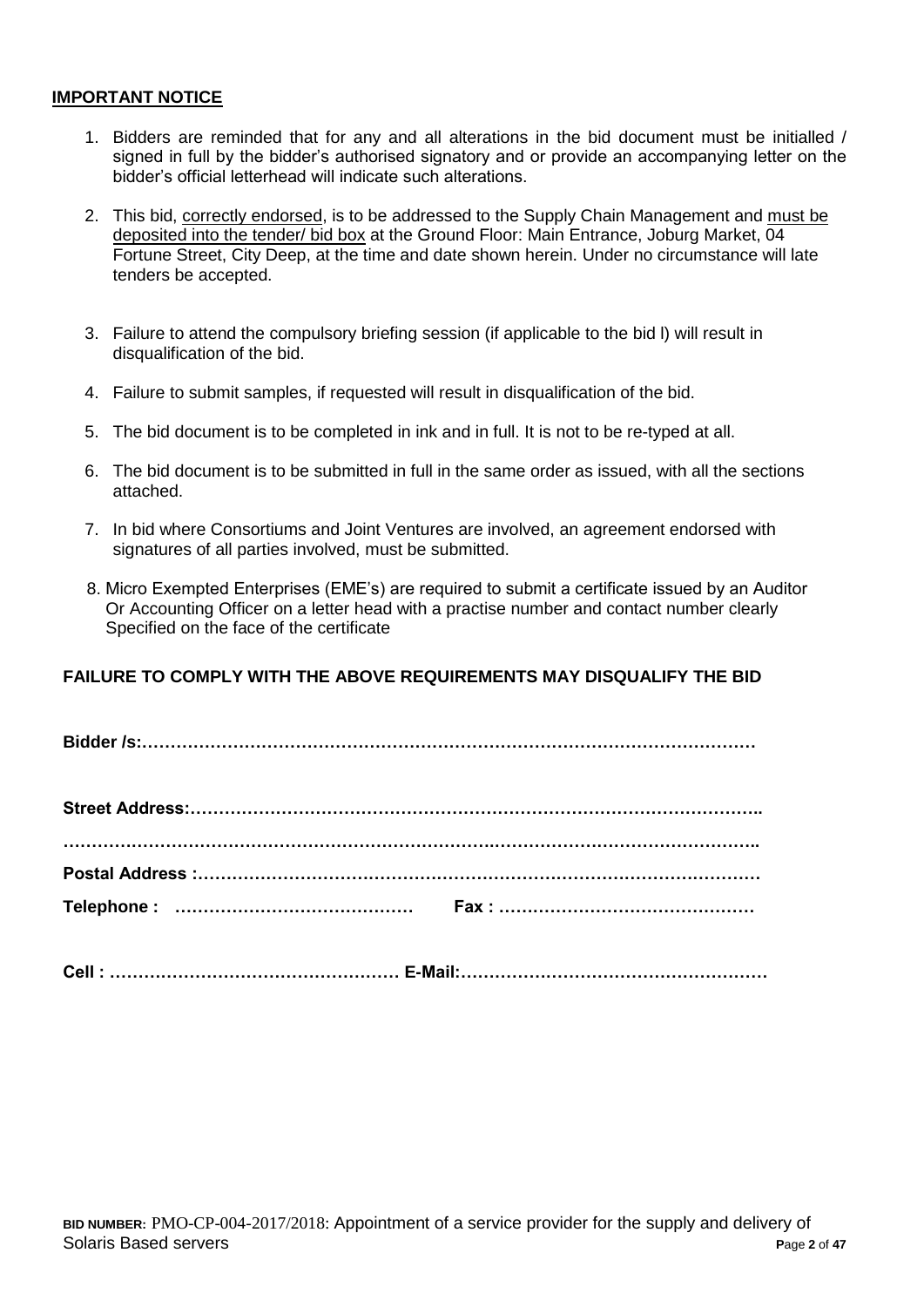# **INDEX**

| No.            | <b>TABLE OF CONTENTS</b>                            | <b>SOURCE DOCUMENT</b> |
|----------------|-----------------------------------------------------|------------------------|
| $\mathbf{1}$ . | <b>INVITATION TO BID</b>                            | MBD <sub>1</sub>       |
| 2.             | <b>DECLARATION OF INTEREST</b>                      | MBD <sub>4</sub>       |
| 3.             | <b>PREFERENCE POINTS CLAIMS</b>                     | <b>MBD 6.1</b>         |
| 4.             | <b>DECLARATION OF BIDDERS PAST SCM PRACTICE</b>     | MBD <sub>8</sub>       |
| 5.             | <b>CERTIFICATE OF INDEPENDENT BID DETERMINATION</b> | MBD <sub>9</sub>       |
| 6.             | <b>GENERAL CONDITIONS OF CONTRACT</b>               |                        |
| 7.             | <b>TERMS OF REFERENCE</b>                           |                        |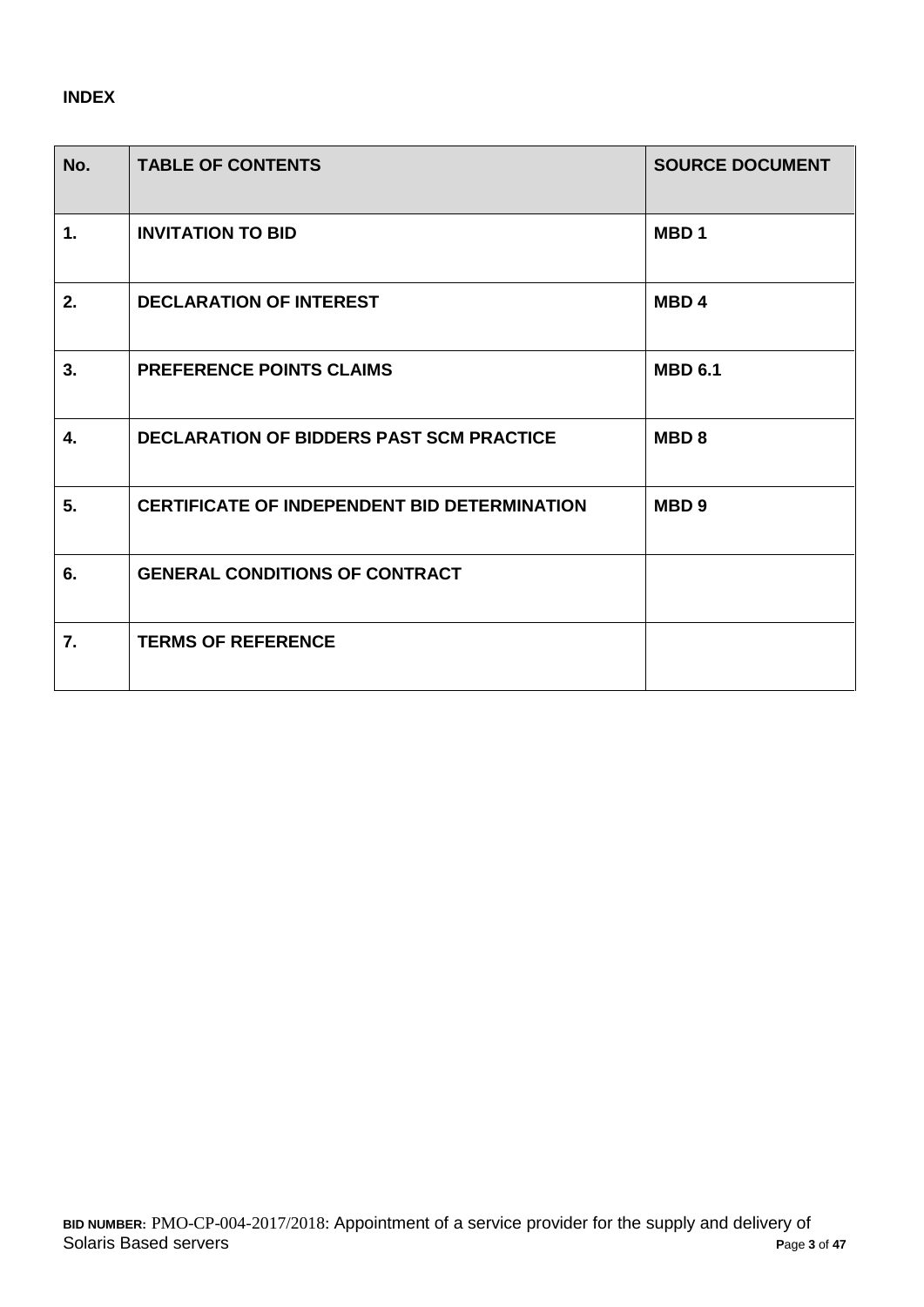# **BID DOCUMENTS CHECK LIST:**

# **A completed and signed BID document must be submitted in a sealed envelope together will all returnables. That is:**

| <b>Item</b>    | <b>Description</b>                                                                                                                                                                                                                  | Submitted -         |
|----------------|-------------------------------------------------------------------------------------------------------------------------------------------------------------------------------------------------------------------------------------|---------------------|
|                |                                                                                                                                                                                                                                     | <b>Indicate YES</b> |
|                |                                                                                                                                                                                                                                     | or NO               |
| $\mathbf 1$    | Completed Registration on the National Treasury Central Supplier Database                                                                                                                                                           |                     |
| 2              | Completed and signed MBD 1,4,6.1, 8, 9,                                                                                                                                                                                             |                     |
| <b>NB</b>      | Failure to fully complete all sections will lead to a disqualification of the bid.                                                                                                                                                  |                     |
| 3              | General Condition of Contract (GCC) to be signed                                                                                                                                                                                    |                     |
| $\overline{4}$ | Rates and taxes account not older than three months or lease agreement                                                                                                                                                              |                     |
| 5              | ID copies of shareholders / directors and share certificates; certification not older<br>than three months                                                                                                                          |                     |
| 6              | Signed JV agreement for Joint Venture companies. Separate National Treasury<br>Central Supplier Database registration and consolidated BBBEE certificate(where<br>applicable)                                                       |                     |
| $\overline{7}$ | Initial / sign for all alterations in the tender document                                                                                                                                                                           |                     |
| 8              | Registration with CIDB (where applicable)                                                                                                                                                                                           |                     |
| 9              | Submission of tender documents; thereof including all returnable                                                                                                                                                                    |                     |
| 10             | B-BBEE Status Level of Contribution certificate OR SWORN AFFIDAVIT - B-BBEE<br><b>EXEMPTED MICRO ENTERPRISE</b> OR an Accounting Officer as contemplated in the<br>Close Corporation Act (CCA) in order to claim preference points. |                     |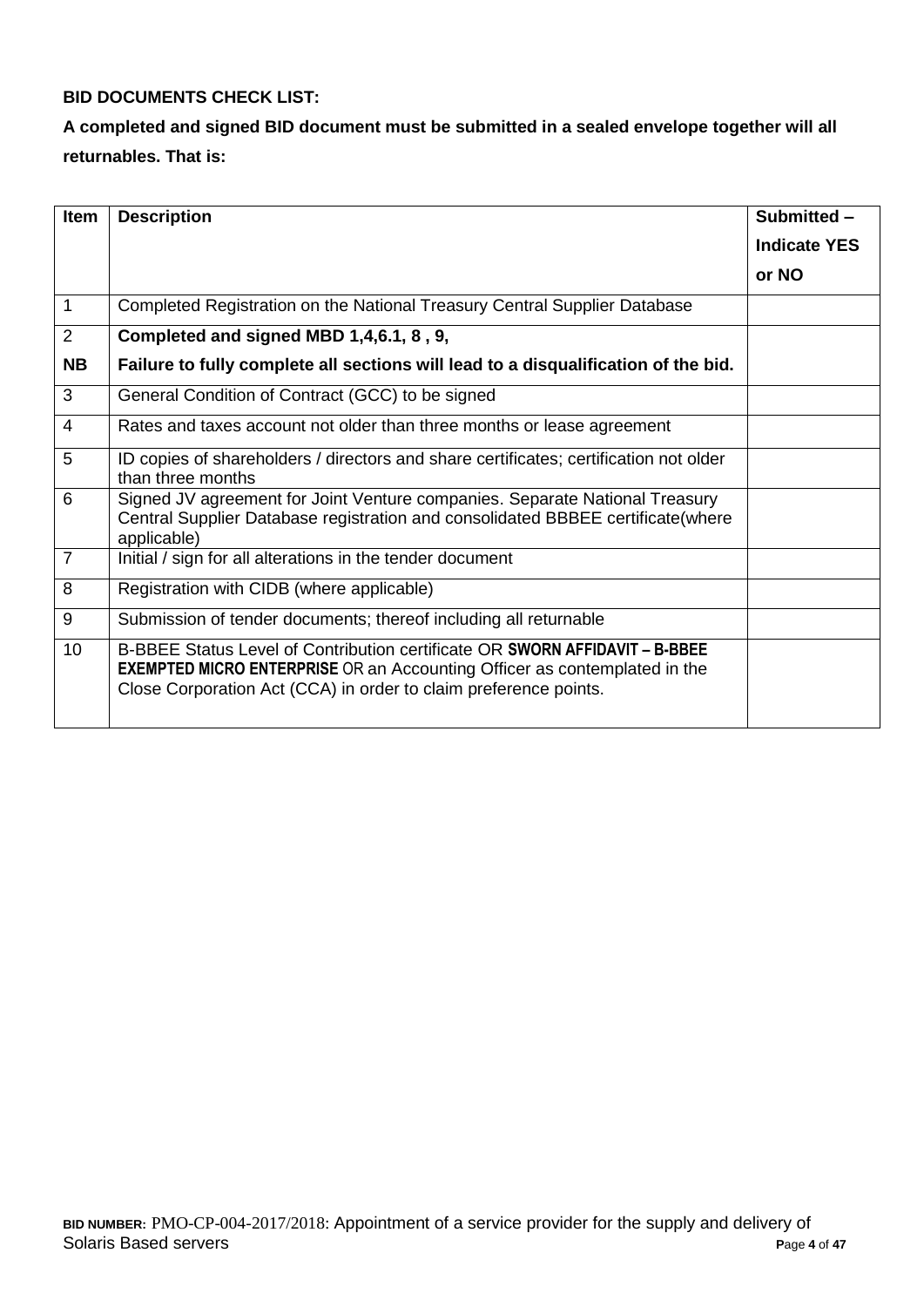**MBD 1**

# **PART A INVITATION TO BID**

|                                                                                                                                                                                                                                                                                                                                                                                                                                                                                                                                                                                                                                                                                                                                                                                          | IN VITRITION TO DID<br>YOU ARE HEREBY INVITED TO BID FOR REQUIREMENTS OF THE JOBURG MARKET                                                                          |                                                                                                          |  |            |           |               |                      |       |
|------------------------------------------------------------------------------------------------------------------------------------------------------------------------------------------------------------------------------------------------------------------------------------------------------------------------------------------------------------------------------------------------------------------------------------------------------------------------------------------------------------------------------------------------------------------------------------------------------------------------------------------------------------------------------------------------------------------------------------------------------------------------------------------|---------------------------------------------------------------------------------------------------------------------------------------------------------------------|----------------------------------------------------------------------------------------------------------|--|------------|-----------|---------------|----------------------|-------|
| <b>BID NUMBER:</b>                                                                                                                                                                                                                                                                                                                                                                                                                                                                                                                                                                                                                                                                                                                                                                       | <b>PMO-CP-004-</b><br>2017/2018                                                                                                                                     | <b>CLOSING DATE:</b>                                                                                     |  | 20/08/2018 |           |               | <b>CLOSING TIME:</b> | 11:00 |
| DESCRIPTION:                                                                                                                                                                                                                                                                                                                                                                                                                                                                                                                                                                                                                                                                                                                                                                             | Appointment of a service provider for the supply and delivery of Solaris Based servers                                                                              |                                                                                                          |  |            |           |               |                      |       |
|                                                                                                                                                                                                                                                                                                                                                                                                                                                                                                                                                                                                                                                                                                                                                                                          | THE SUCCESSFUL BIDDER WILL BE REQUIRED TO FILL IN AND SIGN A WRITTEN CONTRACT FORM (MBD7).                                                                          |                                                                                                          |  |            |           |               |                      |       |
| BID RESPONSE DOCUMENTS MAY BE DEPOSITED IN THE BID BOX SITUATED AS FOLLOWS<br><b>Attention: Head of Supply Chain Management</b><br><b>PO BOX 86007</b><br><b>City Deep</b><br>Johannesburg<br>2049<br><b>OR</b><br>DEPOSITED IN THE BID BOX SITUATED AT GROUND FLOOR (left hand side of the entrance just before the<br>security desk), Joburg Market Main Building by the closing date and time as per Joburg Market's clock. All<br>Suppliers are encouraged to make their submission before the closing time.<br><b>4 Fortune Road</b><br><b>City Deep</b><br>Johannesburg<br>Bidders should ensure that bids are delivered timeously to the correct address. If the bid is late, it will not be<br>accepted for consideration.<br>The bid box is open 24 hours a day, 7 days a week. |                                                                                                                                                                     |                                                                                                          |  |            |           |               |                      |       |
| <b>SUPPLIER INFORMATION</b>                                                                                                                                                                                                                                                                                                                                                                                                                                                                                                                                                                                                                                                                                                                                                              |                                                                                                                                                                     |                                                                                                          |  |            |           |               |                      |       |
| NAME OF BIDDER                                                                                                                                                                                                                                                                                                                                                                                                                                                                                                                                                                                                                                                                                                                                                                           |                                                                                                                                                                     |                                                                                                          |  |            |           |               |                      |       |
| POSTAL ADDRESS                                                                                                                                                                                                                                                                                                                                                                                                                                                                                                                                                                                                                                                                                                                                                                           |                                                                                                                                                                     |                                                                                                          |  |            |           |               |                      |       |
| STREET ADDRESS                                                                                                                                                                                                                                                                                                                                                                                                                                                                                                                                                                                                                                                                                                                                                                           |                                                                                                                                                                     |                                                                                                          |  |            |           |               |                      |       |
| <b>TELEPHONE NUMBER</b>                                                                                                                                                                                                                                                                                                                                                                                                                                                                                                                                                                                                                                                                                                                                                                  |                                                                                                                                                                     | CODE                                                                                                     |  |            |           | <b>NUMBER</b> |                      |       |
| <b>CELLPHONE NUMBER</b>                                                                                                                                                                                                                                                                                                                                                                                                                                                                                                                                                                                                                                                                                                                                                                  |                                                                                                                                                                     |                                                                                                          |  |            |           |               |                      |       |
| <b>FACSIMILE NUMBER</b>                                                                                                                                                                                                                                                                                                                                                                                                                                                                                                                                                                                                                                                                                                                                                                  |                                                                                                                                                                     | CODE                                                                                                     |  |            |           | <b>NUMBER</b> |                      |       |
|                                                                                                                                                                                                                                                                                                                                                                                                                                                                                                                                                                                                                                                                                                                                                                                          | <b>E-MAIL ADDRESS</b>                                                                                                                                               |                                                                                                          |  |            |           |               |                      |       |
| VAT REGISTRATION NUMBER                                                                                                                                                                                                                                                                                                                                                                                                                                                                                                                                                                                                                                                                                                                                                                  |                                                                                                                                                                     |                                                                                                          |  |            |           |               |                      |       |
| TAX COMPLIANCE STATUS                                                                                                                                                                                                                                                                                                                                                                                                                                                                                                                                                                                                                                                                                                                                                                    |                                                                                                                                                                     | <b>TCS PIN:</b>                                                                                          |  |            | <b>OR</b> | CSD No:       |                      |       |
| <b>CERTIFICATE</b><br><b>[TICK APPLICABLE BOX]</b>                                                                                                                                                                                                                                                                                                                                                                                                                                                                                                                                                                                                                                                                                                                                       | <b>B-BBEE STATUS LEVEL VERIFICATION</b>                                                                                                                             | <b>B-BBEE STATUS</b><br>$\Box$ Yes<br>$\Box$ Yes<br><b>LEVEL SWORN</b><br><b>AFFIDAVIT</b><br>No<br>¶ No |  |            |           |               |                      |       |
|                                                                                                                                                                                                                                                                                                                                                                                                                                                                                                                                                                                                                                                                                                                                                                                          | A B-BBEE STATUS LEVEL VERIFICATION CERTIFICATE/ SWORN AFFIDAVIT (FOR EMES & QSEs) MUST BE SUBMITTED IN<br><b>ORDER TO QUALIFY FOR PREFERENCE POINTS FOR B-BBEET</b> |                                                                                                          |  |            |           |               |                      |       |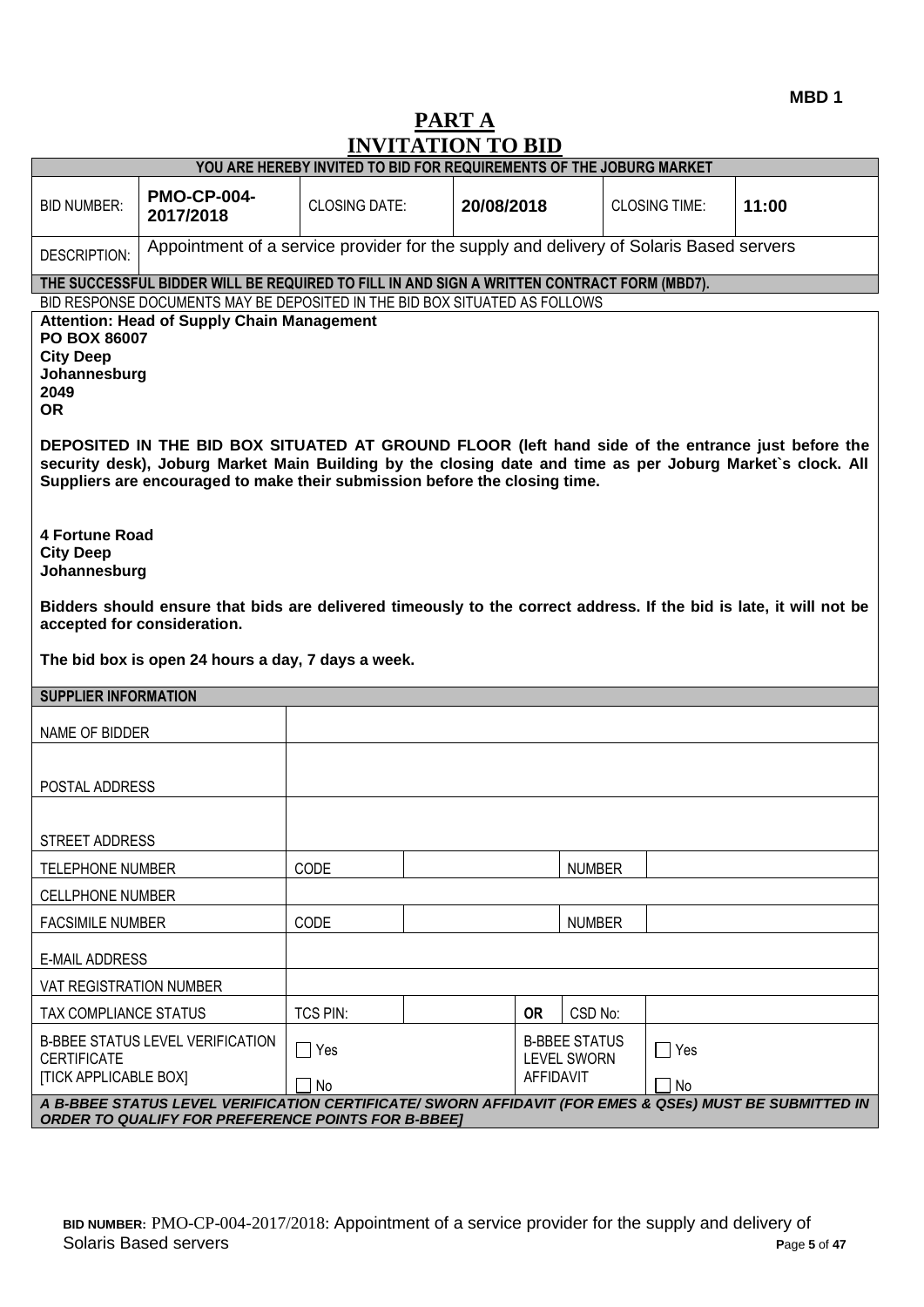| ARE YOU THE ACCREDITED<br>REPRESENTATIVE IN SOUTH<br><b>AFRICA FOR THE GOODS</b><br><b>/SERVICES /WORKS OFFERED?</b> | $\square$ No<br>$\Box$ Yes<br>[IF YES ENCLOSE PROOF] | ARE YOU A<br><b>FOREIGN BASED</b><br><b>SUPPLIER FOR</b><br>THE GOODS<br><b>/SERVICES</b><br><b><i>NORKS</i></b><br>OFFERED? | $\Box$ Yes<br>$\square$ No<br>[IF YES, ANSWER PART B:3] |
|----------------------------------------------------------------------------------------------------------------------|------------------------------------------------------|------------------------------------------------------------------------------------------------------------------------------|---------------------------------------------------------|
| <b>TOTAL NUMBER OF ITEMS</b><br><b>OFFERED</b>                                                                       |                                                      | <b>TOTAL BID PRICE</b>                                                                                                       | R                                                       |
| <b>SIGNATURE OF BIDDER</b>                                                                                           |                                                      | <b>DATE</b>                                                                                                                  |                                                         |
| <b>CAPACITY UNDER WHICH THIS</b><br><b>BID IS SIGNED</b>                                                             |                                                      |                                                                                                                              |                                                         |
| <b>BIDDING PROCEDURE ENQUIRIES AND TECHNICAL INFORMATION MAY BE DIRECTED TO:</b>                                     |                                                      |                                                                                                                              |                                                         |
| <b>E-MAIL ADDRESS</b>                                                                                                | tenders@joburgmarket.co.za                           |                                                                                                                              |                                                         |

**\*only written enquiries will be attended to.**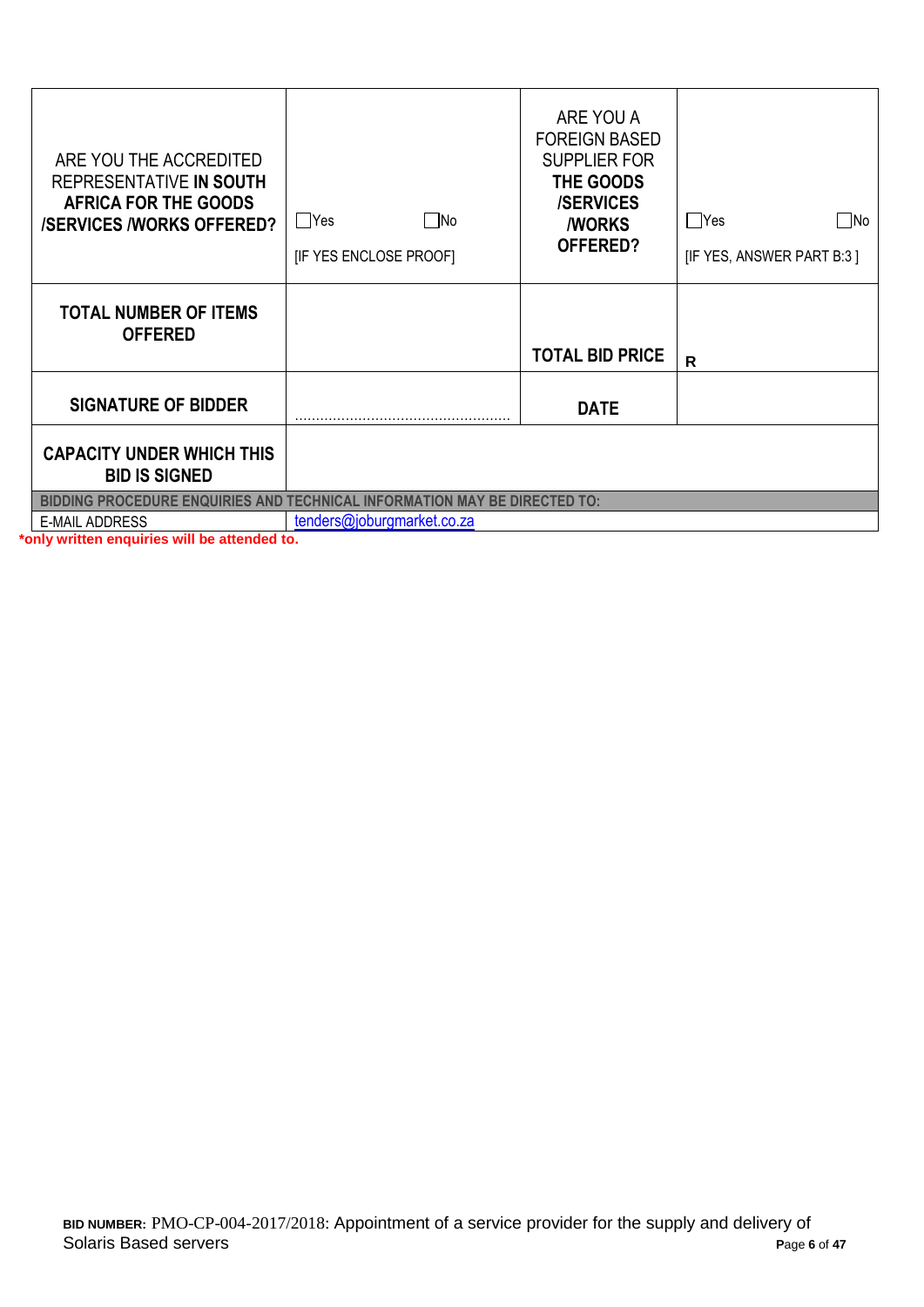#### **PART B TERMS AND CONDITIONS FOR BIDDING**

**1. BID SUBMISSION:**

# 1.1. BIDS MUST BE DELIVERED BY THE STIPULATED TIME TO THE CORRECT ADDRESS. LATE BIDS WILL NOT BE ACCEPTED FOR CONSIDERATION. 1.2. **ALL BIDS MUST BE SUBMITTED ON THE OFFICIAL FORMS PROVIDED–(NOT TO BE RE-TYPED) OR ONLINE** 1.3. THIS BID IS SUBJECT TO THE PREFERENTIAL PROCUREMENT POLICY FRAMEWORK ACT AND THE PREFERENTIAL PROCUREMENT REGULATIONS, 2017, THE GENERAL CONDITIONS OF CONTRACT (GCC) AND, IF APPLICABLE, ANY OTHER SPECIAL CONDITIONS OF CONTRACT. **2. TAX COMPLIANCE REQUIREMENTS** 2.1 BIDDERS MUST ENSURE COMPLIANCE WITH THEIR TAX OBLIGATIONS. 2.2 BIDDERS ARE REQUIRED TO SUBMIT THEIR UNIQUE PERSONAL IDENTIFICATION NUMBER (PIN) ISSUED BY SARS TO ENABLE THE ORGAN OF STATE TO VIEW THE TAXPAYER'S PROFILE AND TAX STATUS. 2.3 APPLICATION FOR THE TAX COMPLIANCE STATUS (TCS) CERTIFICATE OR PIN MAY ALSO BE MADE VIA E-FILING. IN ORDER TO USE THIS PROVISION, TAXPAYERS WILL NEED TO REGISTER WITH SARS AS E-FILERS THROUGH THE WEBSITE [WWW.SARS.GOV.ZA.](http://www.sars.gov.za/) 2.4 FOREIGN SUPPLIERS MUST COMPLETE THE PRE-AWARD QUESTIONNAIRE IN PART B:3. 2.5 BIDDERS MAY ALSO SUBMIT A PRINTED TCS CERTIFICATE TOGETHER WITH THE BID. 2.6 IN BIDS WHERE CONSORTIA / JOINT VENTURES / SUB-CONTRACTORS ARE INVOLVED, EACH PARTY MUST SUBMIT A SEPARATE TCS CERTIFICATE / PIN / CSD NUMBER. 2.7 WHERE NO TCS IS AVAILABLE BUT THE BIDDER IS REGISTERED ON THE CENTRAL SUPPLIER DATABASE (CSD), A CSD NUMBER MUST BE PROVIDED. **3. QUESTIONNAIRE TO BIDDING FOREIGN SUPPLIERS** 3.1. IS THE ENTITY A RESIDENT OF THE REPUBLIC OF SOUTH AFRICA (RSA)?  $\Box$  YES  $\Box$  NO 3.2. DOES THE ENTITY HAVE A BRANCH IN THE RSA?  $\Box$  YES  $\Box$  NO 3.3. DOES THE ENTITY HAVE A PERMANENT ESTABLISHMENT IN THE RSA?  $\Box$  YES  $\Box$  NO 3.4. DOES THE ENTITY HAVE ANY SOURCE OF INCOME IN THE RSA?  $\Box$  YES  $\Box$  NO 3.5. IS THE ENTITY LIABLE IN THE RSA FOR ANY FORM OF TAXATION?  $\Box$  YES  $\Box$  NO **IF THE ANSWER IS "NO" TO ALL OF THE ABOVE, THEN IT IS NOT A REQUIREMENT TO REGISTER FOR A TAX COMPLIANCE STATUS SYSTEM PIN CODE FROM THE SOUTH AFRICAN REVENUE SERVICE (SARS) AND IF NOT REGISTER AS PER 2.3 ABOVE.**

**NB: FAILURE TO PROVIDE ANY OF THE ABOVE PARTICULARS MAY RENDER THE BID INVALID**. **NO BIDS WILL BE CONSIDERED FROM PERSONS IN THE SERVICE OF THE STATE**.

| SIGNATURE OF BIDDER:                     |  |
|------------------------------------------|--|
| CAPACITY UNDER WHICH THIS BID IS SIGNED: |  |
| DATE:                                    |  |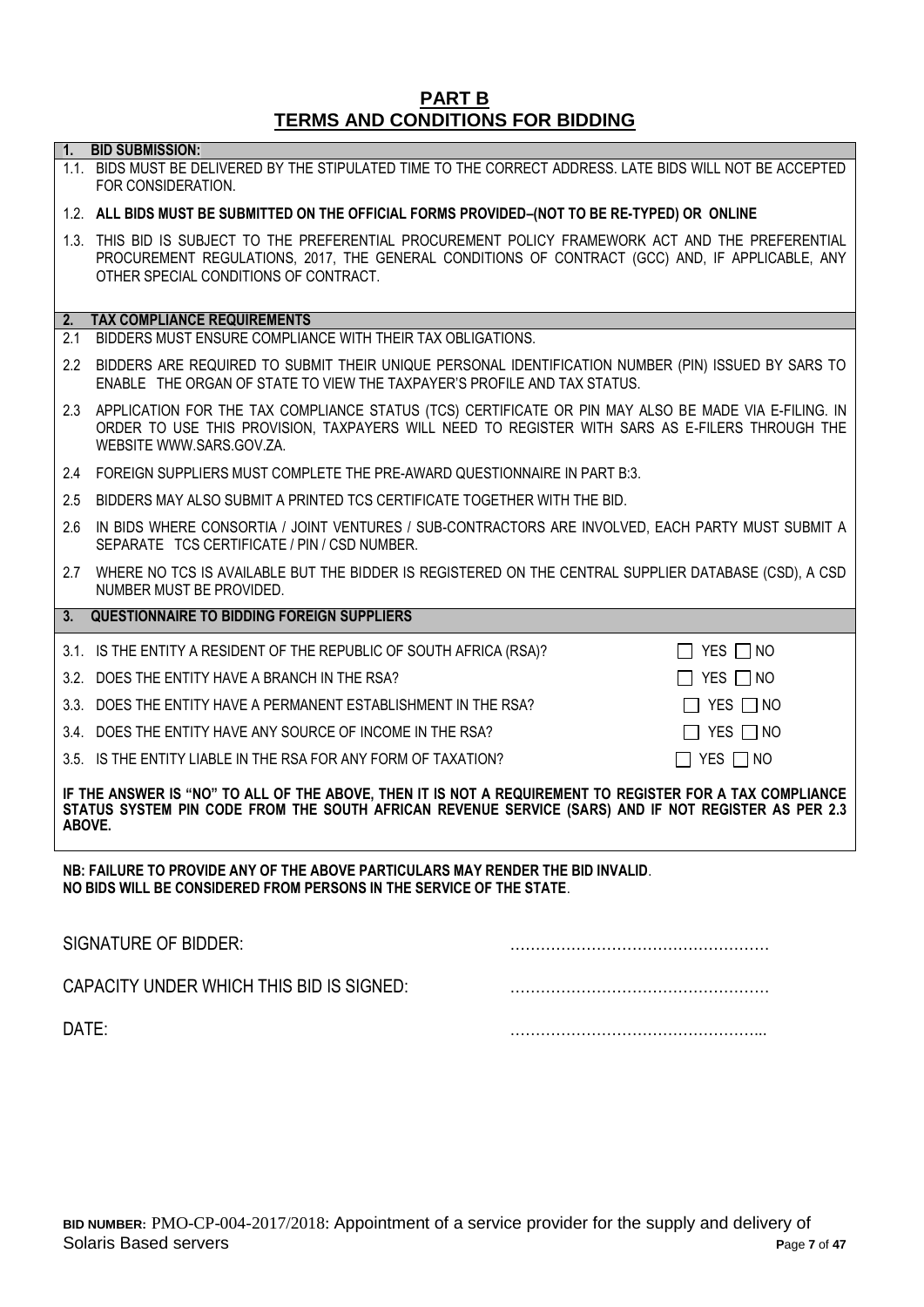## **DECLARATION OF INTEREST**

- 1. No bid will be accepted from persons in the service of the state<sup>1</sup>.
- 2. Any person, having a kinship with persons in the service of the state, including a blood relationship, may make an offer or offers in terms of this invitation to bid. In view of possible allegations of favouritism, should the resulting bid, or part thereof, be awarded to persons connected with or related to persons in service of the state, it is required that the bidder or their authorised representative declare their position in relation to the evaluating/adjudicating authority.
- 3. In order to give effect to the above, the following questionnaire must be completed and submitted with the bid.

| 3.3. Position occupied in the Company (director, trustee, hareholder <sup>2</sup> ): |
|--------------------------------------------------------------------------------------|
|                                                                                      |
|                                                                                      |
|                                                                                      |

3.7. The names of all directors / trustees / shareholders members, their individual identity numbers and state employee numbers must be indicated in paragraph 4 below.

3.8. Are you presently in the service of the state?

YES NO

3.8.1. If yes, furnish particulars. ….…………………………………………………  $1$ MSCM Regulations: "in the service of the state" means to be  $-$ 

- (a) a member of –
- (i) any municipal council;
- (ii) any provincial legislature; or
- (iii) the national Assembly or the national Council of provinces;
- (b) a member of the board of directors of any municipal entity;
- (c) an official of any municipality or municipal entity;

(d) an employee of any national or provincial department, national or provincial public entity or constitutional institution within the meaning of the Public Finance Management Act, 1999 (Act No.1 of 1999);

(e) a member of the accounting authority of any national or provincial public entity; or

(f) an employee of Parliament or a provincial legislature.

² Shareholder" means a person who owns shares in the company and is actively involved in the management of the company or business and exercises control over the company.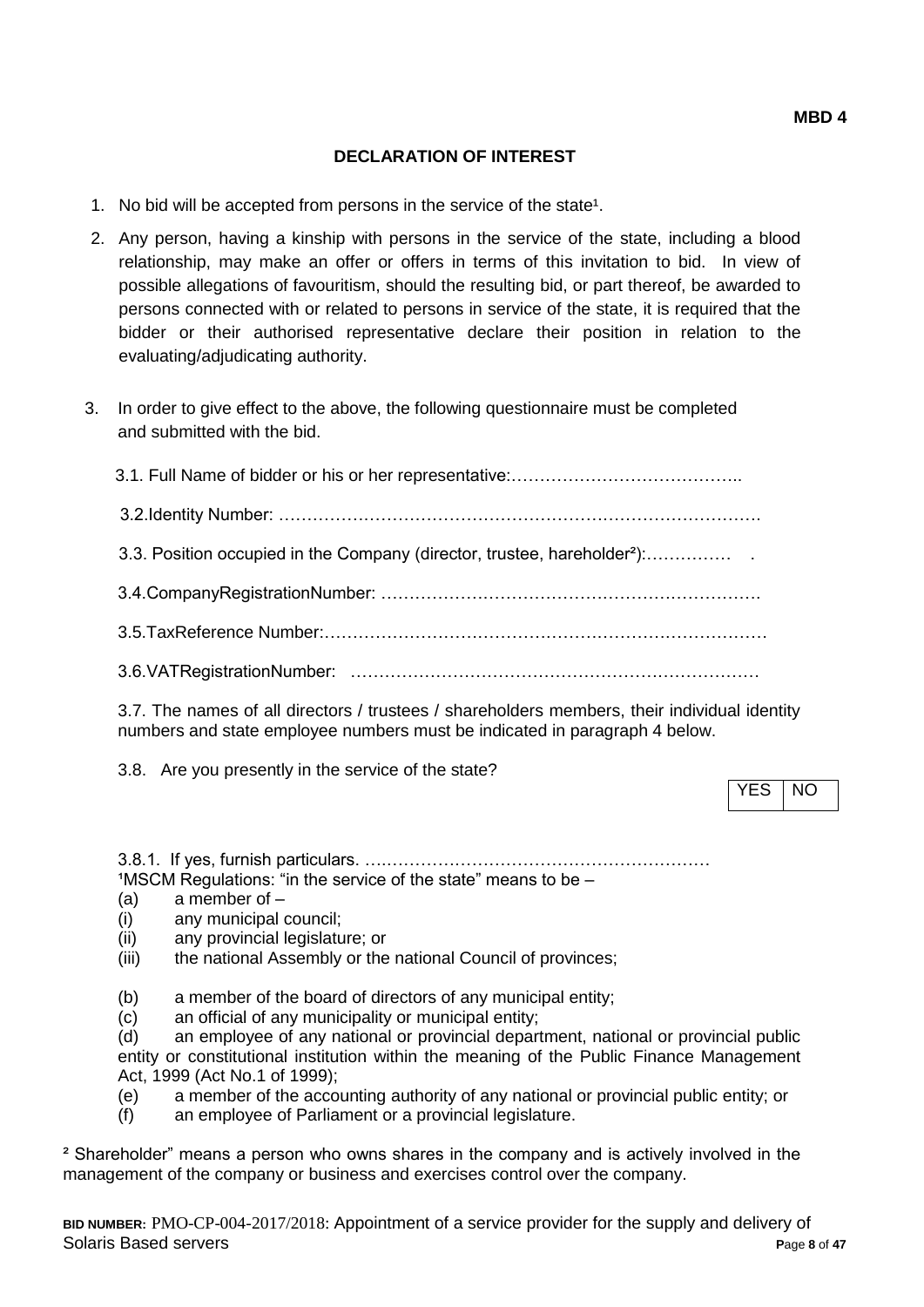| 3.9                                                                                                                                                                                                                                                  | Have you been in the service of the state for the past twelve months?                                                                                                                                          |            |           |
|------------------------------------------------------------------------------------------------------------------------------------------------------------------------------------------------------------------------------------------------------|----------------------------------------------------------------------------------------------------------------------------------------------------------------------------------------------------------------|------------|-----------|
|                                                                                                                                                                                                                                                      |                                                                                                                                                                                                                | YES        | ΝO        |
|                                                                                                                                                                                                                                                      |                                                                                                                                                                                                                |            |           |
| 3.10                                                                                                                                                                                                                                                 | Do you have any relationship (family, friend, other) with persons in the service<br>of the state and who may be involved with the evaluation and or adjudication of<br>this bid?                               | <b>YES</b> | NO.       |
|                                                                                                                                                                                                                                                      | 3.10.1. If yes, furnish particulars.                                                                                                                                                                           |            |           |
| 3.11                                                                                                                                                                                                                                                 | Are you, aware of any relationship (family, friend, other) between any other<br>bidder and any persons in the service of the state who may be involved with the<br>evaluation and or adjudication of this bid? |            |           |
|                                                                                                                                                                                                                                                      |                                                                                                                                                                                                                | YES        | <b>NO</b> |
|                                                                                                                                                                                                                                                      | 3.11.1. If yes, furnish particulars                                                                                                                                                                            |            |           |
|                                                                                                                                                                                                                                                      | 3.12 Are any of the company's directors, trustees, managers, principle shareholders<br>or stakeholders in service of the state?                                                                                | <b>YES</b> | <b>NO</b> |
|                                                                                                                                                                                                                                                      |                                                                                                                                                                                                                |            |           |
|                                                                                                                                                                                                                                                      |                                                                                                                                                                                                                |            |           |
|                                                                                                                                                                                                                                                      | 3.13 Are any spouse, child or parent of the company's directors trustees, managers,<br>principle shareholders or stakeholders in service of the state?                                                         |            |           |
|                                                                                                                                                                                                                                                      |                                                                                                                                                                                                                | YES        | NO        |
|                                                                                                                                                                                                                                                      |                                                                                                                                                                                                                |            |           |
| 3.14 Do you or any of the directors, trustees, managers, principle shareholders, or<br>stakeholders of this company have any interest in any other related companies<br>or business whether or not they are bidding for this contract.<br><b>YES</b> |                                                                                                                                                                                                                |            |           |
|                                                                                                                                                                                                                                                      |                                                                                                                                                                                                                |            | <b>NO</b> |
|                                                                                                                                                                                                                                                      |                                                                                                                                                                                                                |            |           |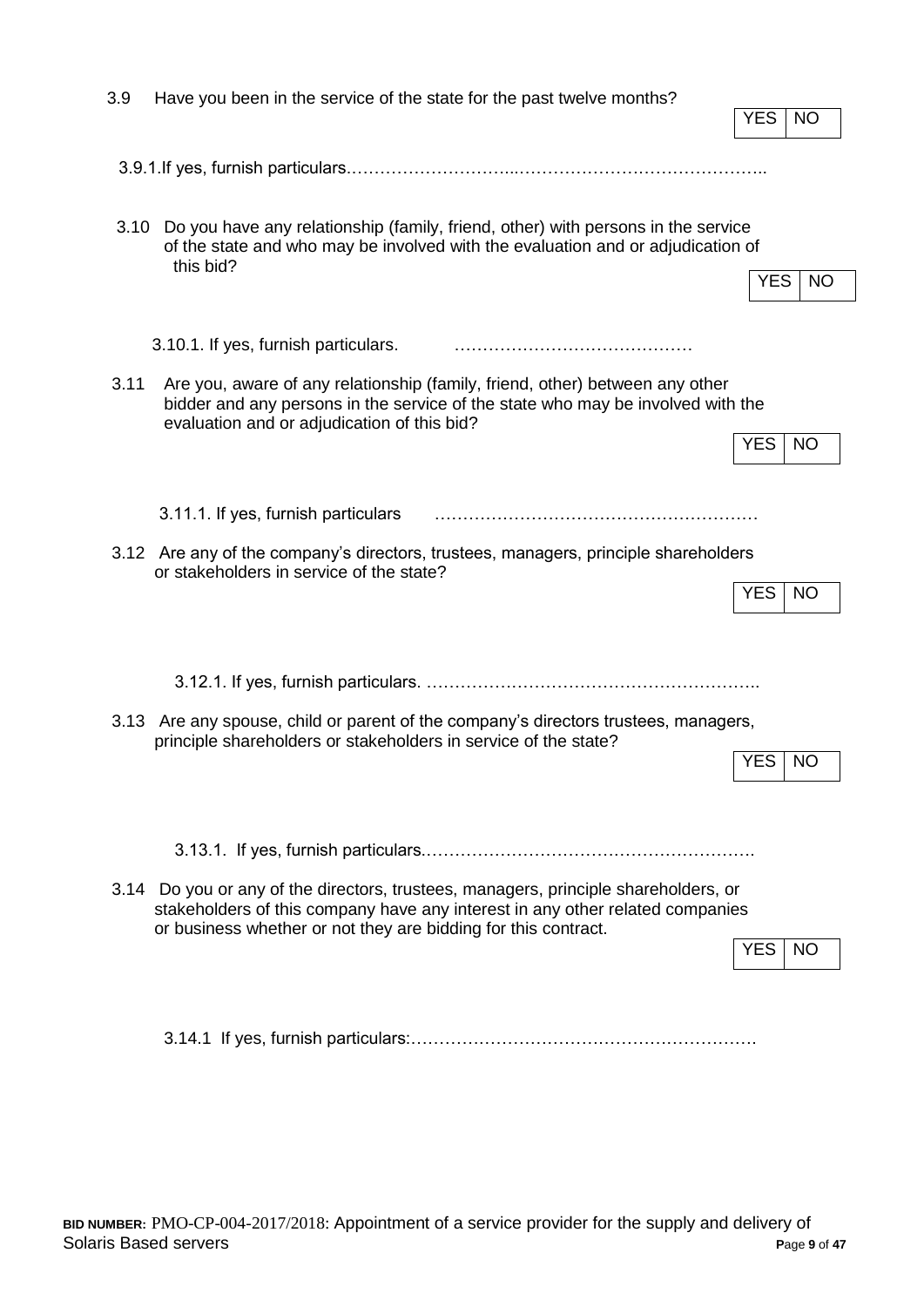#### 4. **Full details of directors / trustees / members / shareholders**

| <b>Full Name</b> | <b>Identity Number</b> | <b>State Employee Number</b> |
|------------------|------------------------|------------------------------|
|                  |                        |                              |
|                  |                        |                              |
|                  |                        |                              |
|                  |                        |                              |
|                  |                        |                              |
|                  |                        |                              |
|                  |                        |                              |
|                  |                        |                              |
|                  |                        |                              |
|                  |                        |                              |
|                  |                        |                              |
|                  |                        |                              |
|                  |                        |                              |
|                  |                        |                              |
|                  |                        |                              |
|                  |                        |                              |
|                  |                        |                              |

 **……………………………. ………………………………… Signature Date** 

 **…………………………..... …………………………………… Name of Bidder**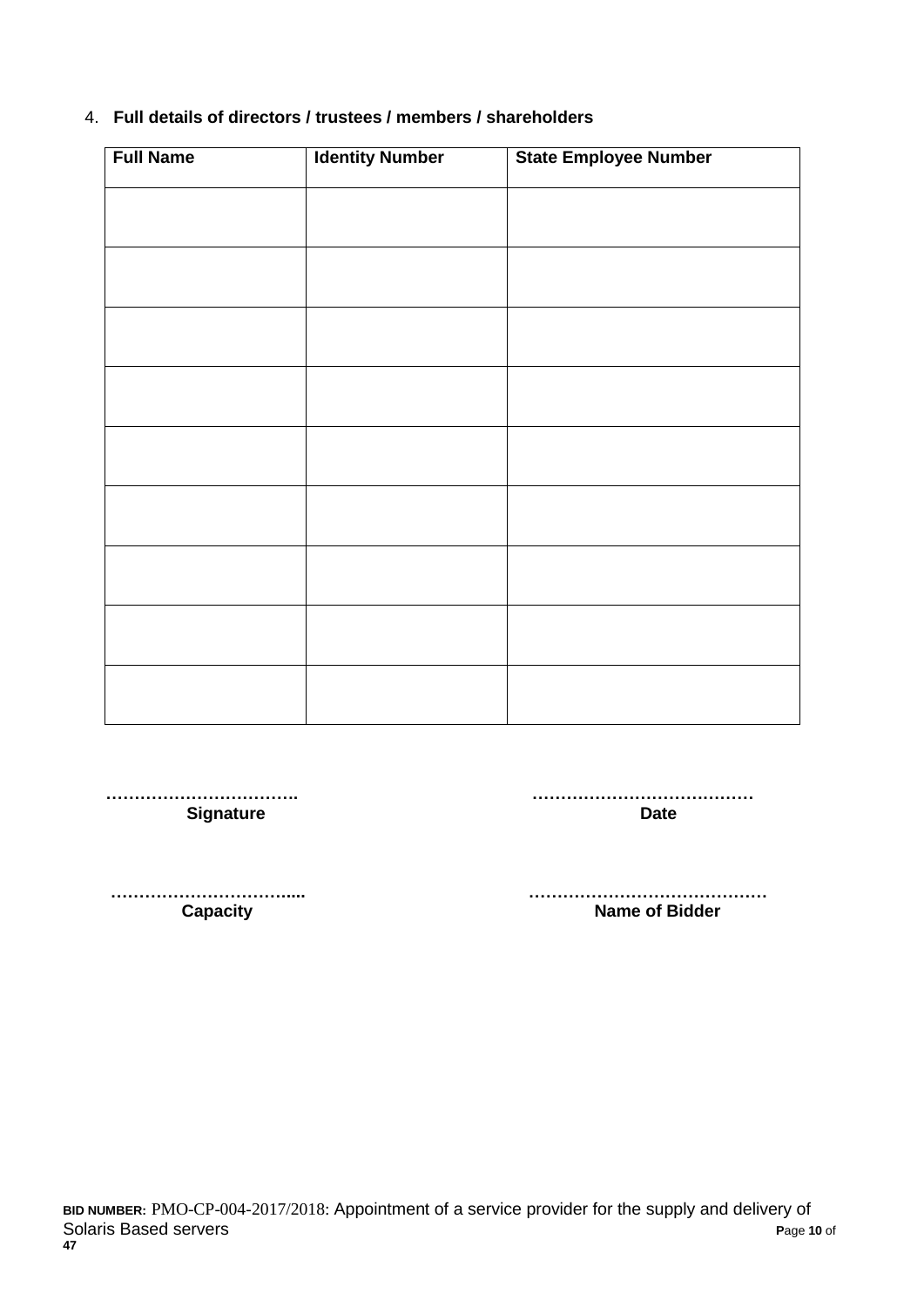#### **PREFERENCE POINTS CLAIM FORM IN TERMS OF THE PREFERENTIAL PROCUREMENT REGULATIONS 2017**

This preference form must form part of all bids invited. It contains general information and serves as a claim form for preference points for Broad-Based Black Economic Empowerment (B-BBEE) Status Level of Contribution

#### **NB: BEFORE COMPLETING THIS FORM, BIDDERS MUST STUDY THE GENERAL CONDITIONS, DEFINITIONS AND DIRECTIVES APPLICABLE IN RESPECT OF B-BBEE, AS PRESCRIBED IN THE PREFERENTIAL PROCUREMENT REGULATIONS, 2017.**

#### **1. GENERAL CONDITIONS**

- 1.1 The following preference point systems are applicable to all bids:
	- the 80/20 system for requirements with a Rand value of up to R50 000 000 (all applicable taxes included); and
	- the 90/10 system for requirements with a Rand value above R50 000 000 (all applicable taxes included).
- 1.2 The value of this bid is estimated to not exceed R50 000 000 (all applicable taxes included) and therefore the 80/20 preference point system shall be applicable;
- 1.3 Points for this bid shall be awarded for:
	- (a) Price; and
	- (b) B-BBEE Status Level of Contributor.
- 1.4 The maximum points for this bid are allocated as follows:

|                                                      | <b>POINTS</b> |
|------------------------------------------------------|---------------|
| <b>PRICE</b>                                         | 80            |
| <b>B-BBEE STATUS LEVEL OF CONTRIBUTOR</b>            | 20            |
| Total points for Price and B-BBEE must not<br>exceed | 100           |

- 1.5 Failure on the part of a bidder to submit proof of B-BBEE Status level of contributor together with the bid, will be interpreted to mean that preference points for B-BBEE status level of contribution are not claimed.
- 1.6 The purchaser reserves the right to require of a bidder, either before a bid is adjudicated or at any time subsequently, to substantiate any claim in regard to preferences, in any manner required by the purchaser.

#### **2. DEFINITIONS**

(a) **"B-BBEE"** means broad-based black economic empowerment as defined in section 1 of the Broad-Based Black Economic Empowerment Act;

**BID NUMBER:** PMO-CP-004-2017/2018: Appointment of a service provider for the supply and delivery of Solaris Based servers **P**age **11** of **47**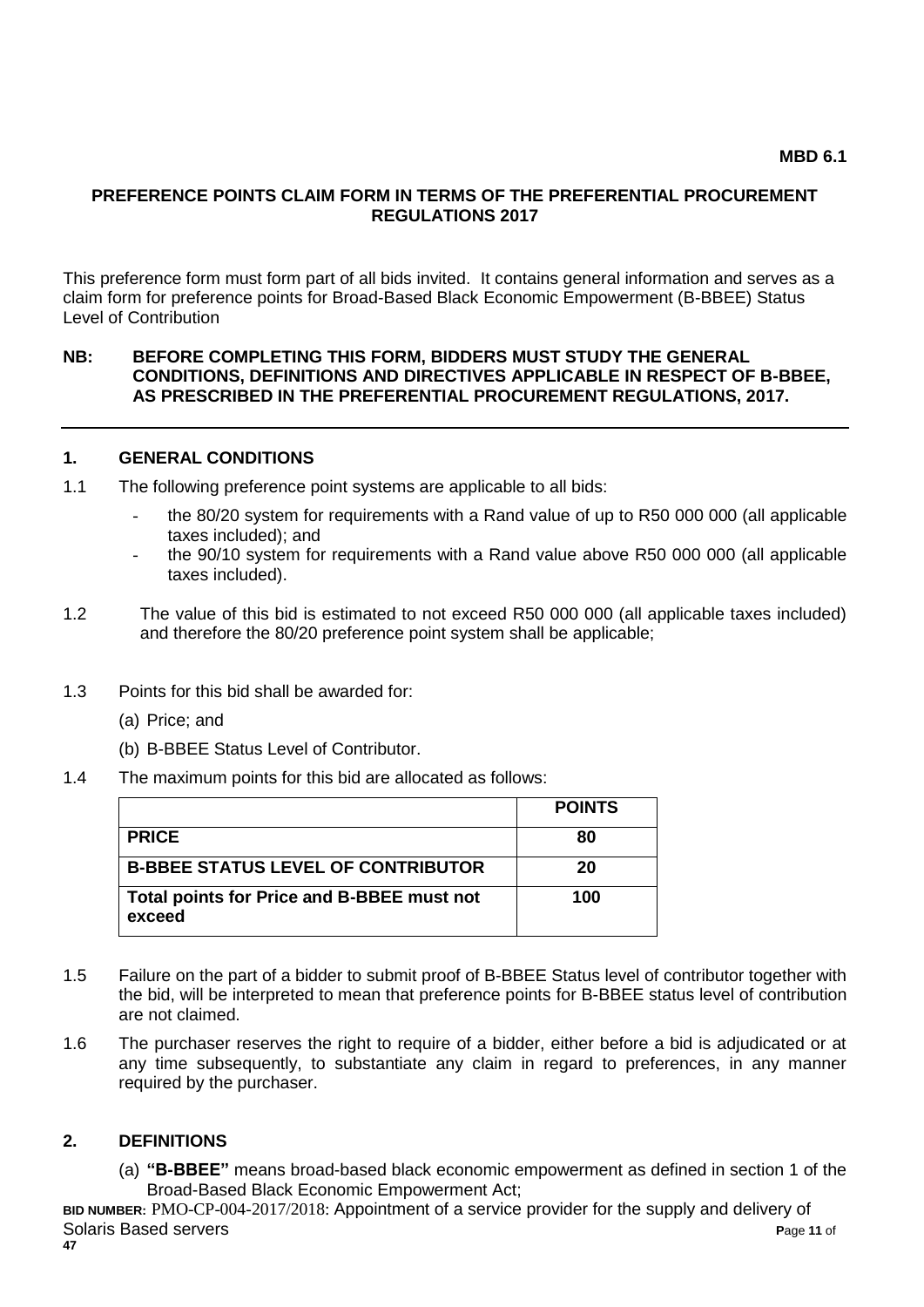- (b) "**B-BBEE status level of contributor"** means the B-BBEE status of an entity in terms of a code of good practice on black economic empowerment, issued in terms of section 9(1) of the Broad-Based Black Economic Empowerment Act;
- (c) **"bid"** means a written offer in a prescribed or stipulated form in response to an invitation by an organ of state for the provision of goods or services, through price quotations, advertised competitive bidding processes or proposals;
- (d) **"Broad-Based Black Economic Empowerment Act"** means the Broad-Based Black Economic Empowerment Act, 2003 (Act No. 53 of 2003);
- **(e) "EME"** means an Exempted Micro Enterprise in terms of a code of good practice on black economic empowerment issued in terms of section 9 (1) of the Broad-Based Black Economic Empowerment Act;
- (f) **"functionality"** means the ability of a tenderer to provide goods or services in accordance with specifications as set out in the tender documents.
- (g) **"prices"** includes all applicable taxes less all unconditional discounts;
- (h) **"proof of B-BBEE status level of contributor"** means:
	- **1)** B-BBEE Status level certificate issued by an authorized body or person;
	- **2)** A sworn affidavit as prescribed by the B-BBEE Codes of Good Practice;
	- **3)** Any other requirement prescribed in terms of the B-BBEE Act;
- (i) **"QSE"** means a qualifying small business enterprise in terms of a code of good practice on black economic empowerment issued in terms of section 9 (1) of the Broad-Based Black Economic Empowerment Act;
- *(j)* **"rand value"** means the total estimated value of a contract in Rand, calculated at the time of bid invitation, and includes all applicable taxes;

## **3. POINTS AWARDED FOR PRICE**

## **3.1 THE 80/20 OR 90/10 PREFERENCE POINT SYSTEMS**

A maximum of 80 or 90 points is allocated for price on the following basis:

$$
\mathsf{or}\,
$$

**80/20 or 90/10**

$$
Ps = 80\left(1 - \frac{Pt - P \min P}{ \min}\right) \qquad \text{or} \qquad \qquad Ps = 90\left(1 - \frac{Pt - P \min P}{ \min}\right)
$$

**Where** 

Ps = Points scored for price of bid under consideration

 $Pt =$  Price of bid under consideration

Pmin = Price of lowest acceptable bid

## **4. POINTS AWARDED FOR B-BBEE STATUS LEVEL OF CONTRIBUTOR**

4.1 In terms of Regulation 6 (2) and 7 (2) of the Preferential Procurement Regulations, preference points must be awarded to a bidder for attaining the B-BBEE status level of contribution in accordance with the table below:

| <b>B-BBEE Status Level of</b> | <b>Number of points</b> |
|-------------------------------|-------------------------|
| <b>Contributor</b>            | $(80/20$ system)        |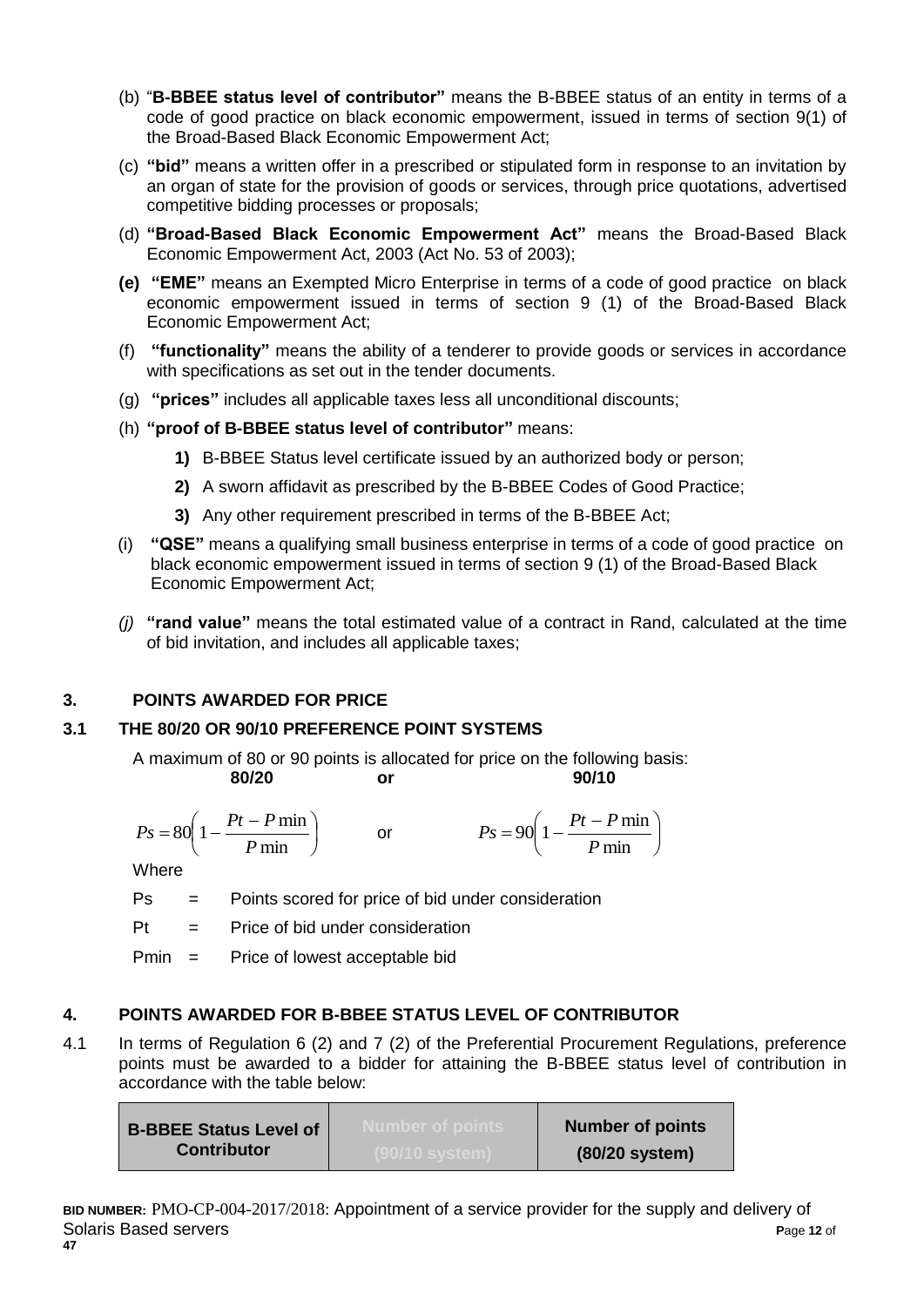|                              | 10 | 20 |
|------------------------------|----|----|
| 2                            |    | 18 |
| 3                            |    | 14 |
| 4                            | 5  | 12 |
| 5                            |    | 8  |
| 6                            |    | 6  |
|                              |    |    |
| 8                            |    | 2  |
| Non-compliant<br>contributor |    |    |

#### **5. BID DECLARATION**

5.1 Bidders who claim points in respect of B-BBEE Status Level of Contribution must complete the following:

#### **6. B-BBEE STATUS LEVEL OF CONTRIBUTOR CLAIMED IN TERMS OF PARAGRAPHS 1.4 AND 4.1**

6.1 B-BBEE Status Level of Contributor: . = ………(maximum of 20 points)

(Points claimed in respect of paragraph 7.1 must be in accordance with the table reflected in paragraph 4.1 and must be substantiated by relevant proof of B-BBEE status level of contributor.

#### **7. SUB-CONTRACTING**

7.1 Will any portion of the contract be sub-contracted?

#### (*Tick applicable box*)



#### 7.1.1 If yes, indicate:

- i) What percentage of the contract will be subcontracted............…………….…………%
- ii) The name of the sub-contractor…………………………………………………………..
- iii) The B-BBEE status level of the sub-contractor......................................……………..
- iv) Whether the sub-contractor is an EME or QSE *(Tick applicable box*)

| ------ |  |  |
|--------|--|--|
|        |  |  |
|        |  |  |

v) Specify, by ticking the appropriate box, if subcontracting with an enterprise in terms of Preferential Procurement Regulations,2017:

| Designated Group: An EME or QSE which is at last 51% owned by: | <b>EME</b> | QSE |
|----------------------------------------------------------------|------------|-----|
|                                                                | ٦          |     |
| Black people                                                   |            |     |
| Black people who are youth                                     |            |     |
| Black people who are women                                     |            |     |
| Black people with disabilities                                 |            |     |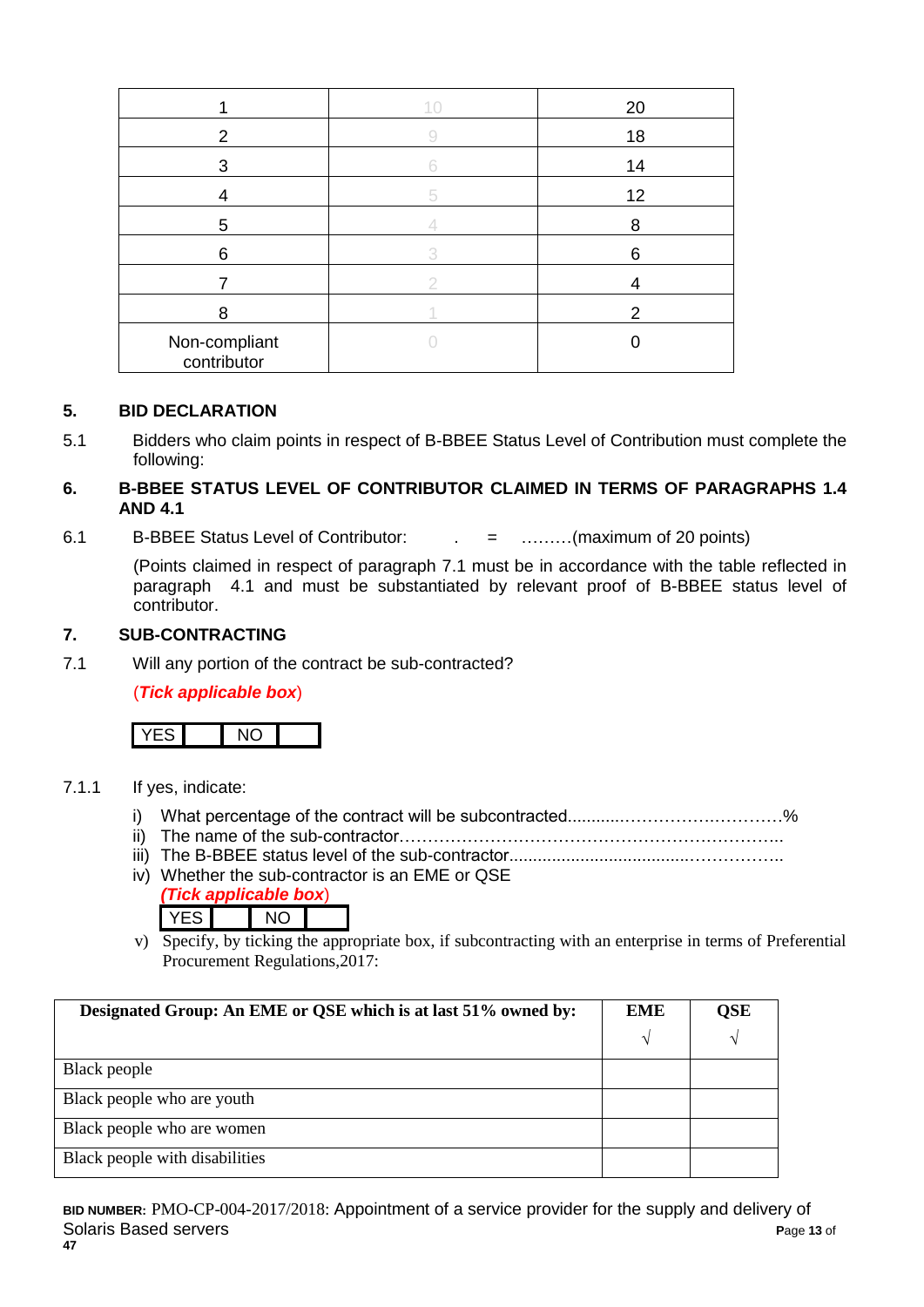| Black people living in rural or underdeveloped areas or townships |  |  |
|-------------------------------------------------------------------|--|--|
| Cooperative owned by black people                                 |  |  |
| Black people who are military veterans                            |  |  |
|                                                                   |  |  |
| <b>OR</b>                                                         |  |  |
| Any EME                                                           |  |  |
| Any QSE                                                           |  |  |
|                                                                   |  |  |
| DECLARATION WITH REGARD TO COMPANY/FIRM<br>я                      |  |  |

| o.  | DECEANATION WITH NEGAND TO COMPANT/FINM                                                                                                                                              |  |  |
|-----|--------------------------------------------------------------------------------------------------------------------------------------------------------------------------------------|--|--|
| 8.1 |                                                                                                                                                                                      |  |  |
| 8.2 |                                                                                                                                                                                      |  |  |
| 8.3 |                                                                                                                                                                                      |  |  |
| 8.4 | <b>TYPE OF COMPANY/ FIRM</b>                                                                                                                                                         |  |  |
|     | Partnership/Joint Venture / Consortium<br>$\Box$<br>One person business/sole propriety<br>П<br>Close corporation<br>П<br>Company<br>П<br>(Pty) Limited<br><b>TICK APPLICABLE BOX</b> |  |  |
| 8.5 | <b>DESCRIBE PRINCIPAL BUSINESS ACTIVITIES</b>                                                                                                                                        |  |  |
|     |                                                                                                                                                                                      |  |  |
| 8.6 | <b>COMPANY CLASSIFICATION</b>                                                                                                                                                        |  |  |
|     | Manufacturer<br>П<br>Supplier<br>П.<br>Professional service provider<br>П<br>Other service providers, e.g. transporter, etc.<br><b>TICK APPLICABLE BOX</b>                           |  |  |
| 8.7 | <b>MUNICIPAL INFORMATION</b>                                                                                                                                                         |  |  |
|     |                                                                                                                                                                                      |  |  |
|     | Registered Account Number:                                                                                                                                                           |  |  |

**Stand Number**:……………………………………………….

- 8.8 Total number of years the company/firm has been in business:……………………………
- 8.9 I/we, the undersigned, who is / are duly authorised to do so on behalf of the company/firm, certify that the points claimed, based on the B-BBE status level of contributor indicated in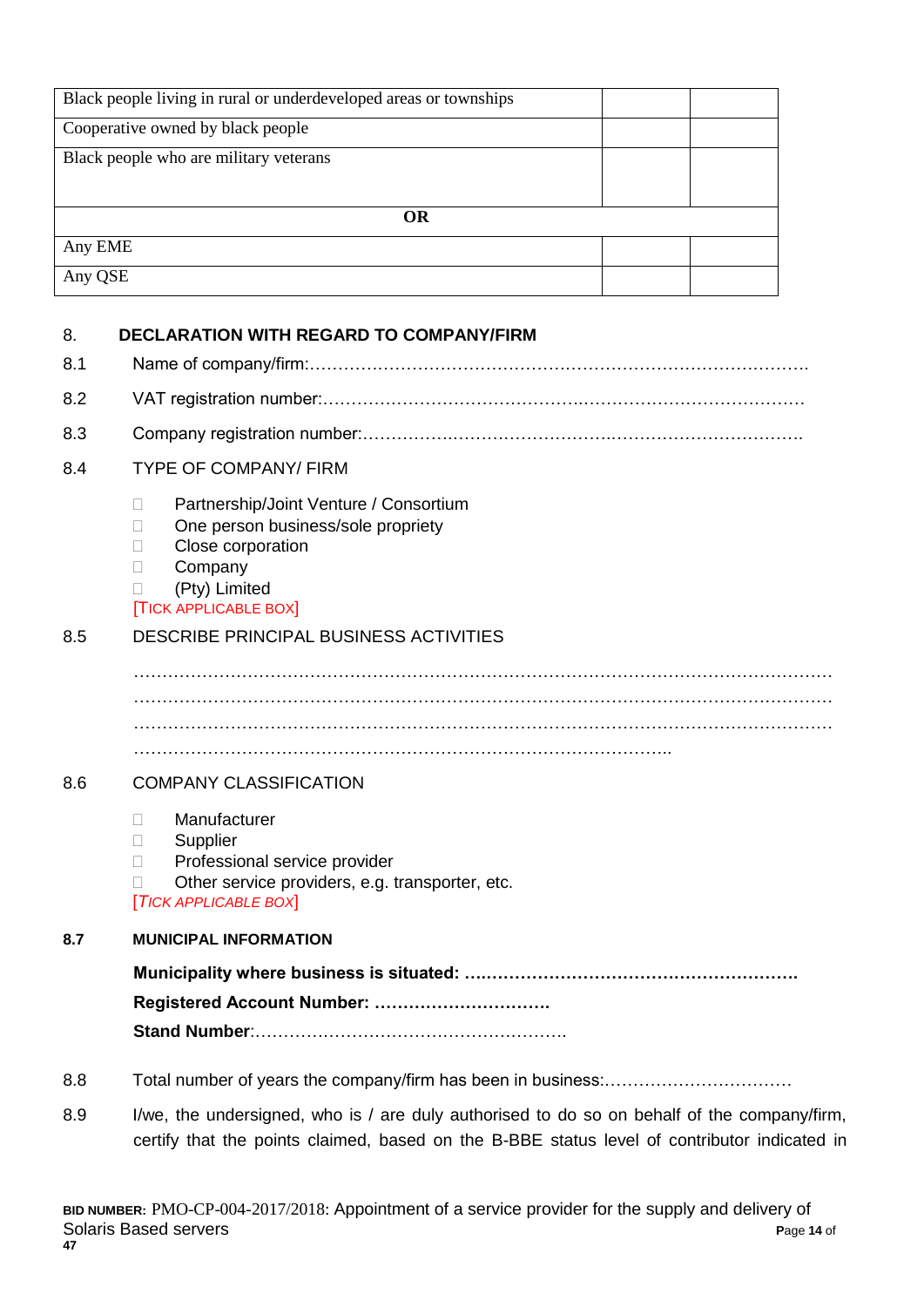paragraphs 1.4 and 6.1 of the foregoing certificate, qualifies the company/ firm for the preference(s) shown and I / we acknowledge that:

- i) The information furnished is true and correct;
- ii) The preference points claimed are in accordance with the General Conditions as indicated in paragraph 1 of this form;
- iii) In the event of a contract being awarded as a result of points claimed as shown in paragraphs 1.4 and 6.1, the contractor may be required to furnish documentary proof to the satisfaction of the purchaser that the claims are correct;
- iv) If the B-BBEE status level of contributor has been claimed or obtained on a fraudulent basis or any of the conditions of contract have not been fulfilled, the purchaser may, in addition to any other remedy it may have –
	- (a) disqualify the person from the bidding process;
	- (b) recover costs, losses or damages it has incurred or suffered as a result of that person's conduct;
	- (c) cancel the contract and claim any damages which it has suffered as a result of having to make less favourable arrangements due to such cancellation;
	- (d) recommend that the bidder or contractor, its shareholders and directors, or only the shareholders and directors who acted on a fraudulent basis, be restricted by the National Treasury from obtaining business from any organ of state for a period not exceeding 10 years, after the *audi alteram partem* (hear the other side) rule has been applied; and
	- (e) forward the matter for criminal prosecution.

| <b>WITNESSES</b> |                            |
|------------------|----------------------------|
|                  | SIGNATURE(S) OF BIDDERS(S) |
|                  | DATE:                      |
|                  | <b>ADDRESS</b>             |
|                  |                            |
|                  |                            |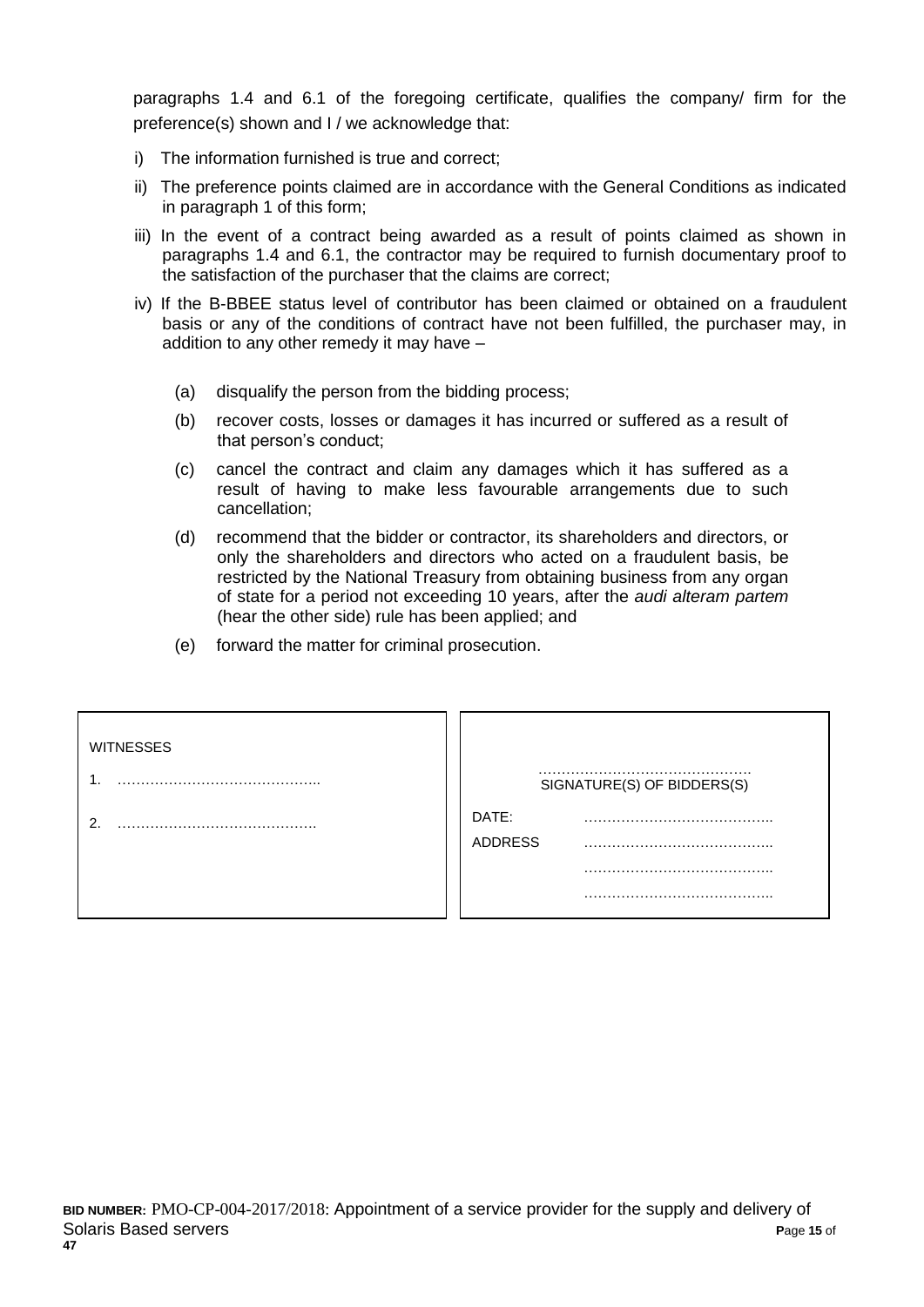# **9. AUTHORITY FOR SIGNATORY**

Signatories for close corporations and companies shall confirm their authority **by signing or attaching to this form** a duly signed and dated copy of the relevant resolution of their members or their board of directors, as the case may be.

| No <sub>__________________________________</sub> and any Contract, which may arise there from on behalf of                                                                                                                           |                                                                                                                 |                                                                                              |
|--------------------------------------------------------------------------------------------------------------------------------------------------------------------------------------------------------------------------------------|-----------------------------------------------------------------------------------------------------------------|----------------------------------------------------------------------------------------------|
|                                                                                                                                                                                                                                      |                                                                                                                 |                                                                                              |
| In his capacity as: <u>example and a set of the set of the set of the set of the set of the set of the set of the set of the set of the set of the set of the set of the set of the set of the set of the set of the set of the </u> |                                                                                                                 |                                                                                              |
|                                                                                                                                                                                                                                      |                                                                                                                 |                                                                                              |
|                                                                                                                                                                                                                                      |                                                                                                                 |                                                                                              |
| As witnesses:                                                                                                                                                                                                                        |                                                                                                                 |                                                                                              |
|                                                                                                                                                                                                                                      |                                                                                                                 |                                                                                              |
|                                                                                                                                                                                                                                      |                                                                                                                 |                                                                                              |
|                                                                                                                                                                                                                                      | the contract of the contract of the contract of the contract of the contract of the contract of the contract of | 11. I/we, the undersigned, who warrants that he/she is duly authorised to do so on behalf of |

- the firm certify that points claimed, based on the equity ownership, indicated in paragraph 8 of the foregoing certificate, qualifies the firm for the preference(s) shown and I / we acknowledge that:
	- (i) The information furnished is true and correct.
	- (ii) The Equity ownership claimed is in accordance with the General Conditions as indicated in paragraph 1 of this form.
		- In the event of a contract being awarded as a result of points claimed as shown in paragraph 8, the contractor may be required to furnish documentary proof to the
		- satisfaction of the purchaser that the claims are correct.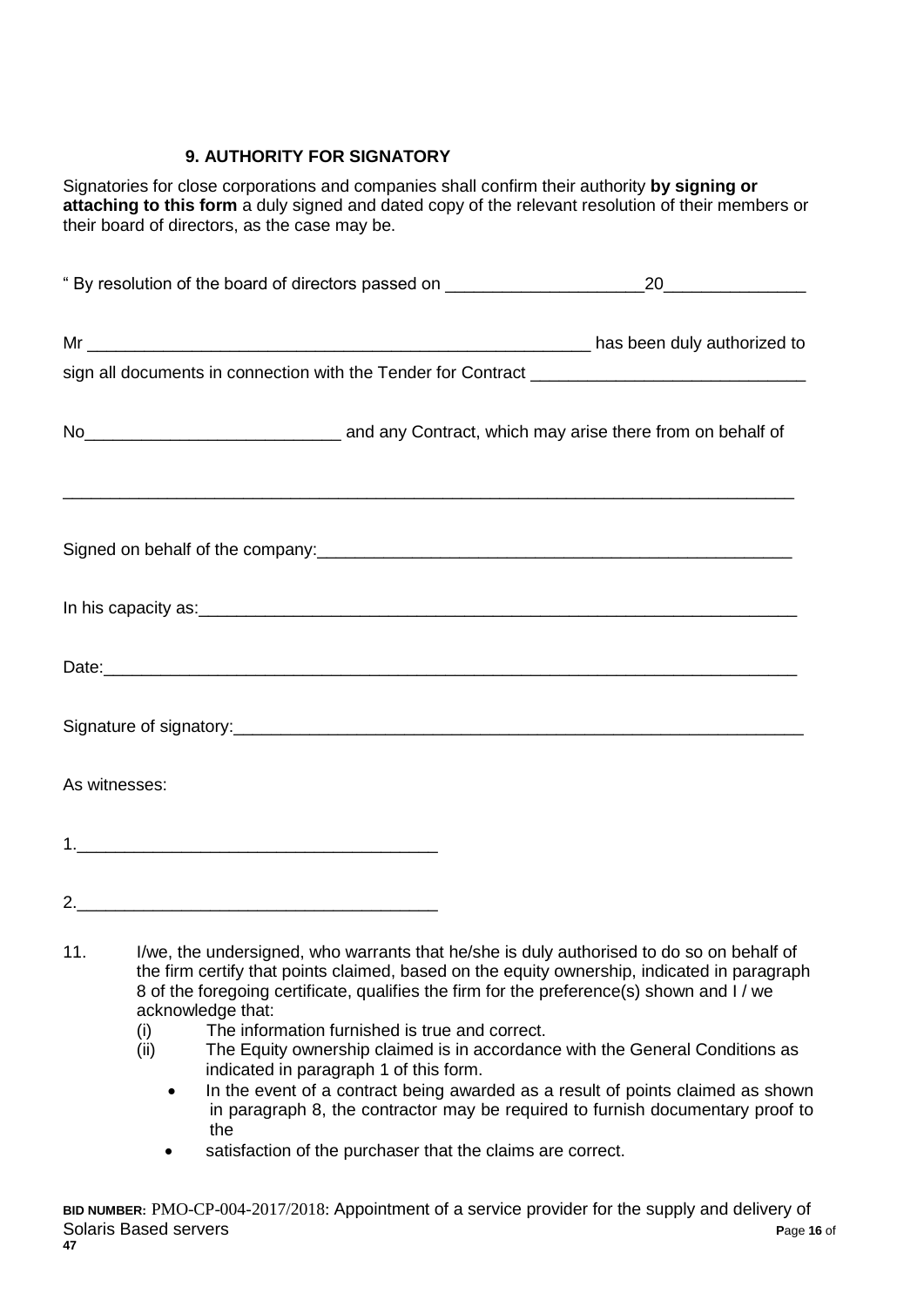- (iv) If the claims are found to be incorrect, the purchaser may, in addition to any other remedy it may have -
	- (a) recover costs, losses or damages it has incurred or suffered as a result of that person's conduct; and
	- (b) cancel the contract and claim any damages which it has suffered as a result of having to make less favourable arrangements due to such cancellation

#### **WITNESSES:**

1. \_\_\_\_\_\_\_\_\_\_\_\_\_\_\_\_\_\_\_\_\_\_\_\_\_\_\_\_

2. **In the set of the set of the set of the SIGNATURE (S) OF BIDDER (S)** 

\_\_\_\_\_\_\_\_\_\_\_\_\_\_\_\_\_\_\_\_\_\_\_\_\_\_\_\_\_\_\_\_\_\_\_

\_\_\_\_\_\_\_\_\_\_\_\_\_\_\_\_\_\_\_\_\_\_\_\_\_\_\_\_\_\_\_\_\_\_\_

**DATE: \_\_\_\_\_\_\_\_\_\_\_\_\_\_\_\_\_\_\_\_\_\_\_\_\_\_\_\_\_**

**ADDRESS: \_\_\_\_\_\_\_\_\_\_\_\_\_\_\_\_\_\_\_\_\_\_\_\_\_**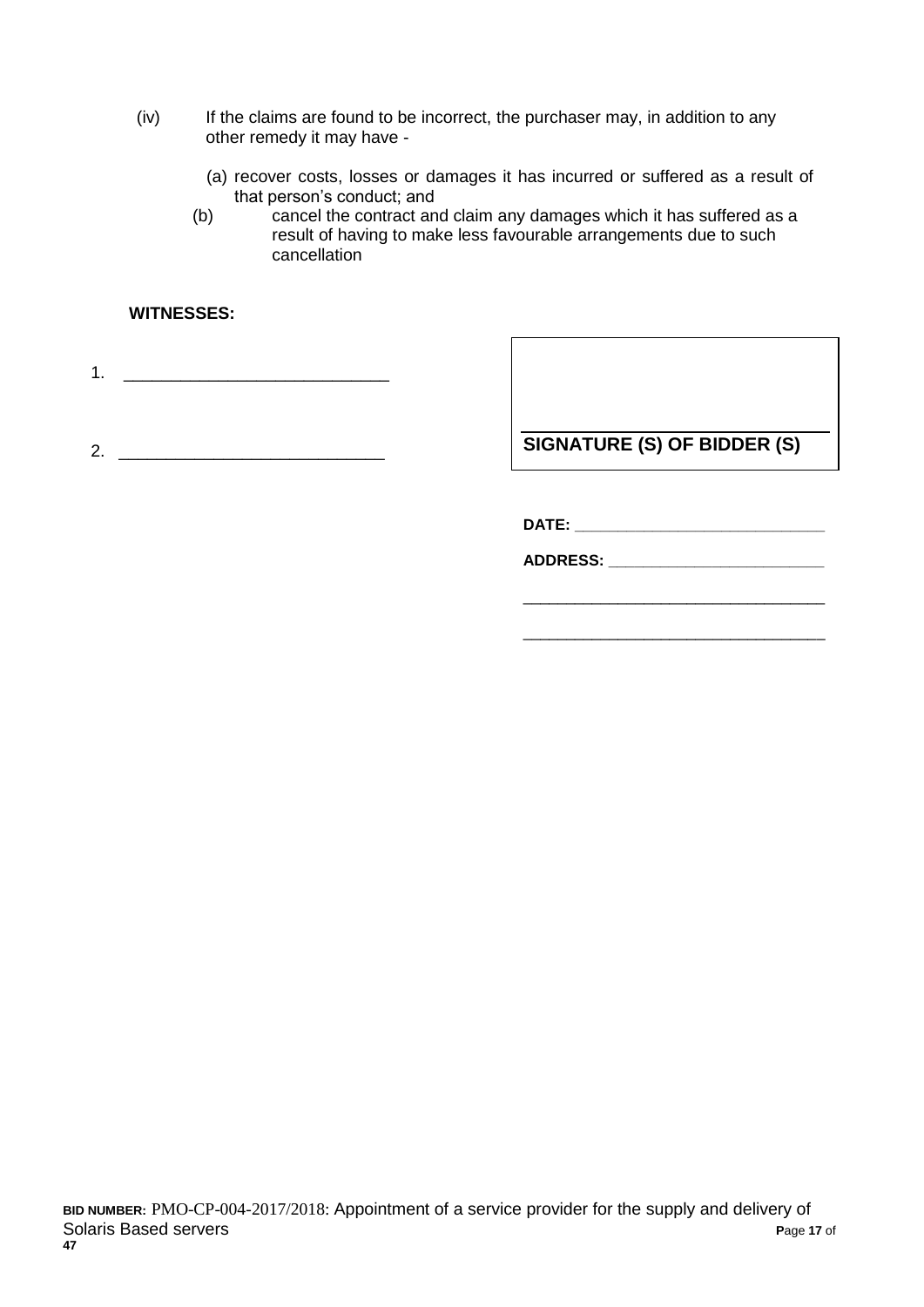#### **DECLARATION OF BIDDER'S PAST SUPPLY CHAIN MANAGEMENT PRACTICES**

- 1 This Municipal Bidding Document must form part of all bids invited.
- 2 It serves as a declaration to be used by municipalities and municipal entities in ensuring that when goods and services are being procured, all reasonable steps are taken to combat the abuse of the supply chain management system.
- 3 The bid of any bidder may be rejected if that bidder, or any of its directors have:
	- a. abused the municipality's / municipal entity's supply chain management system or committed any improper conduct in relation to such system;
	- b. been convicted for fraud or corruption during the past five years;
	- c. willfully neglected, reneged on or failed to comply with any government, municipal or other public sector contract during the past five years; or
	- d. been listed in the Register for Tender Defaulters in terms of section 29 of the Prevention and Combating of Corrupt Activities Act (No 12 of 2004).

#### **4 In order to give effect to the above, the following questionnaire must be completed and submitted with the bid.**

| Item  | Question                                                                                                                                        | Yes | <b>No</b> |
|-------|-------------------------------------------------------------------------------------------------------------------------------------------------|-----|-----------|
| 4.1   | Is the bidder or any of its directors listed on the National Treasury's<br>$\bullet$                                                            | Yes | No        |
|       | Database of Restricted Suppliers as companies or persons prohibited                                                                             |     |           |
|       | from doing business with the public sector?                                                                                                     |     |           |
|       | (Companies or persons who are listed on this Database                                                                                           |     |           |
|       | were informed in writing of this restriction by the Accounting                                                                                  |     |           |
|       | Officer/Authority of the institution that imposed the restriction<br>after the audi alteram partem rule was applied). The Database              |     |           |
|       | of Restricted Suppliers now resides on the National                                                                                             |     |           |
|       | Treasury's website(www.treasury.gov.za) and<br>be<br>can                                                                                        |     |           |
|       | accessed by clicking on its link at the bottom of the home                                                                                      |     |           |
|       | page.                                                                                                                                           |     |           |
| 4.1.1 | If so, furnish particulars:                                                                                                                     |     |           |
|       |                                                                                                                                                 |     |           |
|       |                                                                                                                                                 |     |           |
| 4.2   | Is the bidder or any of its directors listed on the Register for Tender<br>Defaulters in terms of section 29 of the Prevention and Combating of | Yes | <b>No</b> |
|       | Corrupt Activities Act (No 12 of 2004)? The Register for Tender                                                                                 |     |           |
|       | Defaulters can be accessed on the National Treasury's                                                                                           |     |           |
|       | websitewww.treasury.gov.za) by clicking on its link at the bottom                                                                               |     |           |
|       | of the home page.                                                                                                                               |     |           |
| 4.2.1 | If so, furnish particulars:                                                                                                                     |     |           |
|       |                                                                                                                                                 |     |           |
|       |                                                                                                                                                 |     |           |
| 4.3   | Was the bidder or any of its directors convicted by a court of law                                                                              | Yes | No        |
|       | (including a court of law outside the Republic of South Africa) for fraud<br>or corruption during the past five years?                          |     |           |
|       |                                                                                                                                                 |     |           |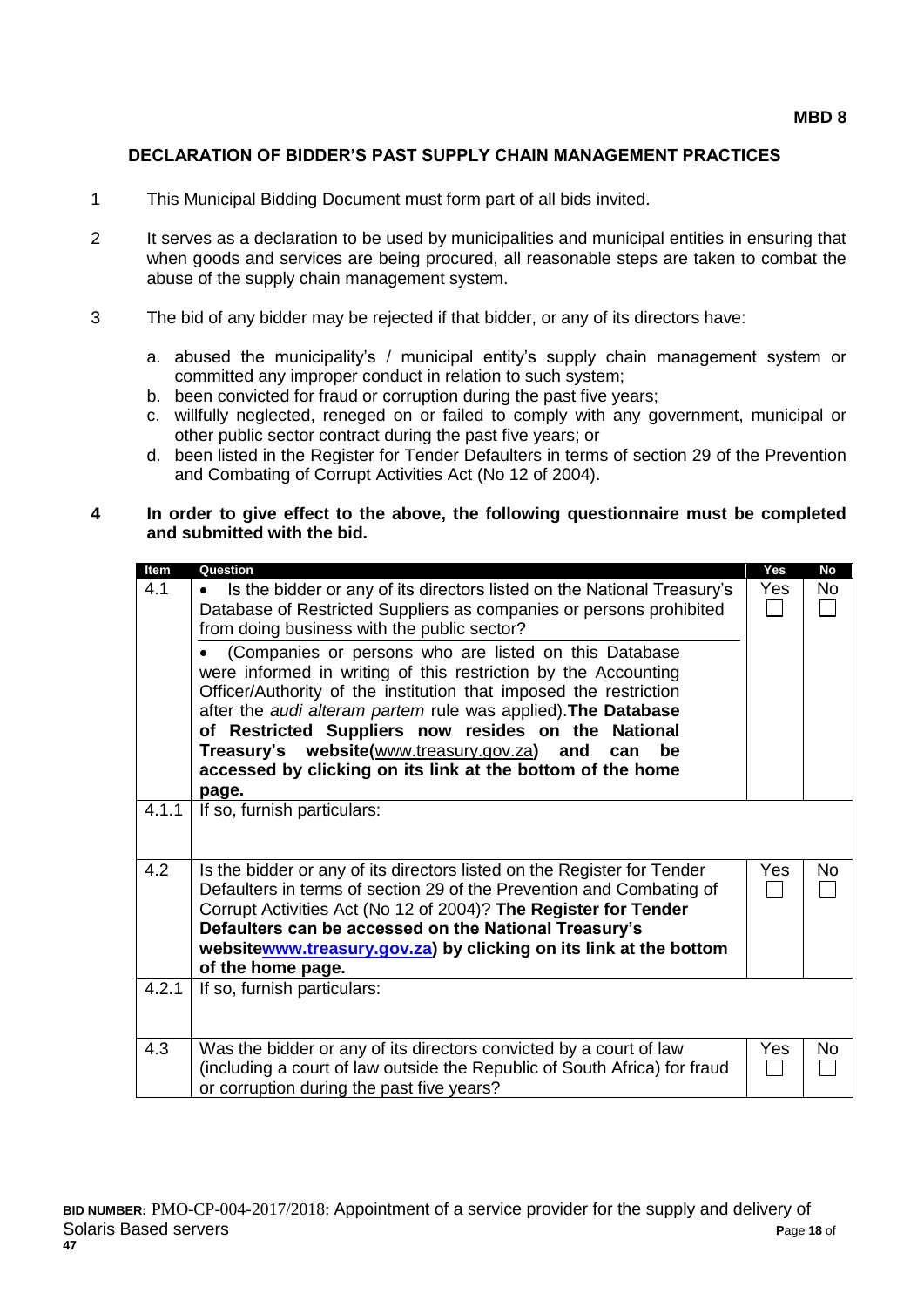| 4.3.1 | If so, furnish particulars:                                                                                                                                                                                                                     |      |     |
|-------|-------------------------------------------------------------------------------------------------------------------------------------------------------------------------------------------------------------------------------------------------|------|-----|
| Item  | Question                                                                                                                                                                                                                                        | Yes  | No  |
| 4.4   | Does the bidder or any of its directors owe any municipal rates and<br>taxes or municipal charges to the municipality / municipal entity, or to<br>any other municipality / municipal entity, that is in arrears for more<br>than three months? | Yes. | No. |
| 4.4.1 | If so, furnish particulars:                                                                                                                                                                                                                     |      |     |
| 4.5   | Was any contract between the bidder and the municipality / municipal<br>entity or any other organ of state terminated during the past five years<br>on account of failure to perform on or comply with the contract?                            | Yes  | No  |
| 4.7.1 | If so, furnish particulars:                                                                                                                                                                                                                     |      |     |

## **CERTIFICATION**

## **I, THE UNDERSIGNED (FULL NAME) \_\_\_\_\_\_\_\_\_\_\_\_\_\_\_\_\_\_\_\_\_\_\_\_\_\_\_\_\_\_\_\_\_\_\_\_\_\_\_\_\_\_\_\_\_\_**

**CERTIFY THAT THE INFORMATION FURNISHED ON THIS DECLARATION FORM TRUE AND CORRECT.**

**I ACCEPT THAT, IN ADDITION TO CANCELLATION OF A CONTRACT, ACTION MAY BE TAKEN AGAINST ME SHOULD THIS DECLARATION PROVE TO BE FALSE.**

**Signature Date** 

**\_\_\_\_\_\_\_\_\_\_\_\_\_\_\_\_\_\_\_\_\_\_\_\_\_\_\_\_\_\_ \_\_\_\_\_\_\_\_\_\_\_\_\_\_\_\_\_\_\_\_\_\_\_\_\_**

**\_\_\_\_\_\_\_\_\_\_\_\_\_\_\_\_\_\_\_\_\_\_\_\_\_\_\_\_\_\_ \_\_\_\_\_\_\_\_\_\_\_\_\_\_\_\_\_\_\_\_\_\_\_\_\_ Position Name of Bidder**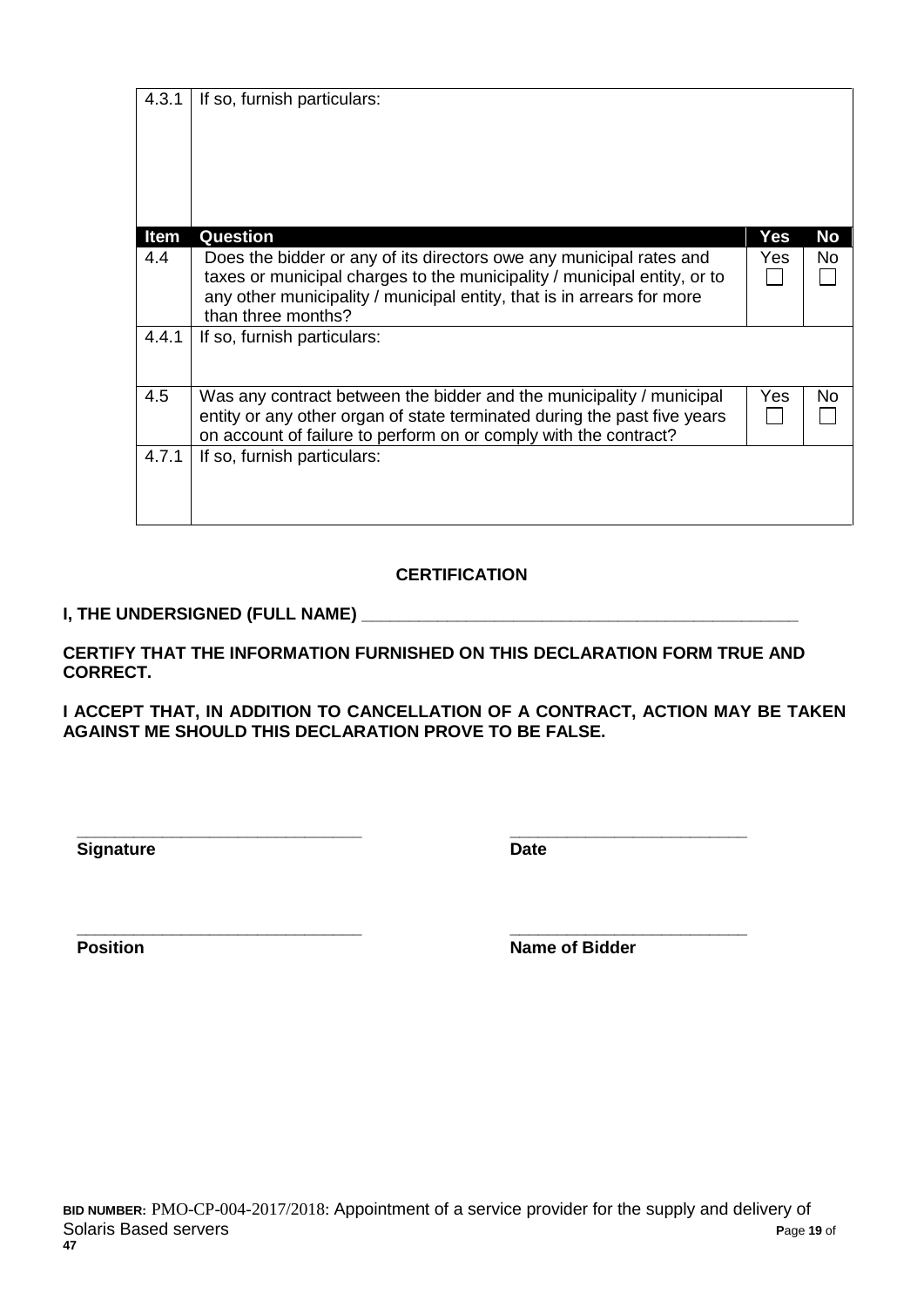#### **CERTIFICATE OF INDEPENDENT BID DETERMINATION**

- 1 This Municipal Bidding Document (MBD) must form part of all bids<sup>1</sup> invited.
- 2 Section 4 (1) (b) (iii) of the Competition Act No. 89 of 1998, as amended, prohibits an agreement between, or concerted practice by, firms, or a decision by an association of firms, if it is between parties in a horizontal relationship and if it involves collusive bidding (or bid rigging).² Collusive bidding is a *pe se* prohibition meaning that it cannot be justified under any grounds.
- 3 Municipal Supply Regulation 38 (1) prescribes that a supply chain management policy must provide measures for the combating of abuse of the supply chain management system, and must enable the accounting officer, among others, to:
	- a. take all reasonable steps to prevent such abuse;
	- b. reject the bid of any bidder if that bidder or any of its directors has abused the supply chain management system of the municipality or municipal entity or has committed any improper conduct in relation to such system; and
	- c. cancel a contract awarded to a person if the person committed any corrupt or fraudulent act during the bidding process or the execution of the contract.
- 4 This MBD serves as a certificate of declaration that would be used by institutions to ensure that, when bids are considered, reasonable steps are taken to prevent any form of bid-rigging.
- 5 In order to give effect to the above, the attached Certificate of Bid Determination (MBD 9) must be completed and submitted with the bid:

**¹ Includes price quotations, advertised competitive bids, limited bids and proposals.**

**² Bid rigging (or collusive bidding) occurs when businesses, that would otherwise be expected to compete, secretly conspire to raise prices or lower the quality of goods and / or services for purchasers who wish to acquire goods and / or services through a bidding process. Bid rigging is, therefore, an agreement between competitors not to compete.**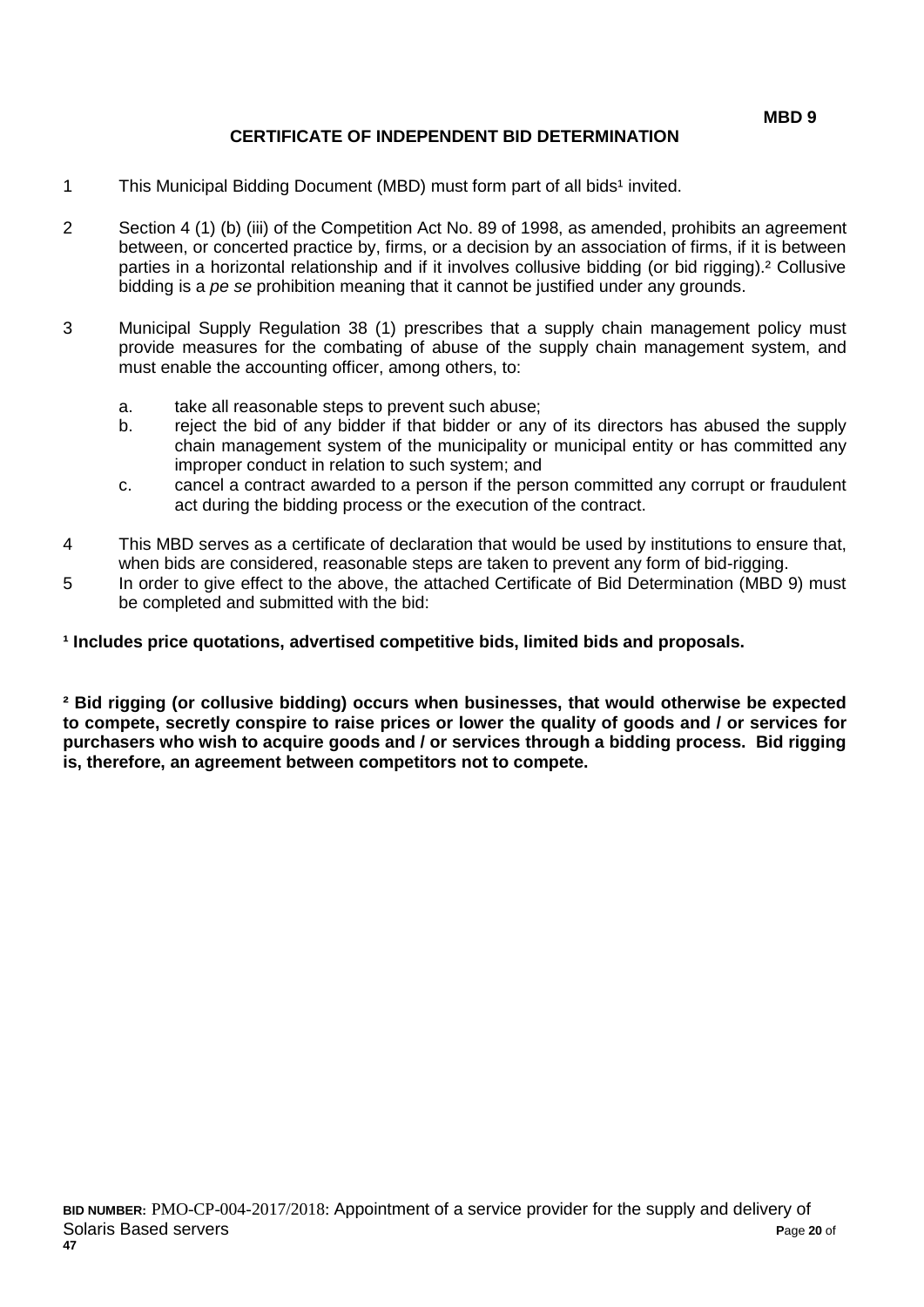# **CERTIFICATE OF INDEPENDENT BID DETERMINATION**

I, the undersigned, in submitting the accompanying bid:

(Bid Number and Description)

\_\_\_\_\_\_\_\_\_\_\_\_\_\_\_\_\_\_\_\_\_\_\_\_\_\_\_\_\_\_\_\_\_\_\_\_\_\_\_\_\_\_\_\_\_\_\_\_\_\_\_\_\_\_\_\_\_\_\_\_\_\_\_\_\_\_\_\_\_\_\_\_\_\_\_\_\_\_

\_\_\_\_\_\_\_\_\_\_\_\_\_\_\_\_\_\_\_\_\_\_\_\_\_\_\_\_\_\_\_\_\_\_\_\_\_\_\_\_\_\_\_\_\_\_\_\_\_\_\_\_\_\_\_\_\_\_\_\_\_\_\_\_\_\_\_\_\_\_\_\_\_\_\_\_\_\_

in response to the invitation for the bid made by:

(Name of Municipality / Municipal Entity)

do hereby make the following statements that I certify to be true and complete in every respect:

I certify, on behalf of: the state of the state of the state of the state of the state of the state of the state of the state of the state of the state of the state of the state of the state of the state of the state of th

(Name of Bidder)

- 1. I have read and I understand the contents of this Certificate;
- 2. I understand that the accompanying bid will be disqualified if this Certificate is found not to be true and complete in every respect;
- 3. I am authorized by the bidder to sign this Certificate, and to submit the accompanying bid, on behalf of the bidder;
- 4. Each person whose signature appears on the accompanying bid has been authorized by the bidder to determine the terms of, and to sign, the bid, on behalf of the bidder;
- 5. For the purposes of this Certificate and the accompanying bid, I understand that the word "competitor" shall include any individual or organization, other than the bidder, whether or not affiliated with the bidder, who:
	- (a) has been requested to submit a bid in response to this bid invitation;
	- (b) could potentially submit a bid in response to this bid invitation, based on their qualifications, abilities or experience; and
	- (c) provides the same goods and services as the bidder and/or is in the same line of business as the bidder
- 6. The bidder has arrived at the accompanying bid independently from, and without consultation, communication, agreement or arrangement with any competitor. However communication between partners in a joint venture or consortium<sup>3</sup> will not be construed as collusive bidding.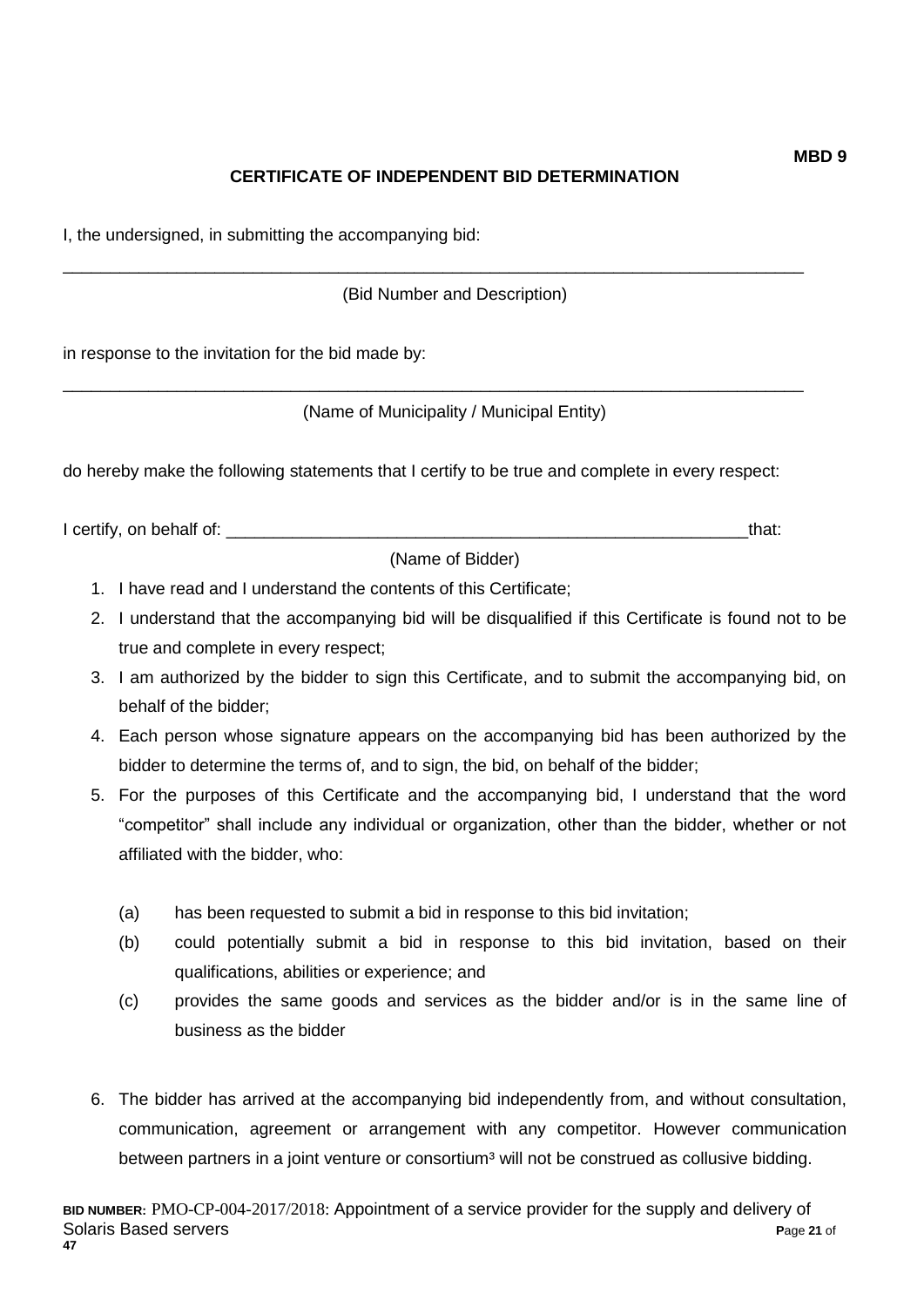- 7. In particular, without limiting the generality of paragraphs 6 above, there has been no consultation, communication, agreement or arrangement with any competitor regarding:
	- (a) prices;
	- (b) geographical area where product or service will be rendered (market allocation)
	- (c) methods, factors or formulas used to calculate prices;
	- (d) the intention or decision to submit or not to submit, a bid;
	- (e) the submission of a bid which does not meet the specifications and conditions of the bid; or
	- (f) bidding with the intention not to win the bid.
- 8. In addition, there have been no consultations, communications, agreements or arrangements with any competitor regarding the quality, quantity, specifications and conditions or delivery particulars of the products or services to which this bid invitation relates.
- 9. The terms of the accompanying bid have not been, and will not be, disclosed by the bidder, directly or indirectly, to any competitor, prior to the date and time of the official bid opening or of the awarding of the contract.

#### **³ Joint venture or Consortium means an association of persons for the purpose of combining their expertise, property, capital, efforts, skill and knowledge in an activity for the execution of a contract.**

10. I am aware that, in addition and without prejudice to any other remedy provided to combat any restrictive practices related to bids and contracts, bids that are suspicious will be reported to the Competition Commission for investigation and possible imposition of administrative penalties in terms of section 59 of the Competition Act No 89 of 1998 and or may be reported to the National Prosecuting Authority (NPA) for criminal investigation and or may be restricted from conducting business with the public sector for a period not exceeding ten (10) years in terms of the Prevention and Combating of Corrupt Activities Act No 12 of 2004 or any other applicable legislation.

**Signature Date**

\_\_\_\_\_\_\_\_\_\_\_\_\_\_\_\_\_\_\_\_\_\_\_\_\_\_\_\_\_\_\_\_\_\_\_\_\_\_\_ \_\_\_\_\_\_\_\_\_\_\_\_\_\_\_\_\_\_\_\_\_\_\_

\_\_\_\_\_\_\_\_\_\_\_\_\_\_\_\_\_\_\_\_\_\_\_\_\_\_\_\_\_\_\_\_\_\_\_\_\_\_\_ \_\_\_\_\_\_\_\_\_\_\_\_\_\_\_\_\_\_\_\_\_\_\_ **Position Position Name of Bidder**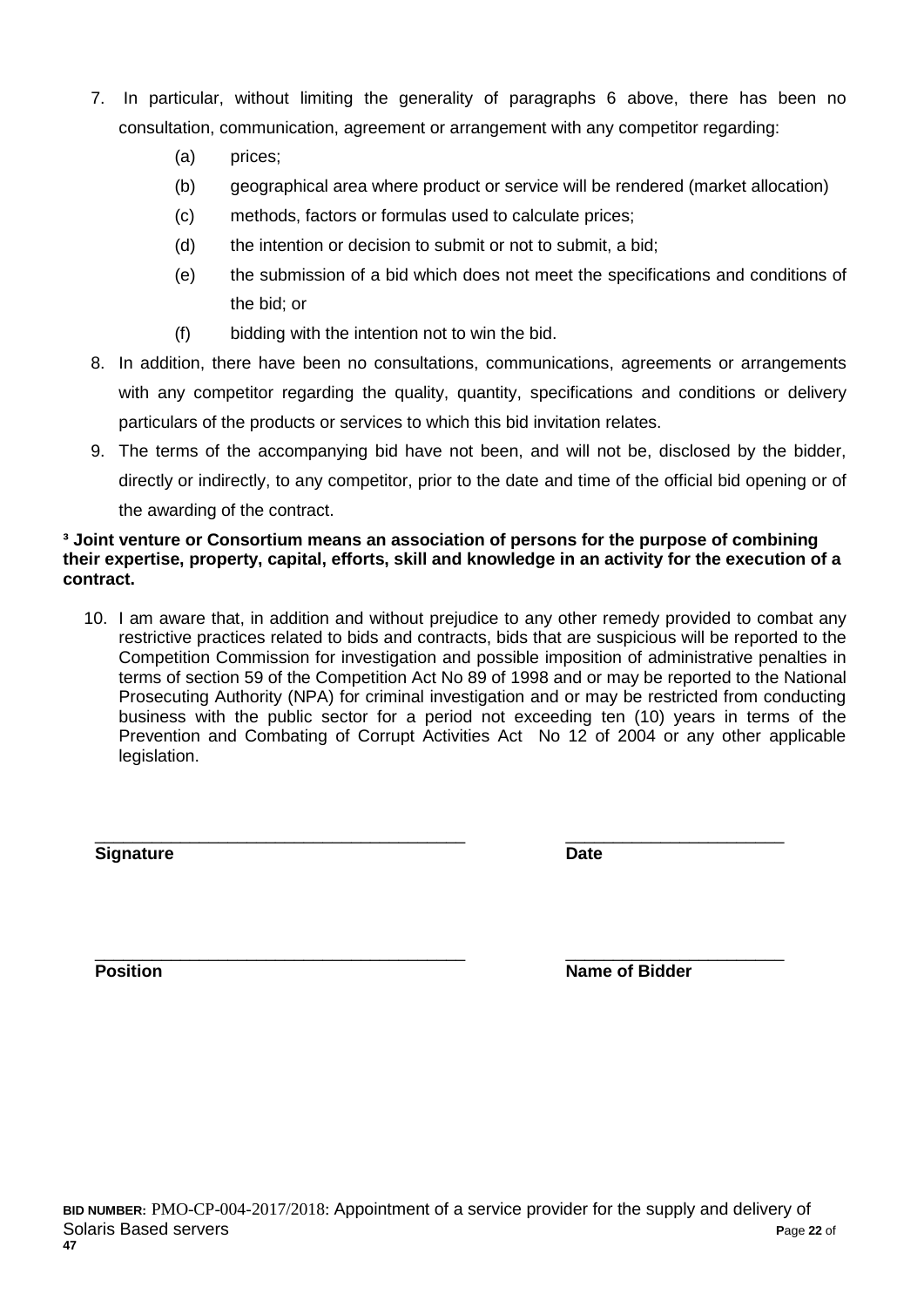# **GENERAL CONDITIONS OF CONTRACT**

| 1.  |  |
|-----|--|
|     |  |
|     |  |
|     |  |
|     |  |
|     |  |
|     |  |
| 2.  |  |
| 3.  |  |
|     |  |
|     |  |
| 4.  |  |
| 5.  |  |
| 6.  |  |
| 7.  |  |
|     |  |
| 8.  |  |
| 9.  |  |
|     |  |
| 10. |  |
|     |  |
|     |  |
|     |  |
| 11. |  |
| 12. |  |
| 13. |  |
| 14. |  |
| 15. |  |
| 16. |  |
| 17. |  |
| 18. |  |
| 19. |  |
| 20. |  |
| 21. |  |
| 22. |  |
| 23. |  |
|     |  |
|     |  |
|     |  |
|     |  |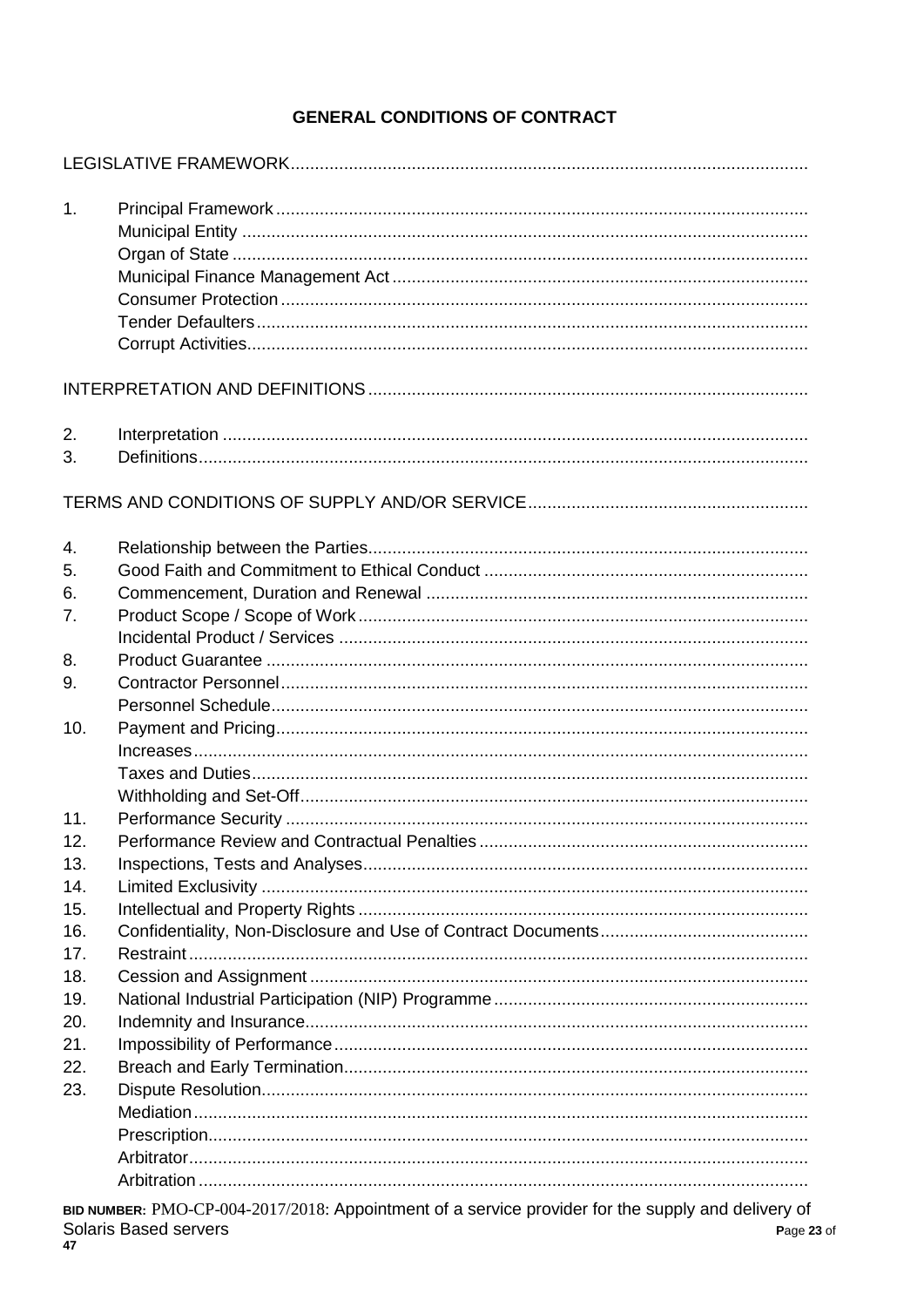#### LEGISLATIVE FRAMEWORK

1. Principal Framework

The information contained under this heading summarises certain of the principal statutory provisions applicable to the transaction concluded between the Parties. It is included for information purposes only and should not be regarded as legal advice, it being incumbent upon the Contractor to familiarise itself with the legislative framework. These provisions apply at law and the Parties are not competent to exclude the operation thereof by mutual agreement. As such, no agreement, transaction or series of transactions concluded outside of or in contravention of the legislative framework and the procedures provided for therein shall be binding on the Parties notwithstanding the capacity or office held or undertakings given, in writing or otherwise, by the persons contracting on behalf of either Party.

## Municipal Entity

1.1 Joburg Market is a municipal entity contemplated in section 1, read with sections 86B(1)(a)(i) and 86D(1)(a), of the Municipal Systems Act (32 of 2000), ("MSA"). It was established as such by the Greater Johannesburg Metropolitan Council (predecessor to the City of Johannesburg Metropolitan Municipality or "COJ") who procured, by virtue of the provisions of section 17D of the Promotion of Local Government Affairs Act (91 of 1983) the formation, registration and incorporation of its fresh produce market as the Joburg Market (SOC) Limited in terms of the Companies Act, with the COJ as its sole shareholder. Upon the foregoing and as required by the MSA, Joburg Market entered into a Service Delivery Agreement with the COJ in terms of which Joburg Market was appointed as an external mechanism for the delivery of a municipal service with the mandate to manage and operate the business of the fresh produce market and its assets.

## **Organ of State**

1.2 As a municipal entity Joburg Market is an "organ of state" as defined in section 239 of the Constitution of South Africa (108 of 1996) read with section 1 of the Institution of Legal Proceedings Against Organs of State Act (40 of 2002).

## Municipal Finance Management Act

1.3 Contracting with Joburg Market is subject, amongst others, to the Municipal Finance Management Act (56 of 2003) ("MFMA"), the MFMA Supply Chain Management Regulations (GN 868 in GG 27636 of 30 May 2005) ("SCM Regulations") and, specifically, Joburg Market's Supply Chain Management Policy made in terms of section 111 of the MFMA and regulation 2 of the SCM Regulations (collectively referred to as the "SCM Regulatory Framework"). In terms of the irregular expenditure provisions of the SCM Regulatory Framework, Joburg Market is prohibited from making any payment in relation to goods or services unlawfully or irregularly procured and/or rendered, notwithstanding that value might have been received.

#### Consumer Protection

1.4 The Consumer Protection Act (68 of 2008) does not, in terms of section 5(2)(a), apply to any transaction in terms of which goods or services are supplied to the State. However, section 5(5)

**BID NUMBER:** PMO-CP-004-2017/2018: Appointment of a service provider for the supply and delivery of Solaris Based servers **P**age **24** of **47**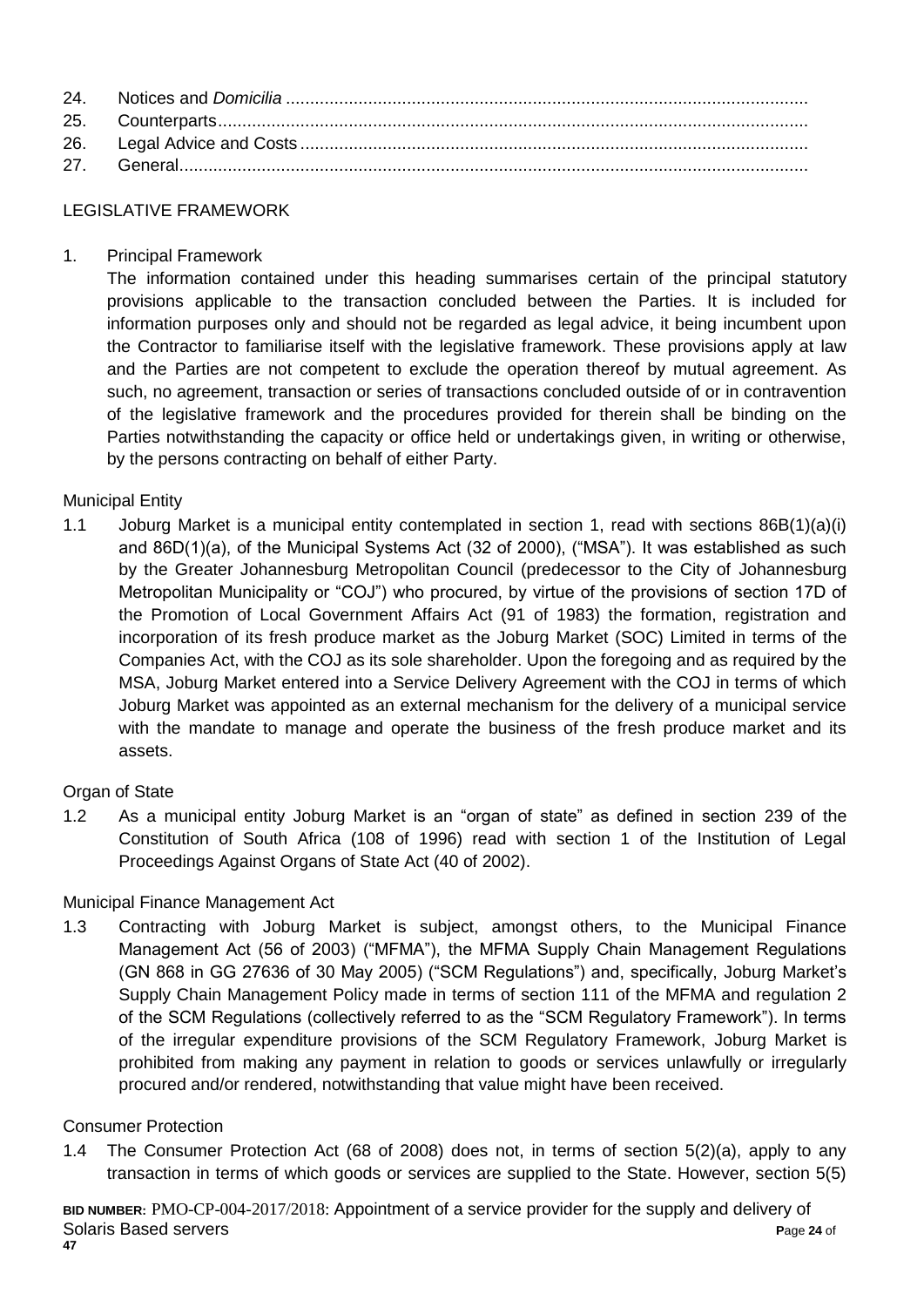stipulates that notwithstanding the foregoing exemption, those goods, and the importer or producer, distributor and retailer of those goods are nevertheless subject to, amongst others, the provisions of section 61. Section 61 sets out the liability of the producer and/or supplier for any harm caused wholly or partly as a consequence of a product failure, defect or hazard in any goods, irrespective of whether the harm resulted from any negligence on the part of the producer, importer, distributor or retailer, as the case may be. In terms of subsections 61(5)(c) and (d), harm for which the Contractor may be held liable includes any loss of, or physical damage to, any property of Joburg Market irrespective of whether it is movable or immovable including economic loss occasioned by such harm.

#### Competitive Behaviour

1.5 In terms of section 4(1)(b)(iii) of the Competition Act (89 of 1998) an agreement between, or concerted practice by, firms, or a decision by an association of firms, is prohibited if it is between parties in a horizontal relationship and if bidders was involved in collusive bidding (or bid rigging). If bidders, based on reasonable grounds or evidence obtained by Joburg Market, have engaged such restrictive practices, Joburg Market may refer the matter to the Competition Commission for investigation and possible imposition of administrative penalties. If a bidders are found guilty by the Competition Commission Joburg Market may, in addition and without prejudice to any other remedy provided for in this Agreement or at law, invalidate the bid and/or terminate this Agreement in whole or part, and/or restrict the bidders from conducting business with the public sector for a period not exceeding ten (10) years.

#### Tender Defaulters

- 1.6 Where Joburg Market terminates this Agreement in whole or in part, it may decide to impose a restriction penalty on the Contractor by prohibiting the Contractor from doing business with the public sector for a period not exceeding 10 years. If Joburg Market intends imposing a restriction on a Contractor or any person associated with the Contractor, the Contractor will be allowed a period of not more than fourteen (14) days to provide reasons why the envisaged restriction should not be imposed. Should the Contractor fail to respond within the stipulated fourteen (14) days, Joburg Market might regard the intended penalty as not objected against and may impose it. Any restriction imposed on any person by the Accounting Officer of Joburg Market will, at the discretion of the Accounting Officer, also be applicable to any other enterprise or any partner, manager, director or other person who wholly or partly exercises, exercised or may exercise control over the enterprise of the first-mentioned person.
- 1.7 If a restriction is imposed, Joburg Market must, within five (5) working days of such imposition, furnish the National Treasury, with the following information:
	- 1.7.1 the name and address of the Contractor and/or person restricted by Joburg Market;
	- 1.7.2 the date of commencement of the restriction;
	- 1.7.3 the period of restriction; and
	- 1.7.4 the reasons for the restriction.
- 1.8 These details will be loaded in the National Treasury's central database of suppliers or persons prohibited from doing business with the public sector.

## Corrupt Activities

1.9 If a court of law convicts a person of an offence under sections 12 or 13 of the Prevention and Combating of Corrupt Activities Act (12 of 2004), the court may also rule that such person's

**BID NUMBER:** PMO-CP-004-2017/2018: Appointment of a service provider for the supply and delivery of Solaris Based servers **P**age **25** of **47**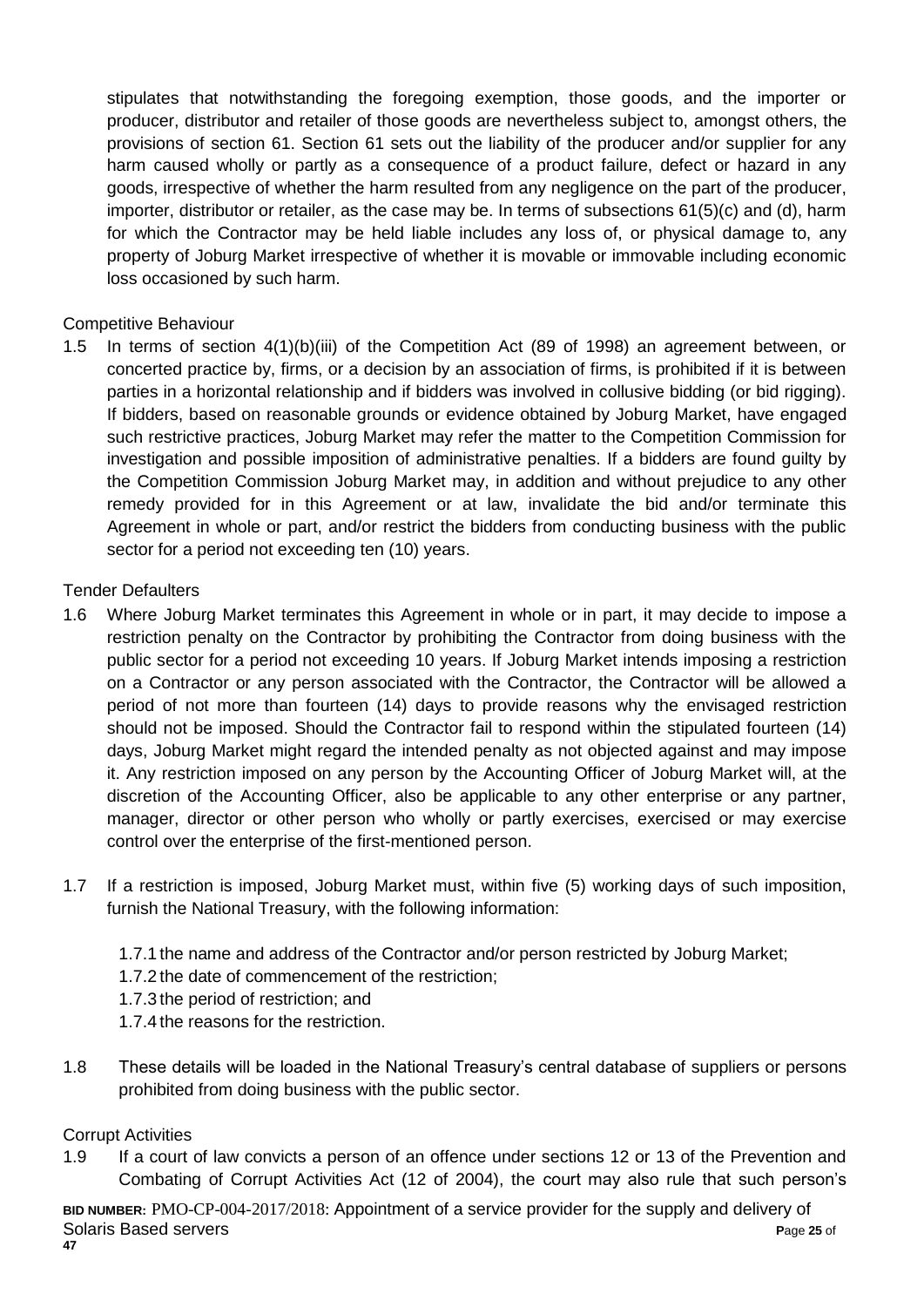name be endorsed on the Register for Tender Defaulters. When a person's name has been endorsed on the Register, the person will be prohibited from doing business with the public sector for a period not less than five years and not more than 10 years.

## INTERPRETATION AND DEFINITIONS

2. Interpretation

This Agreement shall be governed and interpreted in accordance with the laws of the RSA; and

- 2.1 headings shall be read for the purpose of reference only and shall not be used in the interpretation of nor modify nor amplify the terms of this Agreement.
- 2.2 words importing any gender include the others; the singular include the plural and vice versa and natural persons include created entities, other legal *personae* (corporate or unincorporate) and the state and vice versa.
- 2.3 all provisions of this Agreement are severable from each other and any provision which is or may become unenforceable shall be ineffective to the extent of such unenforceability and shall be treated as if not written and severed without invalidating the remaining provisions of this Agreement (or affecting the validity or enforceability of such provision in any other jurisdiction); the Parties who declare their intention that this Agreement would be executed without such unenforceable provision if they were aware of such unenforceability at the time of execution hereof and that this Agreement should be implemented or continue to be implemented, having regard to each Party's rationale and purpose in entering into this Agreement.
- 2.4 when any number of days is prescribed, these shall business days (unless days are described as calendar days in which event Saturdays, Sundays and public holiday's shall be included) reckoned exclusively of the first and inclusively of the last day.
- 2.5 any reference to any statute, regulation or other legislation shall be a reference to that statute, regulation or other legislation as at the Signature Date, and as amended or substituted from time to time thereafter.
- 2.6 the words "include", "including" and "in particular" shall be construed as being by way of example or emphasis and shall not be construed as, nor shall they take effect as, limiting the generality of any preceding words.
- 2.7 the rule of construction that a contract shall be interpreted against the Party principally responsible for the drafting or preparation of the contract, shall not apply.
- 2.8 any annexures, schedules, and/or documents ("appendices") referred to in this Agreement shall be deemed to be incorporated in and form an integral part hereof; in the event of a conflict between any appendices and this Agreement, the provisions of this Agreement shall prevail.
- 2.9 the termination of this Agreement shall not affect those of the provisions which provide that they shall operate after termination or which of necessity must continue to have effect thereafter notwithstanding that specific clauses do not expressly provide for such continuation.
- 2.10 any substantive provision imposing rights or obligations on a Party, notwithstanding that it is only in a definition clause, shall have effect as if it were a substantive provision in the body of this Agreement.
- 2.11 information supplied in the bidding documents shall be construed as material representations made by the Contractor, which induced Joburg Market to enter into this Agreement.
- 3. Definitions

**BID NUMBER:** PMO-CP-004-2017/2018: Appointment of a service provider for the supply and delivery of Solaris Based servers **P**age **26** of **47**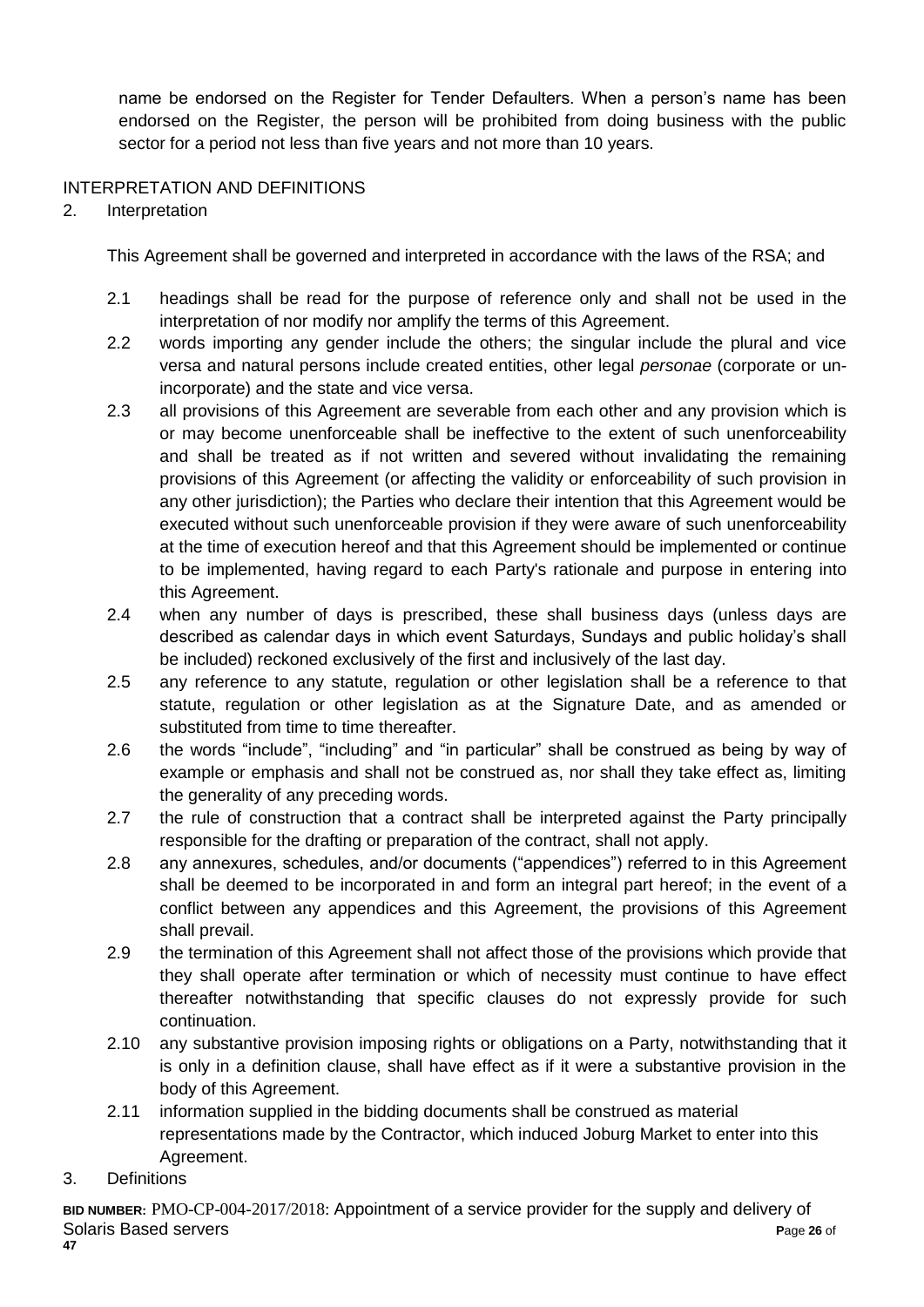Unless clearly inconsistent with or otherwise indicated by the context, the following expressions shall bear the meanings assigned to them and cognate expressions shall bear corresponding meanings in this Agreement:

- 3.1 "Agreement" means this Agreement entered into between Joburg Market and the Contractor including the appendices and all documents included therein by reference.
- 3.2 "Annexure A" means the Contractor's tender to supply the Product or render the Services or works to Joburg Market in terms of the scope of work and on the terms and conditions, pricing and payment terms set out therein.
- 3.3 "Annexure B" means a copy of Joburg Market Supply Chain Management Policy in terms of which this Agreement and the bid was specified, evaluated, adjudicated and awarded.
- 3.4 "Annexure C" means, if applicable to the subject matter of this Agreement and the Contractor's obligations in terms thereof, the Contractor's Personnel Schedule.
- 3.5 "Annexure D" means, if applicable to services rendered at Joburg Market's premises by the Contractor, the Occupational Health and Safety Act Agreement entered into between the Parties in terms of section 37(2) of that Act.
- 3.6 "Annexure E" means, if applicable in terms of the scope of work, the Contractor's Project Plan delivered to Joburg Market within the time specified therefore.
- 3.7 "Annexure F" means, if applicable to the Product or the subject matter of this Agreement and read conjunctively with the Contractor's obligations in terms of the Consumer Protection Act, the express warranties provided by the Contractor in relation to the Product.
- 3.8 "Annexure G" means a copy of the regulation 36 deviation approved by the Accounting Officer (Chief Executive Officer) of Joburg Market in the event that in the procurement of this Agreement the official procurement processes was dispensed with based on an exceptional circumstance allowed by the SCM Regulatory Framework.
- 3.9 "Closing Time" means the date and hour specified in the bidding documents for the receipt of bids.
- 3.10 "Commencement Date" means, notwithstanding the Signature Date, the date specified in the Contract Schedule.
- 3.11 "Confidential Information" means including this Agreement, Joburg Market's trade secrets, processes, techniques, methods, designs, products and organisational and other structures employed in its business, the contractual and financial arrangements with its suppliers, customers, employees, clients and other business associates, its financial details including its results, details of the prospective and existing clients, customers and employees, its business strategies, general modus operandi, client information including its customer lists and customer contact details, price lists, employee remuneration and salary packages, medical and/or patient information, computer programs and information systems, policies and procedures, diagnostic tools, data, diagrams, reports including incidents, incident reports, electronic and other visual and audio recordings, related statistics, specifications, charts, studies and Intellectual Property, know-how, trade and any other similar information all of which is, by its nature, confidential and/or proprietary to Joburg Market and its business.
- 3.12 "Contractor" means the incorporated entity, consortium, and partnership or individual who is the service provider, supplier or seller in terms of this Agreement, identified as such in the Contract Schedule; howsoever the Contractor may be legally constituted or formed.
- 3.13 "Contract Period" means the period set out in the Contract Schedule.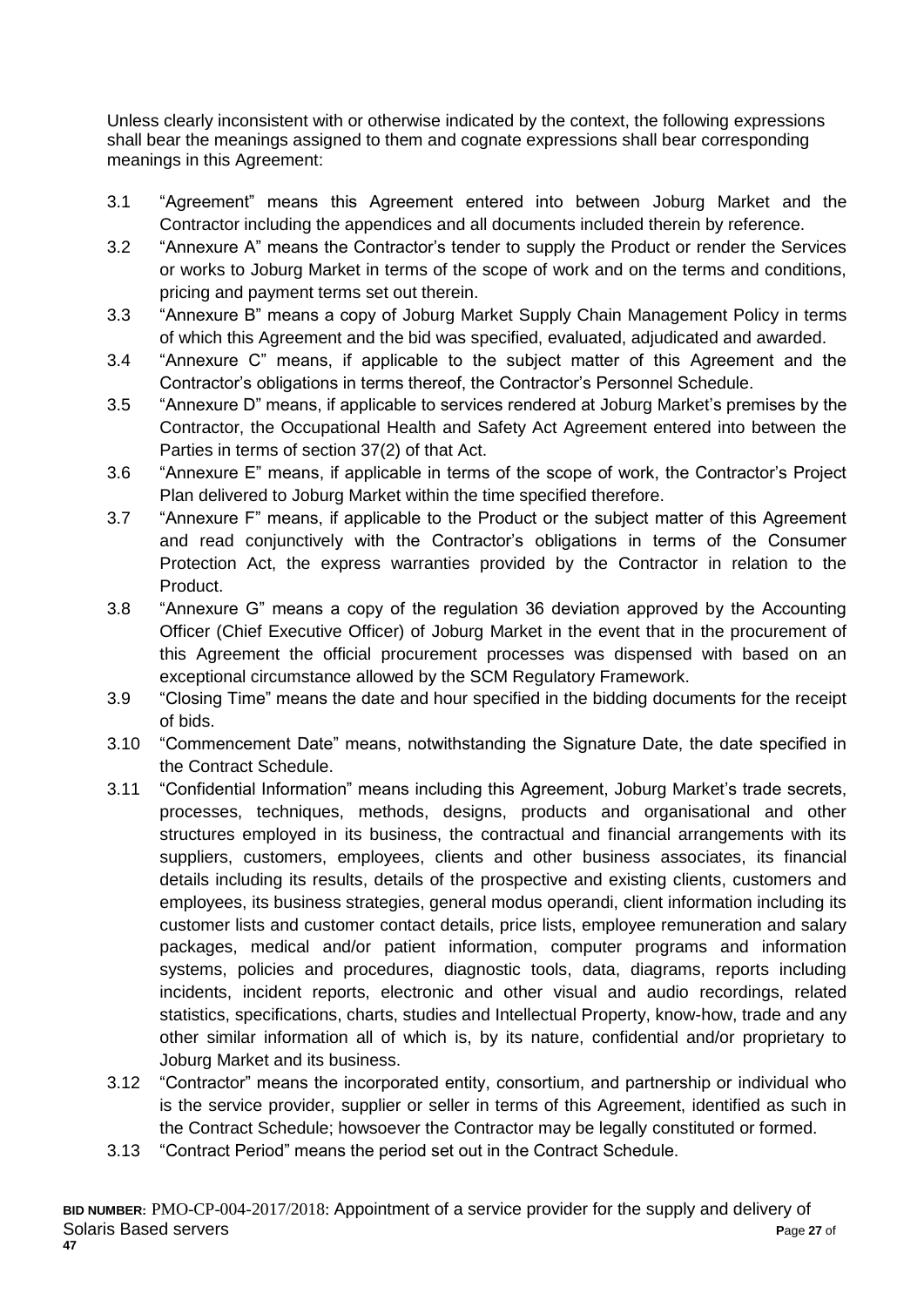- 3.14 "Contract Price" means the price payable to the Contractor under this Agreement for the full and proper performance of its contractual obligations specified in the Contract Schedule.
- 3.15 "Corrupt Practice" means the offering, giving, receiving, or soliciting of a thing of value to influence the action of a public official in the procurement process or in the execution of this Agreement.
- 3.16 "Countervailing Duties" are imposed in cases where an enterprise abroad is subsidised by its government and encouraged to market its products internationally.
- 3.17 "Country of Origin" means the place where the Product was mined, grown or produced or from which the services are supplied.
- 3.18 "CPI" means the headline consumer price index (for all urban areas) annual inflation rate, or such amended or replacement index, as published monthly by Statistics South Africa in Statistical Release P0141, available from <http://www.statssa.gov.za>.
- 3.19 "Default Interest" means interest chargeable in terms of this Agreement to unpaid amounts or outstanding obligations which interest shall be calculated, from the due date until date of payment, on a daily balance and compounded monthly in arrear at an annual rate of two percent (2%) above the prevailing, variable prime rate publicly quoted by ABSA Bank Limited from time to time.
- 3.20 "Delivery" means delivery of the Product (and a reference to the rendering any service or executing any works) inclusive of necessary clearing, documentation, carriage (through whatsoever mode), insurance, licensing, unloading, installation and commissioning in operational working order at the store, site or premises of Joburg Market (which shall, unless the contrary is agreed in writing, be performed, conducted and/or delivered in accordance with Joburg Market's usual policies and procedures), the Contractor bearing all the risks and charges in the Product until completion of delivery is confirmed in writing by Joburg Market.
- 3.21 "Delivery Period" means that period agreed in writing between the Parties in relation to Delivery of the Product or parts thereof by the Contractor, any delay in which shall be deemed a breach of this Agreement and entitle Joburg Market to exercise its remedies in terms of this Agreement or at law.
- 3.22 "Dumping" means a private enterprise resident outside of the RSA market its goods on own initiative in the RSA at lower prices than that of the Country of Origin and which have the potential to harm the local industries in the RSA.
- 3.23 "Fraudulent practice" means a misrepresentation of facts in order to influence a procurement process or the execution of this Agreement to the detriment of any bidder or Joburg Market, and includes collusive practice among bidders (prior to or after bid submission) designed to establish bid prices at artificial non-competitive levels and to deprive the bidder of the benefits of free and open competition.
- 3.24 "Intellectual Property" means collectively, patents, copyright, trademarks, logos, style names, slogans, designs, models, methodologies, inventions, software object code or programme interface and/or structure, and any other type of intellectual property (whether registered or unregistered including applications for and rights to obtain, use or for their protection) which are used or held, whether or not currently, in connection with Joburg Market's business and includes the Confidential Information and, "know-how" being ideas, designs, documents, diagrams, information, devices, technical data, scientific data, secret and other processes and methods used in connection with Joburg Market's business, and, all available information regarding marketing and promotion of the goods and services of Joburg Market, and, all and any modifications or improvements to any of them.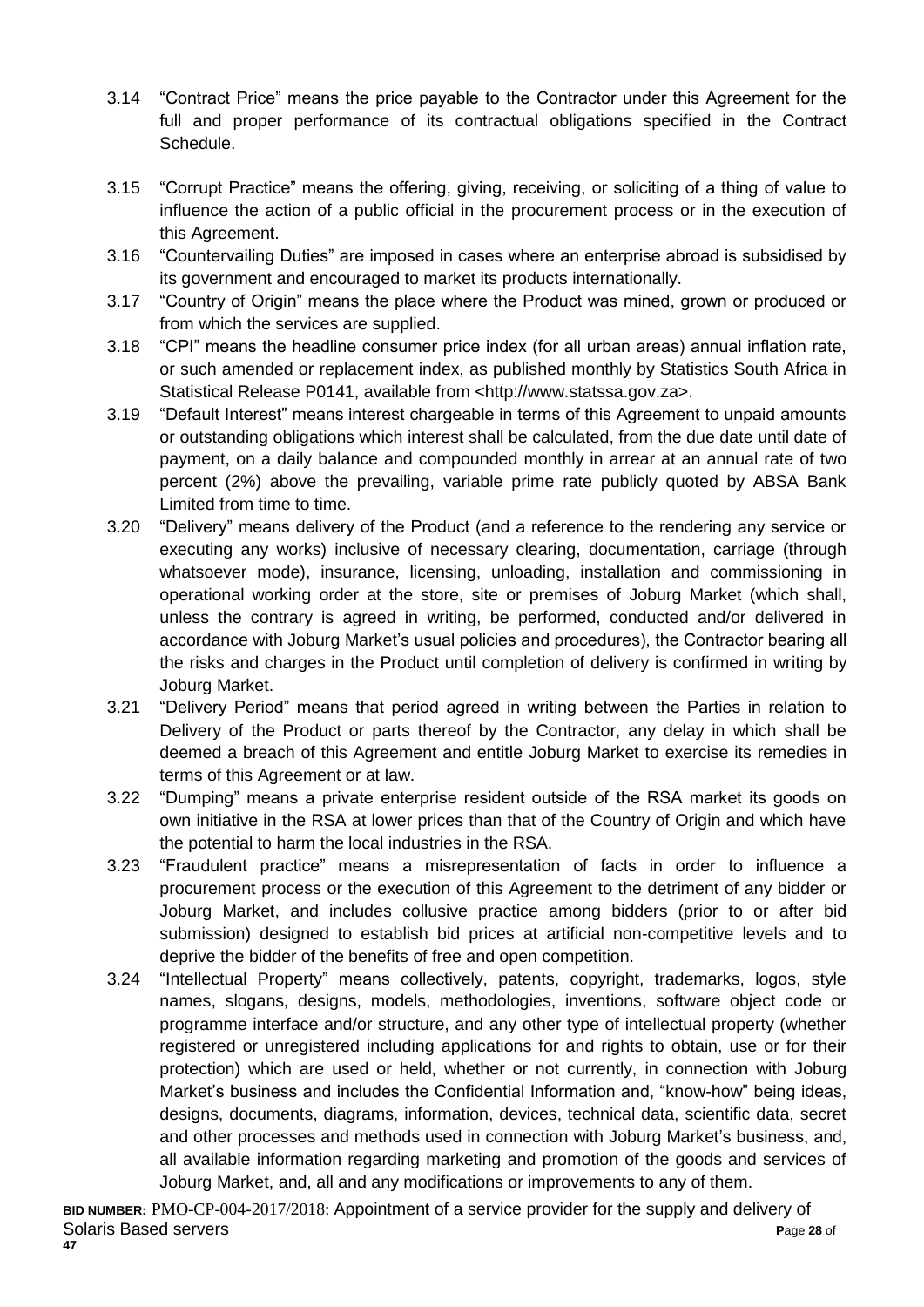- 3.25 "Joburg Market" means Joburg Market (SOC) Limited (trading as Joburg Market), a corporatized municipal entity incorporated in terms of the laws of the RSA under registration number 2000/023383/07 and with VAT registration number 4840195038, with its *domicilium citandi et executandi* situated at The Office of the CEO, 3<sup>rd</sup> Floor, Main Building, Joburg Market, 4 Fortune Road (off Heidelberg Road), City Deep, 2049, Johannesburg.
- 3.26 "Imported Content" means that portion of the bidding price represented by the cost of components, parts or materials which have been or are still to be imported (whether by the Contractor or its subcontractors) and which costs are inclusive of the costs abroad, plus freight and other direct importation costs such as landing costs, dock dues, import duty, sales duty or other similar tax or duty at the RSA place of entry as well as transportation and handling charges to the factory in the RSA where the Product covered by the bid will be manufactured.
- 3.27 "Local Content" means that portion of the bidding price, which is not included in the imported content provided that local manufacture does take place.
- 3.28 "Order" means an official written order or requisition issued for the supply of the Product.
- 3.29 "Parties" mean the Contractor and Joburg Market and "Party" shall mean that one of them be indicated by the context.
- 3.30 "Product" means, depending on the subject matter of this Agreement, either or both of:
	- 3.30.1 "Goods" e.g. plant, equipment, machinery, manufactured items and/or other materials or combined works that the Contractor is required to supply to Joburg Market including (where usually, logically or of right or common practice) ancillary services such as installation, commissioning, provision of technical assistance, after sales support, warranty services etc. and/or
	- 3.30.2 "Services" e.g. those functional, consulting and/or professional services or combined works the Contractor as service provider is required to render to Joburg Market including (where usually, logically or of right or common practice) ancillary goods such as spare parts, packing, documents, manuals, reports etc.).
- 3.31 "RSA" means the Republic of South Africa as defined in section 1 of the Constitution of the Republic of South Africa (108 of 1996).
- 3.32 "Signature Date" means the date of the on which this Agreement, or any other document in relation thereto, is signed by the Party signing it last in time on the last date in time.
- 3.33 "VAT" means Value-Added Tax defined and levied in terms of the Value-Added Tax Act (89 of 1991) and unless stated to the contrary, all amounts quoted in this Agreement are quoted exclusive of VAT.

## TERMS AND CONDITIONS OF SUPPLY AND/OR SERVICE

- 4. Relationship between the Parties
	- 4.1 The Contractor shall fulfil its obligations in terms of this Agreement as an independent contractor to Joburg Market and not as an employee, labour broker, agent, partner (whether in consortium or joint venture) of Joburg Market; and, neither it nor any of its employees shall hold itself/themselves out as being the same.
	- 4.2 In addition, save as set out herein, neither Party shall be entitled to bind the other Party to any representation, obligation or promise of any nature whatsoever, pledge the credit of the other or incur any liability on behalf of the other Party or purport to do so.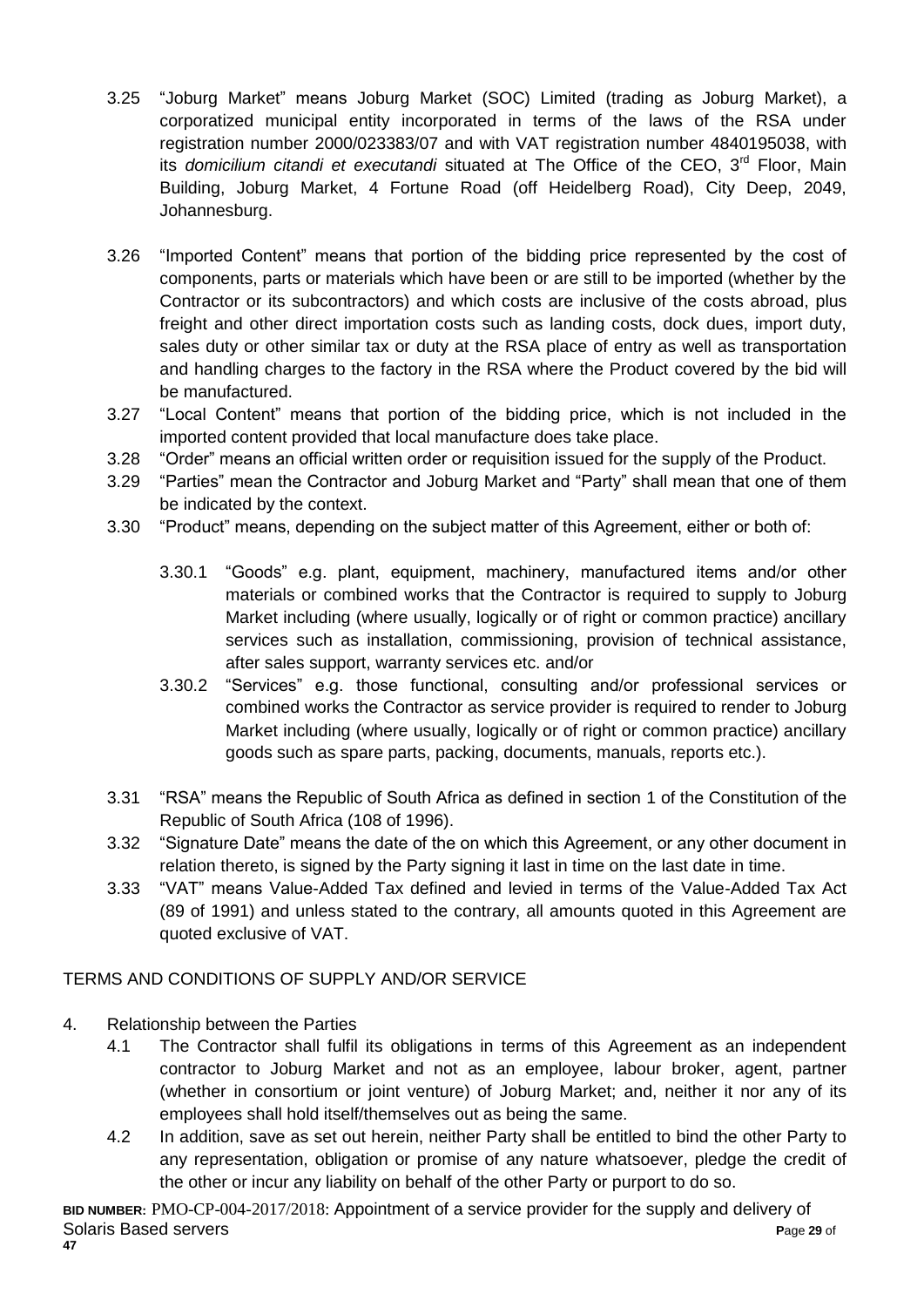- 5. Good Faith and Commitment to Ethical Conduct
	- 5.1 The Parties commit to ethical business conduct and undertake to exercise and display the utmost good faith to one another in giving effect to the terms of this Agreement.
	- 5.2 Without limiting the generality of the foregoing the Parties undertake not to accept, offer, induce, permit or promote the acceptance or offering of any gratuity, enticement, incentive or gift that could reasonably be regarded as a bribe or an attempt to otherwise exert undue influence over the recipient.
	- 5.3 The Parties will use their best endeavours to prevent their officers, employees, agents and contractors from doing any of the foregoing; or, to otherwise act in a manner which a reasonable and informed person would regard as unethical or do anything which could reasonably be expected to damage or diminish the reputation or business image of the other.
- 6. Commencement, Duration and Renewal
	- 6.1 This Agreement shall commence on the Commencement Date and endure for the Contract Period, delimited in terms of time and/or the expenditure of a particular amount, as set out in the Contract Schedule.
	- 6.2 In the event that the Contractor's obligations is to be performed in terms of a project plan or in phased or other manner, the same shall be set out in a separate annexure.
	- 6.3 Unless provision is made for renewal in the Contract Schedule, this Agreement shall terminate on the expiry of the Contract Period unless terminated earlier in terms of this Agreement or at law. Any renewal shall be conditional upon the subject matter of this Agreement being susceptible for renewal and, the proper performance by the Contractor of its obligations during the initial Contract Period.
	- 6.4 However, notwithstanding anything to the contrary contained in this Agreement or any terms contained in any document produced whether in relation to this Agreement of otherwise by Joburg Market or the Contractor, any renewal of this Agreement shall at all times:
		- 6.4.1 remain within the discretion and at the option of Joburg Market,
		- 6.4.2 be express and in writing, and
		- 6.4.3 executed no sooner than three (3) months before and no later than the termination date.

# 7. Product Scope / Scope of Work

The relevant part of Annexure A shall apply in relation to the description, quality and quantity of the Product (goods, services, works or any combination thereof) to be delivered to Joburg Market in terms of this Agreement.

7.1 The Product shall conform to the standards, specifications and/or scope of work set out in the bidding documents and, where applicable, be packed in a manner designed to prevent damage or deterioration during transit to its final destination / Joburg Market, which packing, marking, case size, weights and documentation both inside and outside the packaging shall: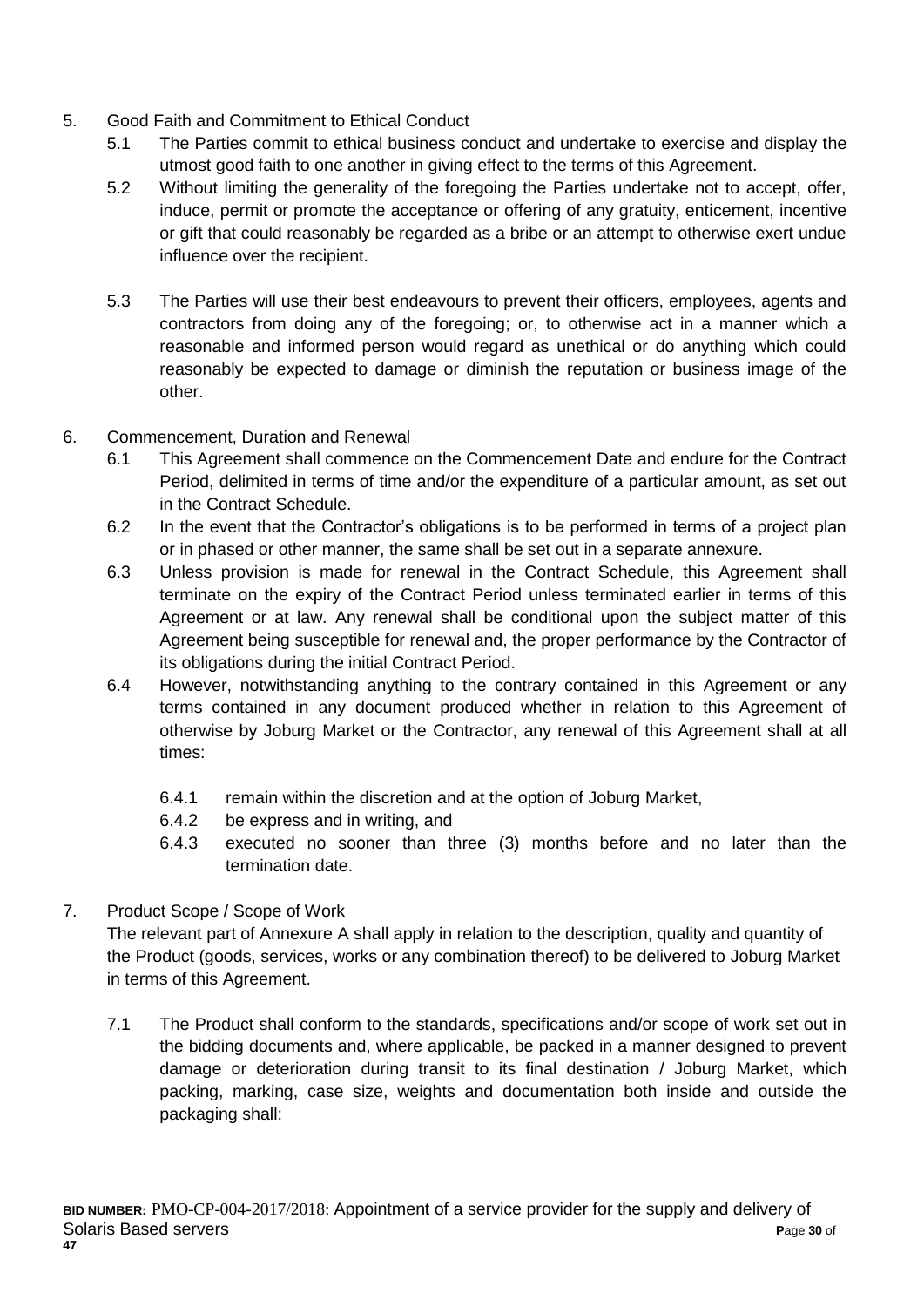- 7.1.1 be sufficient to withstand, without limitation, rough handling during transit and exposure to extreme temperatures, salt and precipitation during transit, and open storage.
- 7.1.2 take into consideration, where appropriate, the location of the Product's final destination and the absence of heavy handling facilities at all points in transit.
- 7.1.3 comply strictly with such special requirements expressly provided for in the bidding documents and in any subsequent instructions ordered by Joburg Market.

## Incidental Product / Services

- 7.2 The bid documents may require that the Contractor provide any or all of the following incidental Product (services, goods or works including materials, notifications, and information pertaining to spare parts manufactured or distributed by the Contractor or its principal):
	- 7.2.1 performance or supervision of on-site assembly and/or commissioning of the Product.
	- 7.2.2 furnishing of tools required for assembly and/or maintenance of the Product.
	- 7.2.3 furnishing of a detailed operations and maintenance manual for each appropriate unit of the Product.
	- 7.2.4 performance or supervision or maintenance and/or repair of the Product, for a period agreed by the Parties, provided that this shall not relieve the Contractor of any warranty obligations under this Agreement.
	- 7.2.5 training of Joburg Market's personnel, at the Contractor's plant and/or on-site, in assembly, start-up, operation, maintenance, and/or repair of the Product.
	- 7.2.6 such spare parts as Joburg Market may elect to purchase from the Contractor, provided that this election shall not relieve the Contractor of any warranty obligations under this Agreement and advance notification to the discontinuation of any particular model of Product, spare parts etc. in sufficient time to permit Joburg Market to procure needed requirements.
- 7.3 Prices charged by the Contractor for incidental Product and/or services, if not included in the Contract Price, shall be agreed upon in advance by the Parties and shall not exceed the prevailing rates charged to other Parties by the supplier for similar services.

## 8. Product Guarantee

- 8.1 The Contractor warrants that the Product shall be fit for the intended purpose of use and free of defect, arising from design, materials, or workmanship (except when the design and/or material is required by Joburg Market's specifications) or from any act or omission of the Contractor and that it is new, unused, of the most recent or current model, and incorporates all recent improvements in design and materials unless provided otherwise in the bid documents.
- 8.2 Unless a more favourable Product warranty is offered by the Contractor or warranty terms are expressly agreed between the Parties (refer annexures and Contract Schedule), this warranty shall remain valid for twelve (12) months after the Product have been delivered to Joburg Market or, for eighteen (18) months after the date of shipment from the port or place of loading in the source country, whichever period concludes earlier.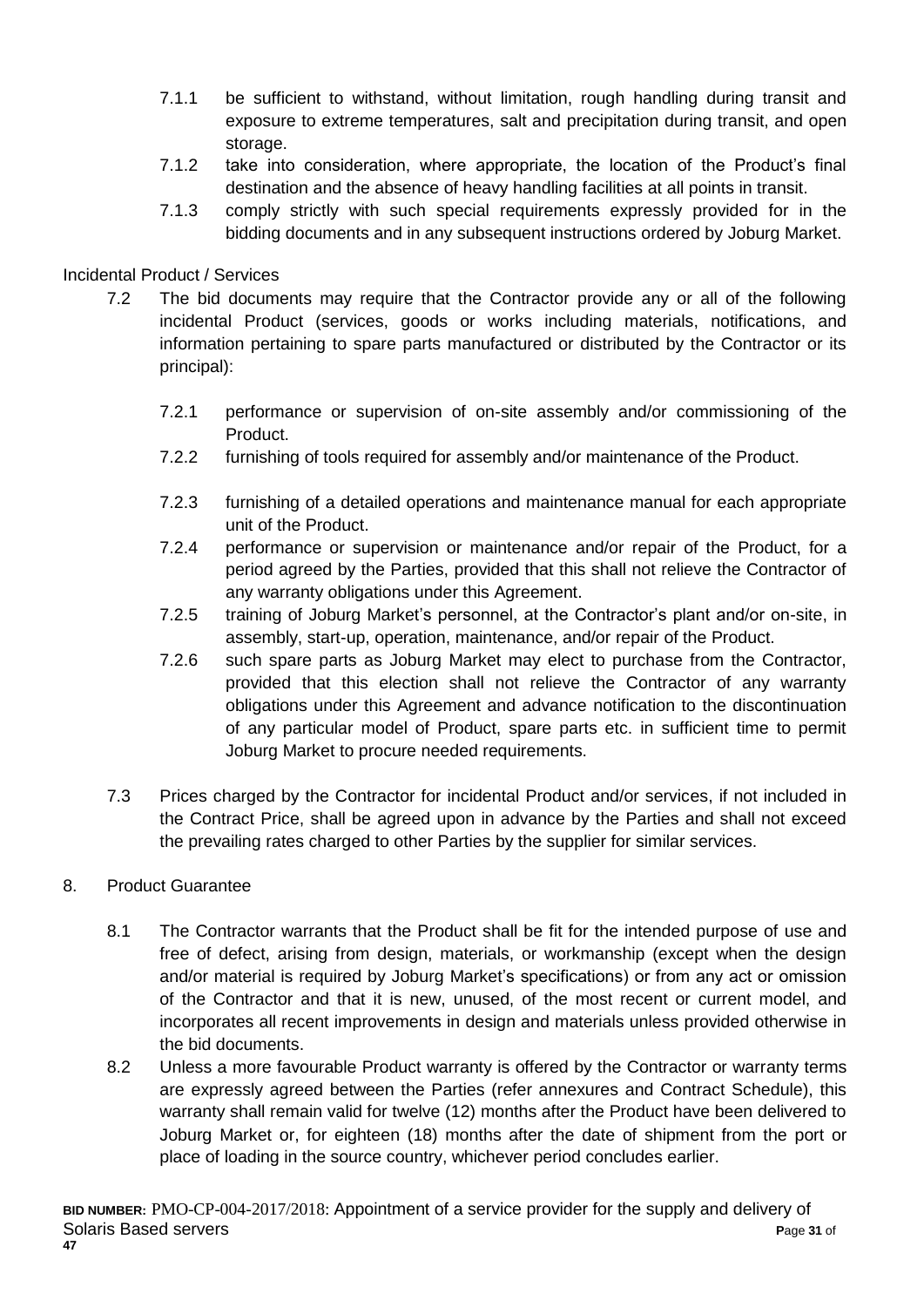8.3 Joburg Market shall notify the Contractor in writing of any claims arising under this warranty. Upon receipt of such notice, the Contractor shall, within the reasonable period specified therein and with all reasonable speed, repair or replace the defective goods or parts thereof, without costs to Joburg Market. If the Contractor, having been notified, fails to remedy the defect(s) within the period specified in the notice, Joburg Market may proceed to take such remedial action as may be necessary at the Contractor's risk and expense and without prejudice to any other rights, which Joburg Market may have against the Contractor.

## 9. Contractor Personnel

The Contractor shall employ and provide all qualified and experienced personnel required to perform the Services and shall take all measures necessary and shall provide all materials and equipment necessary to enable personnel to perform their duties in an efficient, workmanlike and professional manner.

## Personnel Schedule

- 9.1 If required in terms of this Agreement, the Contractor shall provide key persons or named personnel listed (including titles, job descriptions, qualifications and estimated periods of engagement) in a Personnel Schedule who will perform specific duties for periods of time indicated therein in the delivery of the Product; and shall forward same to Joburg Market for approval within ten (10) days of the Signature Date or the Commencement Date (whichever is the earlier).
- 9.2 If at any time, a key person cannot be made available, the Contractor may engage a replacement who is equally or better qualified to perform the stated duty. Where the fees for the Product are time-based, the fee payable for a person provided as a replacement to a named key person shall not exceed that which would have been payable to the person replaced and the Contractor shall bear all additional costs arising out of or incidental to replacement of personnel.
- 9.3 Where the Contractor proposes to utilise a person not listed in the Personnel Schedule, it shall submit the name, relevant qualifications and experience of the proposed replacement person to Joburg Market for approval. Should Joburg Market not object in writing within ten (10) days of receipt of such notification, the replacement shall be deemed to have been approved by Joburg Market.

## 10. Payment and Pricing

The Contract Price shall be fixed and not vary from the Contractor's tendered prices with the exception of variations allowed in the tender document.

- 10.1 The method and conditions of payment (in South African Rand) to be made to the Contractor under this Agreement shall be specified in relevant part of Annexure A. Unless specified to the contrary in Annexure A, payment shall be made thirty (30) days from the end of the month in which the relevant invoice is received.
- 10.2 Notwithstanding the foregoing, payment shall at all times remain subject to such deductions / penalties as may be allowed in terms of this Agreement and the Contractor upon fulfilment of its obligations furnishing Joburg Market with an valid tax invoice accompanied by a copy of the delivery note, completion certificate or such other document as may be prescribed or customary given the subject matter of the Product delivered.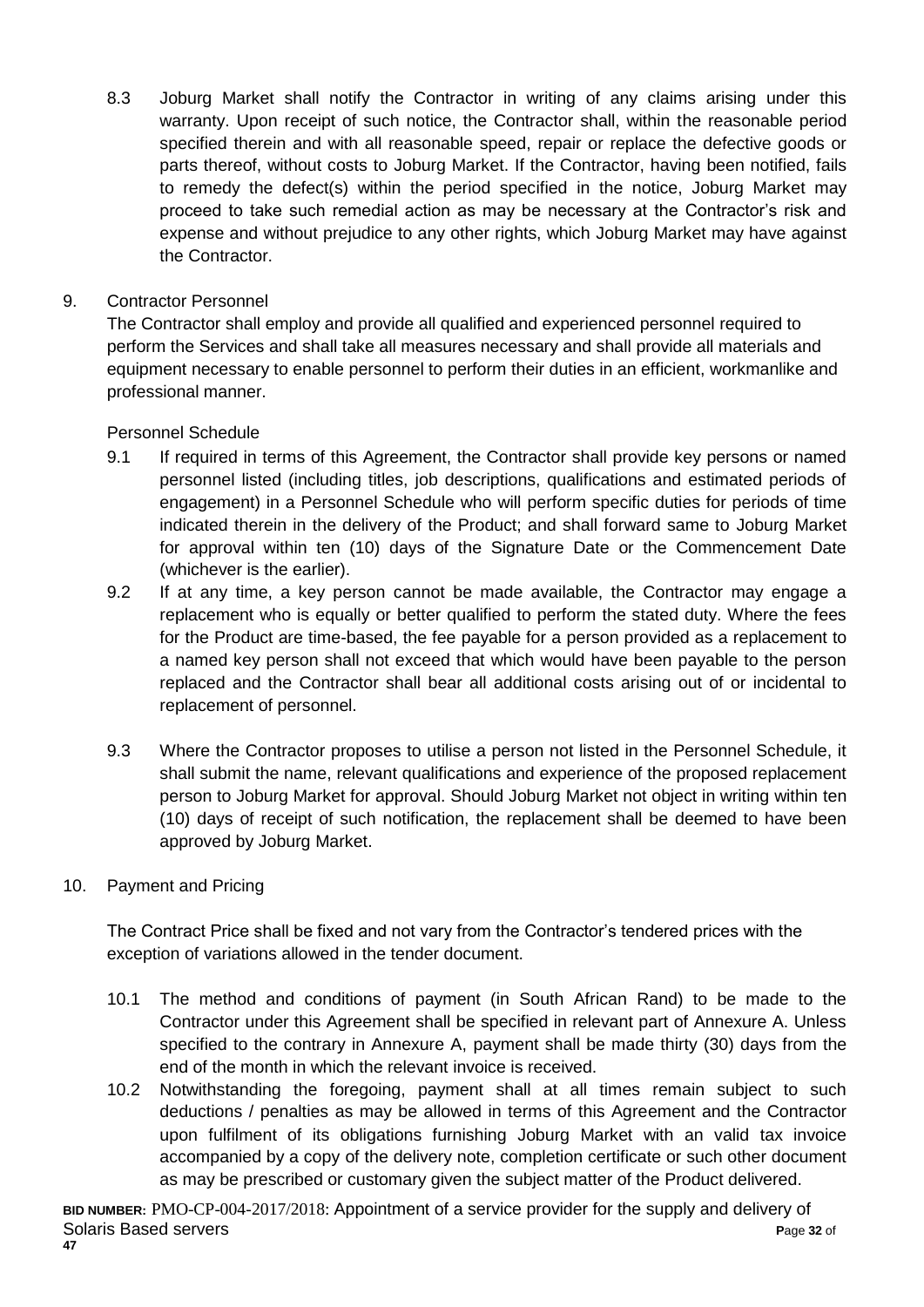#### Increases

10.3 The Contractor shall not be entitled to increase its rates or prices to Joburg Market; however, in the event of an annual of multi-year agreement, the Contractor shall be entitled, on the anniversary of the Commencement Date, to increase its rate and/or prices to Joburg Market by an amount not exceeding CPI.

## Taxes and Duties

10.4 The Contractor shall be entirely liable for all taxes, stamp duties, license fees, and other such levies imposed in relation to the Product / this Agreement, whether levied in the RSA or abroad, until the Product is delivered to Joburg Market.

## Withholding and Set-Off

10.5 The Contractor shall not be entitled because of any (improvement) lien, set-off, counterclaim, abatement or other similar deduction to withhold delivery or hand-over of any of the Product under any circumstances including when same is disputed.

## 11. Performance Security

If specified in the bid documents, Joburg Market may within thirty (30) days of the Signature Date, require the Contractor to furnish Joburg Market with performance security in the amount specified in the bid documents (refer Contract Schedule), the furnishing of which shall be a resolutive condition to the continued operation of this Agreement.

- 11.1 The performance security shall be denominated in South African Rand and shall be a bank guarantee or an irrevocable letter of credit issued by a reputable bank located in the RSA.
- 11.2 The bank guarantee shall be payable to Joburg Market on demand, in whole or in part, as either contractual penalties or, as compensation for any loss resulting from the Contractor's failure to comply with its obligations under this Agreement.
- 11.3 The performance security will be discharged by Joburg Market and returned to the Contractor not later than thirty (30) days following the date of completion of the Contractor's obligations under this Agreement, including any warranty obligations, unless otherwise specified.

# 12. Performance Review and Contractual Penalties

The Contractor's performance of its obligations in terms of this Agreement may be monitored and evaluated by Joburg Market in terms of its performance measurement criteria and contract management systems from time to time against the requirements of this Agreement. In the event that the Contractor's performance is at any time, in Joburg Market's reasonable opinion:

- 12.1 not carried out in accordance with this Agreement and/or any instruction to rectify any performance shortcoming, whether or not the obligation arose as a result of a breach of this Agreement or a performance evaluation, or
- 12.2 of a quality not in conformance with the specifications that places the objectives of this Agreement or Joburg Market's public service delivery mandate at undue risk, or
- 12.3 represents a performance shortcoming or delay or a series or trend of such shortcomings or delays which is likely to continue or recur,

Joburg Market shall at its discretion and with reservation of Joburg Market's rights in terms of this Agreement and its remedies at law to: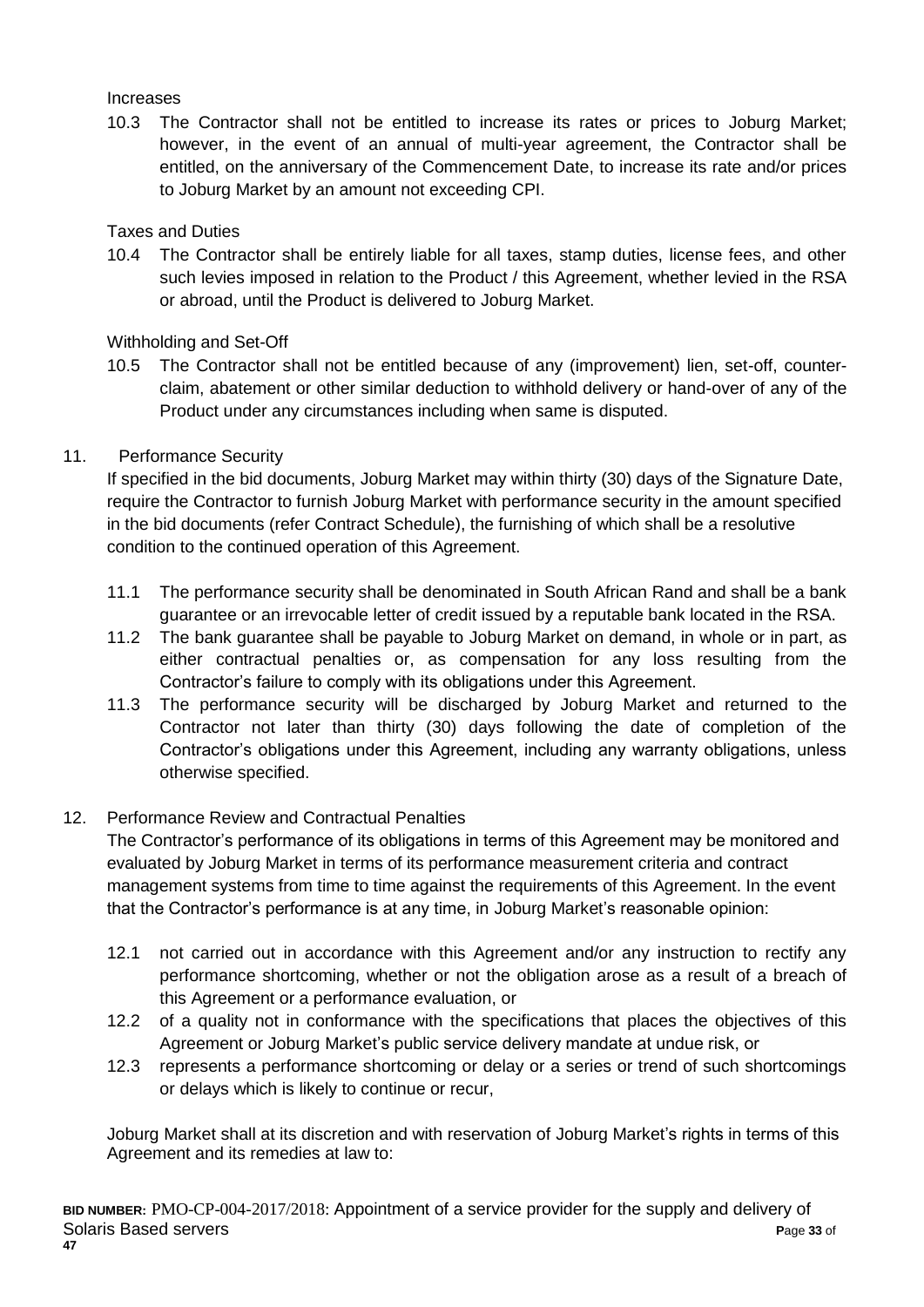12.4 suspend the Contractor and at the Contractor's cost take or cause corrective action and/or take over the rendering of the services / supply of the goods in whole or in part (itself or through another party) to the extent and for the time deemed necessary to remedy or rectify the performance shortcomings or delays, or

without prejudice to claim damages in lieu of the following and/or Joburg Market's right to terminate this Agreement, to deduct from any payments due and payable to the Contractor:

- 12.5 a contractual penalty, calculated on the delivered price or Contract Price of the delayed goods or underperformed services, per instance, in an amount equal to the Default Interest pro-rated per day of delay or as a percentage of underperformance, and/or
- 12.6 calculated as the reasonable cost of repair or replacement, any damage to Joburg Market's property, plant, equipment and/or infrastructure attributable to the wilful or negligent actions and/or omissions of the Contractor.
- 13. Inspections, Tests and Analyses
	- 13.1 All pre-bidding testing will be for the account of the bidder / Contractor. If it is a bid condition that Product to be produced or rendered should at any stage during production or execution or on completion be subject to inspection, the premises of the bidder or Contractor shall be open, at all reasonable hours, for inspection by a representative or nominee of Joburg Market.
	- 13.2 If there are no inspection requirements indicated in the bidding documents but during the Contract Period Joburg Market in its discretion decide that inspections shall be carried out, the Contractor shall make the necessary arrangements, including payment arrangements with the testing and/or certification authority concerned. If the results of the foregoing inspections, tests and/or analyses reflects that the Product is:
		- 13.2.1 in good order and/or complies with the bid requirements, the cost of the inspections, tests and analyses shall be defrayed by Joburg Market, or
		- 13.2.2 defective and/or does not comply with the bid requirements, tests and analyses shall be defrayed by the Contractor.
	- 13.3 Joburg Market shall, irrespective of whether defective and/or non-compliant Product was previously accepted by it, be entitled to reject the same based on the inspections, tests and/or analyses result.
	- 13.4 Any Product may on or after (subject to the Product guarantee) Delivery be inspected, tested or analysed and may be rejected if found not to comply with the requirements of this Agreement. Such rejected Product shall be held at the cost and risk of the Contractor who shall, when called upon, remove them immediately at its own cost and forthwith substitute them with Product which do comply with the requirements of this Agreement. Failing such removal, the rejected Product shall be returned at the Contractor's cost and risk. Should the Contractor fail to provide the substitute supplies forthwith, Joburg Market may, without giving the Contractor further opportunity to substitute the rejected Product, purchase such Product as may be necessary at the expense of the Contractor.
	- 13.5 Joburg Market's right (whether personally or through a third party) to test, inspect, analyse or certify the Product and the remedies set out above, shall be without prejudice to Joburg Market's right to terminate this Agreement for breach, impose contractual penalties or to claim damages in lieu of the penalty.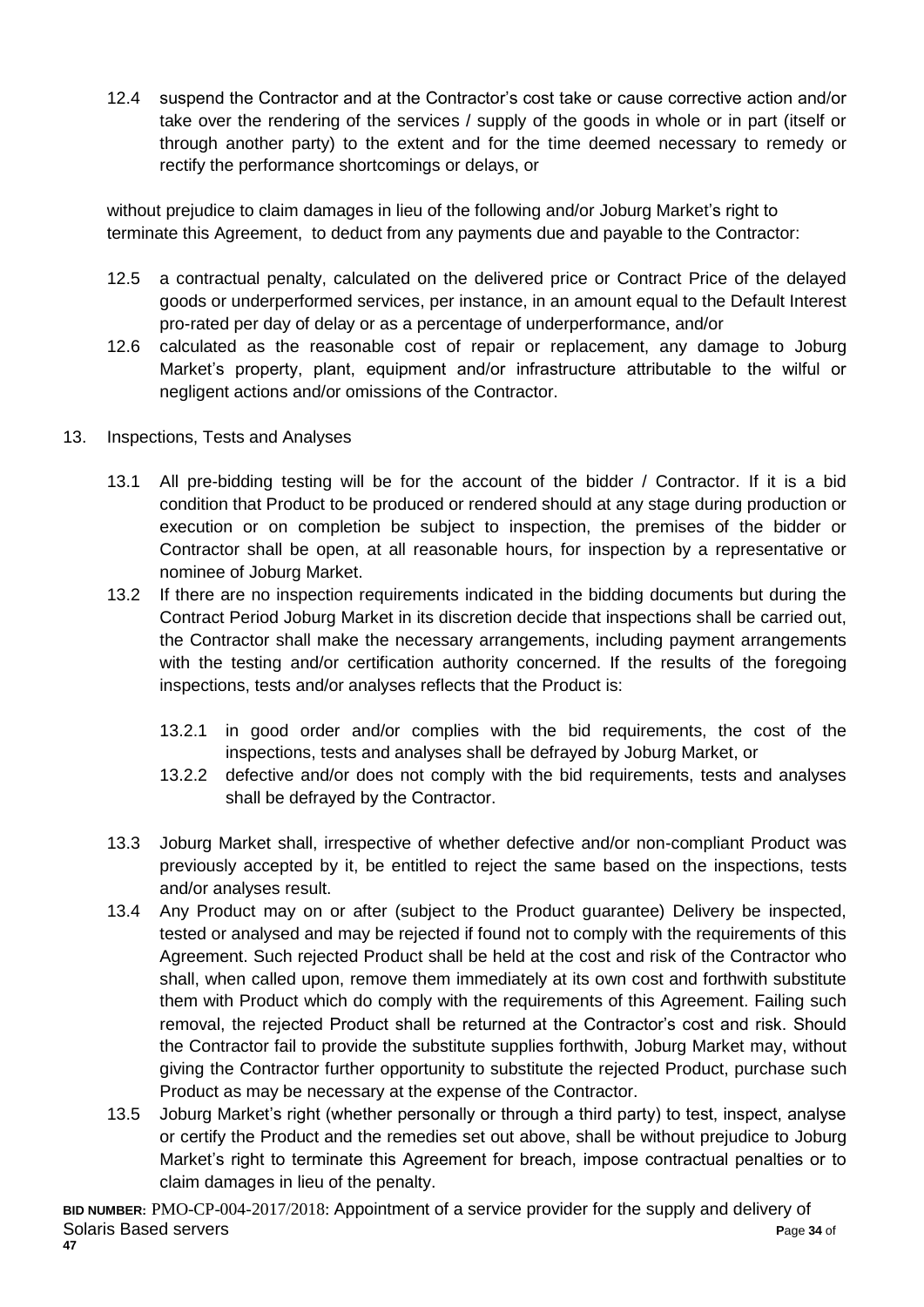## 14. Limited Exclusivity

The appointment of the Contractor by Joburg Market is on an exclusive basis and Joburg Market shall for the duration of this Agreement obtain all of the Product listed in the scope of work from the Contractor, subject thereto that:

- 14.1 the Contractor is not in default of its obligations in terms of this Agreement, failing which the exclusivity afforded to the Contractor shall end and Joburg Market shall be free to conclude contractual arrangements with third parties.
- 14.2 no provision in this Agreement shall prohibit the procurement of similar Product from a national department, provincial department, or a local authority; or, outside of this Agreement in small quantities or to have minor essential Product executed if an emergency arises which in Joburg Market sole discretion cannot timeously be delivered / rendered by the Contractor.
- 15. Intellectual and Property Rights
	- 15.1 In respect of the Product any of the same that are either transferred or rendered to Joburg Market under this Agreement, including without limitation the items listed in the scope of work (if any) or any part of them, the Contractor warrants, to the best of its knowledge, that it has full clear and unencumbered title to all such items, and that at the date of delivery of such items to Joburg Market it will have full and unrestricted rights to sell and transfer the Product. For the avoidance of doubt, it is recorded that any Intellectual Property Rights created prior to the Commencement Date or the Signature Date (whichever is the earlier), shall vest exclusively with the Party who created same and this Agreement does not transfer to the receiving Party title to any Intellectual Property Rights so vested.
	- 15.2 The Contractor hereby indemnifies Joburg Market against losses arising directly out of any claim brought by a third party that operation, possession or use of the Product in accordance with the terms of this Agreement infringes an RSA patent or copyright or is subject to claims of misappropriation of trade secrets protected by RSA law. Where any Product become the subject of any such claims, the Contractor may, in consultation with Joburg Market, choose to either at the Contractor 's cost to:
		- 15.2.1 obtain the right of use of the Product if commercially practicable, or
		- 15.2.2 replace or modify the Product to avoid the claim of infringement, or
		- 15.2.3 require that Joburg Market cease use of the item of Product and return it to the Contractor / supplier, in which case the Contractor shall refund Joburg Market the consideration paid by Joburg Market for that item of Product and any additional costs incurred by Joburg Market in relation to such return including the costs of obtaining reasonably similar replacement Product.
	- 15.3 This indemnity shall not apply if such claim is made by a parent, subsidiary or affiliate of Joburg Market or Joburg Market's holding company, or results from any modification, alteration, repair or addition made by Joburg Market to the Product to the extent that if it were removed, the infringement or violation would cease, or arises out of the use by Joburg Market of the Product in combination with any other product, service or materials.
- 16. Confidentiality, Non-Disclosure and Use of Contract Documents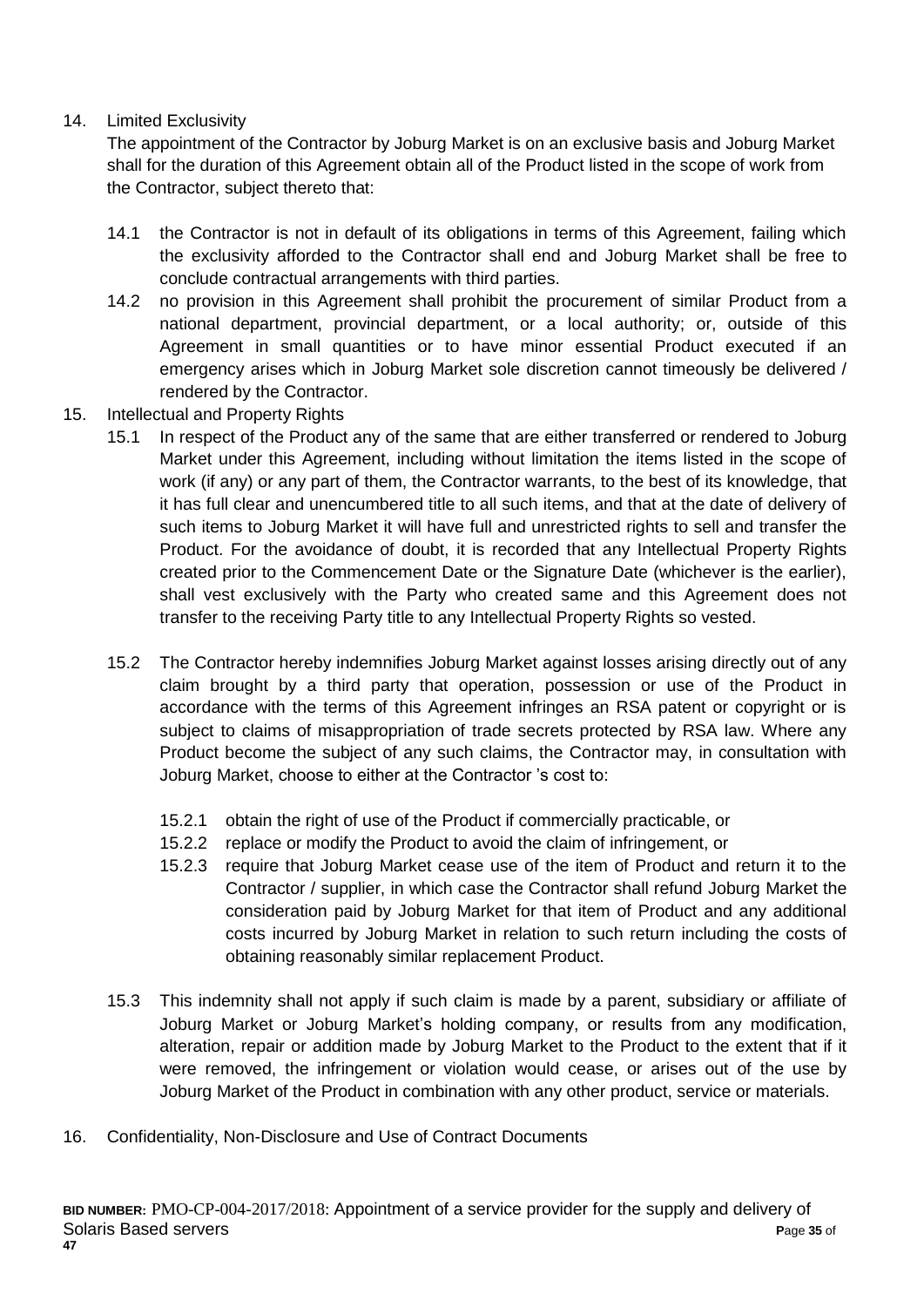- 16.1 All of Joburg Market's Confidential Information, Intellectual Property and know-how received by or exchanged with the Contractor, shall be kept confidential and not disclosed by the Contractor to any person other than a person employed by the Contractor in the performance of this Agreement. Disclosure to employed persons shall be made in confidence and shall extend only as far as may be necessary for purposes of such performance and the Contractor shall take all reasonable steps to minimise the risk of disclosure.
- 16.2 Notwithstanding the foregoing, the Contractor may disclose Confidential Information to its own professional advisers and, if required to do so by law or any applicable regulatory requirement or requested to do so by any regulatory body to whose jurisdiction the Contractor is subject or with whose instruction it is customary to comply.
- 16.3 All documents produced in the course of this Agreement or in relation thereto, shall remain or become, as the case may be, the property of Joburg Market and Joburg Market shall be entitled to require the return (all copies) to Joburg Market on completion of the Contractor's performance
- 16.4 The Contractor's confidentiality and non-disclosure obligations shall endure indefinitely beyond the termination of this Agreement until such Confidential Information enters the public domain.

## 17. Restraint

- 17.1 The Contractor undertakes in favour of Joburg Market that it shall not during the currency of this Agreement nor for a period of one year after its termination (for whatsoever reason) in any manner entice away, offer employment to or employ whether directly or indirectly, alone or jointly any of Joburg Market's employees in any capacity including that of advisor, agent, consultant, director, employee, financier, manager, member of a close corporation, member of a voluntary association, partner, proprietor, or trustee unless the express, prior written consent of Joburg Market is obtained thereto.
- 18. Cession and Assignment
	- 18.1 The Contractor shall not without Joburg Market's prior written consent being obtained, which consent shall not unreasonably be withheld, be entitled to cede, assign, transfer, make over or otherwise part with or encumber its rights and/or obligations under this Agreement. When requesting such consent, or at any time thereafter, the Contractor shall notify Joburg Market in writing of all subcontracts awarded under this Agreement. Such notification shall not relieve the Contractor from its liability or obligation under this Agreement.
- 19. National Industrial Participation (NIP) Programme
	- 19.1 The NIP Programme administered by the Department of Trade and Industry shall be applicable to all contracts that are subject to the NIP obligation.
- 20. Indemnity and Insurance
	- 20.1 The Contractor hereby indemnifies Joburg Market and agrees to keep it indemnified and hold it harmless against any loss or claim, including claims for damage to equipment or property or, personal injury resultant disability or, loss of profit, income or opportunity, howsoever caused and whether general or special, direct or consequential (collectively "any loss"), either on or about the premises of Joburg Market, including by or in relation to third parties arising out of this Agreement or the Product delivered, rendered or manufactured pursuant thereto.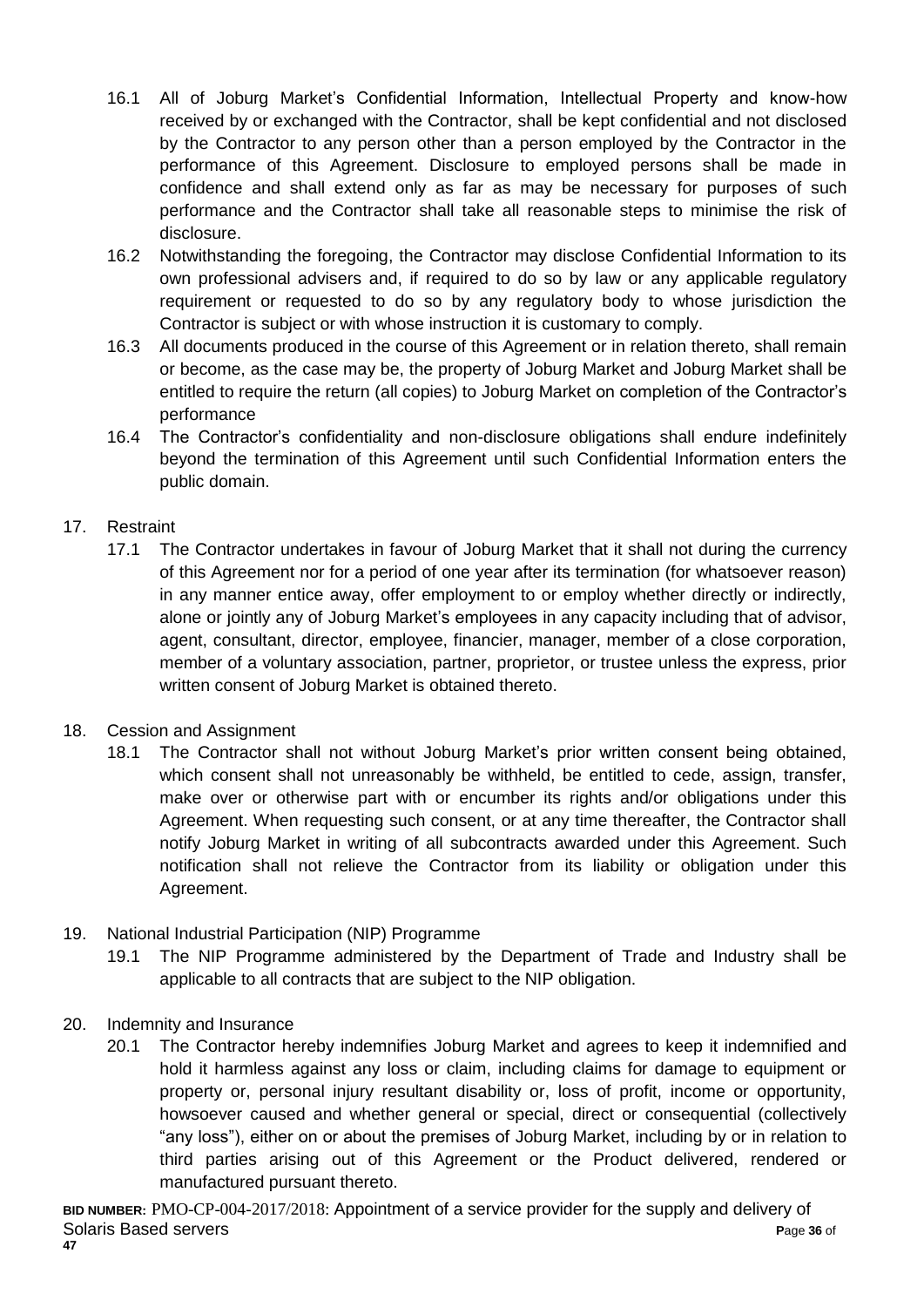- 20.2 The Contractor shall maintain a paid up policy of public liability insurance suited to the risks inherent to its business and the possible exposures it may encounter in the execution of this Agreement. The Contractor shall be obliged to notify Joburg Market of any claims made against the said policy.
- 21. Impossibility of Performance
	- 21.1 No Party shall be responsible to the other for its failure to perform or any delay in performing any obligation under this Agreement in the event and to the extent that such failure or delay is caused by impossibility of performance ("Force Majeure"). For the purposes of this Agreement, Force Majeure shall mean any circumstance which is beyond the reasonable control of the Party giving notice of Force Majeure ("the affected Party"), which may include but will not be limited to war (whether declared or not), revolution, invasion, insurrection, riot, civil commotion, mob violence, sabotage, blockage, embargo, boycott, the exercise of military or usurped power, fire, explosion, theft, storm, flood, drought, wind, lightening or other adverse weather condition, epidemic, quarantine, accident, acts or restraints of government imposition, or restriction of or embargoes in imports or exports.
	- 21.2 Notwithstanding the foregoing, the following shall in no circumstances be treated as an event of Force Majeure:
		- 21.2.1 a labour dispute, strike or lockout that could have been averted had the Contractor reasonably acceded to the demands made of it.
		- 21.2.2 economic distress and/or inability to meet a payment because of a lack of funds or exchange rate fluctuation.
		- 21.2.3 breakdown or damage to Contractor equipment and/or other machinery.
	- 21.3 The affected Party shall give notice to the Party not so affected ("the other Party") immediately upon the occurrence of an event of Force Majeure. If the event that the Force Majeure is of such a nature that it will:
		- 21.3.1 result in impossibility of performance of an obligation going to the root of the agreement, the other Party shall be entitled on receipt of notice of the Force Majeure event to terminate this Agreement upon notice to the Affected Party but shall not be entitled to recover any damages, which it may suffer as a result of premature termination.
		- 21.3.2 not result in impossibility of performance of the obligation in question but will delay its performance, the affected Party shall be entitled to such extension of time in which to perform that obligation as may be reasonable in the circumstances, taking into account the interests of both Parties, provided that if any Force Majeure event persists for a period in excess of three Months the other Party shall be entitled to terminate this Agreement forthwith but shall not be entitled to recover any damages which it may suffer as a result of such premature termination.
- 22. Breach and Early Termination
	- 22.1 Should a Party breach any of its obligations in terms of this Agreement and fail to remedy such breach within ten (10) days from receipt of a written notification calling upon such Party to do so, the aggrieved Party shall, without prejudice to any other right or remedies which it may have, be entitled to cancel this Agreement without further notice being required.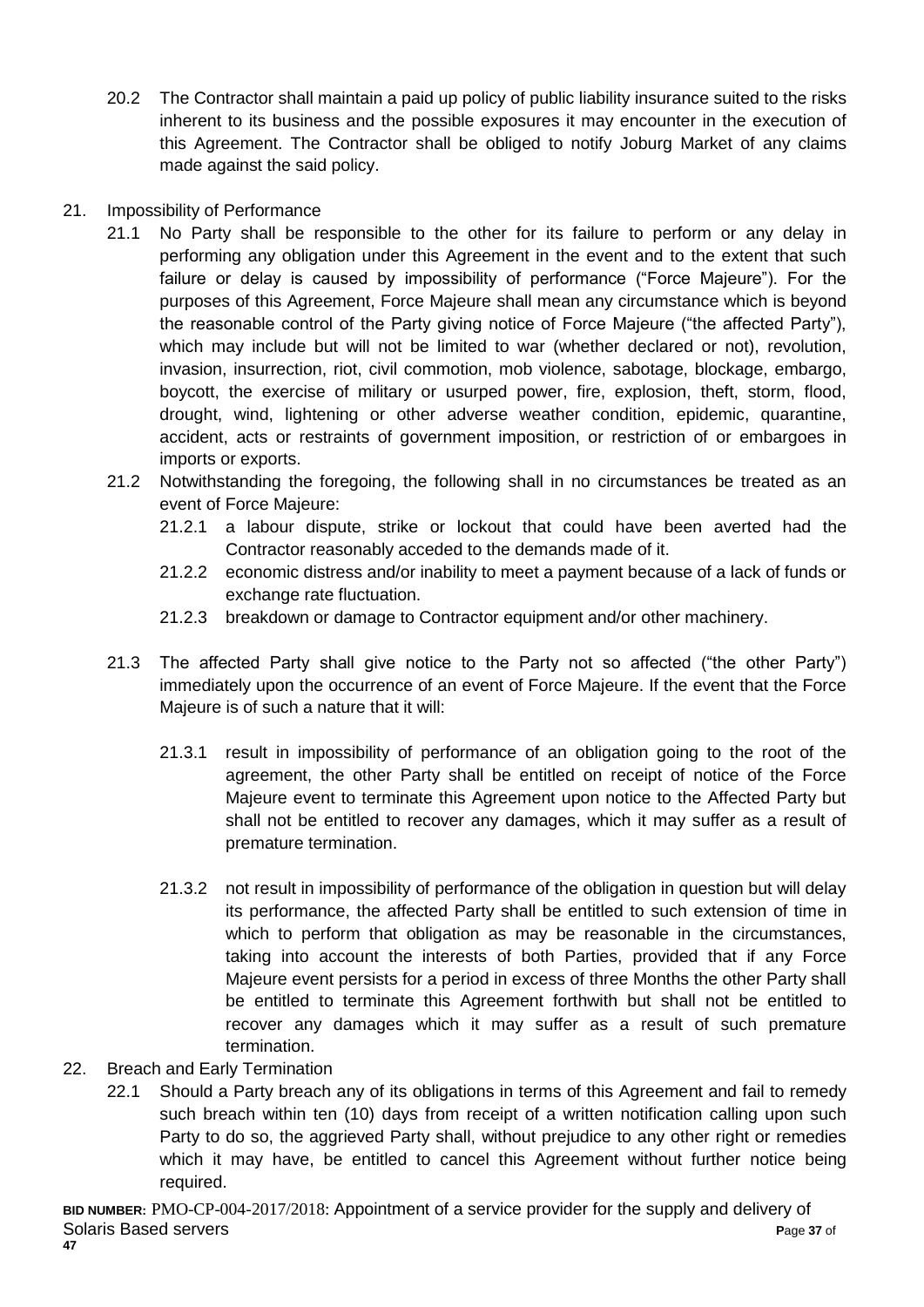- 22.2 Notwithstanding the foregoing and in addition to any other recourse Joburg Market may have, Joburg Market shall be entitled (without prior notice to remedy any particular breach having been given or being required) to cancel this Agreement forthwith on written notice should any of the following events occur:
	- 22.2.1 The Contractor and/or its officials, employees and/or representatives commit any crime of which dishonesty is an element against Joburg Market or maliciously destroys the property of Joburg Market or take any violent, abusive, coercive or threatening action against any person whilst on the Property or in relation to customers, Contractors or suppliers of Joburg Market or collude in such conduct.
	- 22.2.2 The Contractor repudiates this Agreement by acting, or omitting to act, in a manner that reasonably demonstrates to Joburg Market the Contractor's intention not to be bound by this Agreement.
	- 22.2.3 Any composition, compromise or arrangement with the creditors of the Contractor and/or procedure taken in relation to the suspension of payments, moratorium of any indebtedness, winding-up, dissolution, administration or re-organisation by way of arrangement or otherwise of the Contractor including the appointment of a liquidator, administrator, judicial manager other than where such action is dismissed, withdrawn or discharged within ten (10) days of being brought or, if demonstrated to the satisfaction of Joburg Market, within that ten-day period, that such action is frivolous or vexatious and is being contested by the Contractor.
	- 22.2.4 The Contractor suspends or ceases to carry on, or threatens to suspend or cease to carry on, all or a material part of its business activities or, whether or not it has acted as aforesaid, abandons any works at Joburg Market's premises or the particular site of work.

## 23. Dispute Resolution

Save in respect of those provisions of this Agreement which provide for their own remedies or disputes which would be incompatible with arbitration, any dispute which arises and cannot be resolved by the operational personnel of the Parties shall be resolved through a process of alternative dispute resolution in accordance with the procedure set out below:

## **Mediation**

23.1 In the event that the operational personnel of the Parties, acting within the scope of their (delegated) authority, are unable to resolve a dispute, that dispute shall be referred to a joint committee comprising of the Chief Executive Officer of each of the Parties (or their suitably authorised alternate or nominee) who will use their reasonable commercial endeavours to resolve the dispute within twenty (20) days of the dispute having been referred to them; however, should the joint committee be unable to resolve a dispute within that time period, any Party shall have the right to demand that the dispute be referred for determination by an arbitrator agreed on by the Parties.

## **Prescription**

23.2 The Parties agree that upon the failure to reach a mediated resolution that a written demand given by either Party to submit such a dispute in terms of this clause to arbitration is to be deemed a legal process for interrupting extinctive prescription in terms of the Prescription Act (68 of 1969).

## Arbitrator

23.3 The arbitrator shall be, if the matter in dispute is principally: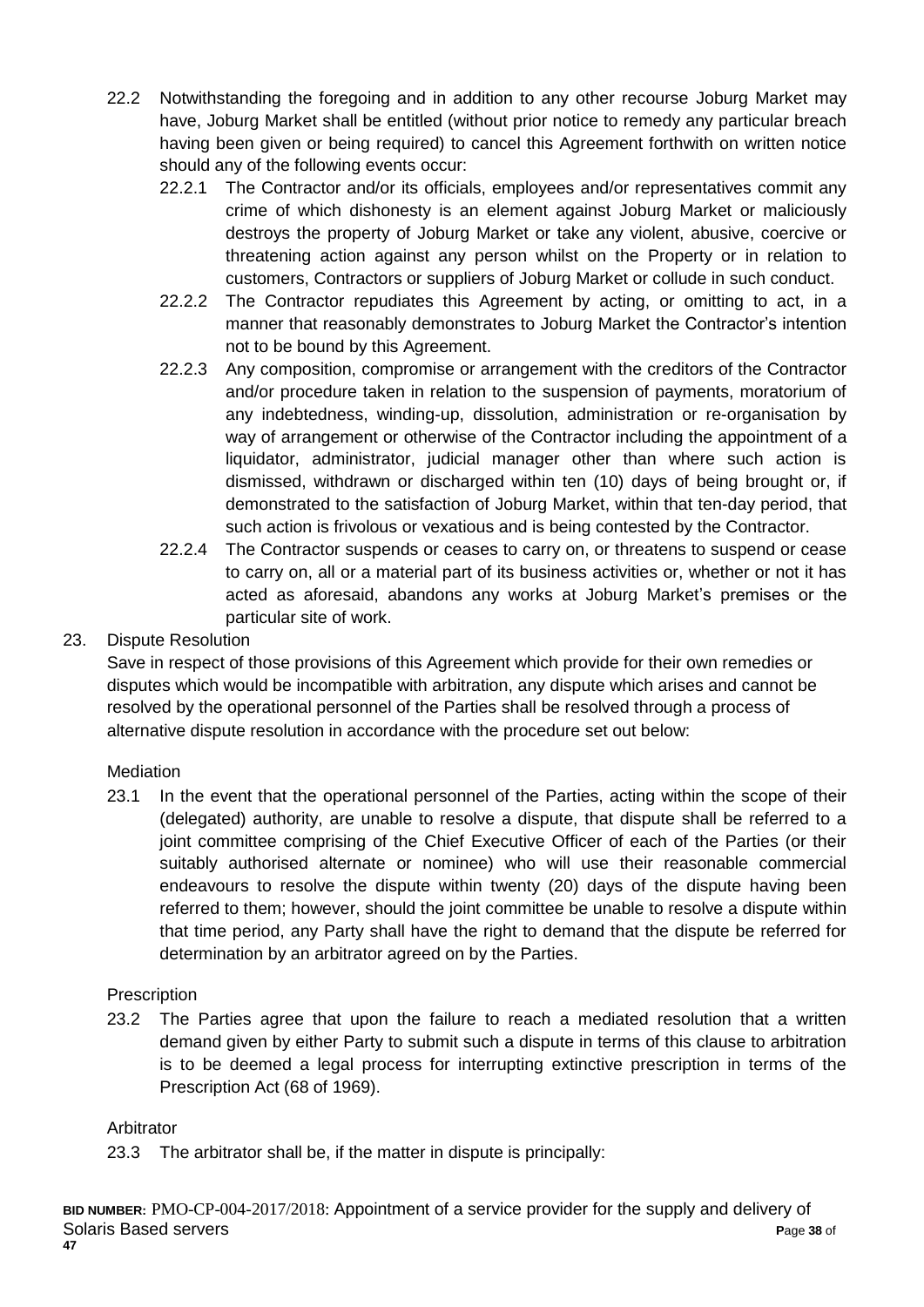- 23.3.1 an accounting matter independent auditors agreed between the Parties or, failing such agreement within five (5) business days after the arbitration has been demanded, at the request of either of the Parties shall be nominated by the president for the time being of the South African Institute of Chartered Accountants (or its successor body), whereupon the Parties shall forthwith appoint such person as the arbitrator,
- 23.3.2 any other matter an impartial attorney or advocate of not less than ten (10) years' standing agreed between the Parties or, failing such agreement within five (5) business days after the arbitration has been demanded, at the request of either of the Parties shall be nominated by the president for the time being of the Law Society of the Northern Provinces (or its successor body), whereupon the Parties shall forthwith appoint such person as the arbitrator,
- 23.4 Should the Parties to the dispute fail to agree whether the dispute is principally an accounting or any other matter within five (5) business days after the arbitration was demanded, the matter shall be deemed to be any other matter and the provisions in relation to "any other matter" shall apply.
- 23.5 Should any person appointed to do so fail or refuse to nominate an arbitrator, either Party may approach any court having jurisdiction to make such appointment and, to the extent necessary, such court is expressly empowered to do so.
- 23.6 The arbitrator shall:
	- 23.6.1 have power to open up, and review any certificate, opinion, decision, requisition or notice relating to all matters in dispute submitted to him and to determine all such matters in the same manner as if no such certificate, opinion, decision or notice had been issued.
	- 23.6.2 be obliged to give his award in writing fully supported by reasons and shall have the power to give default judgment if any Party fails to make submissions on due date and/or fails to appear at the arbitration.

**Arbitration** 

- 23.7 The arbitration shall be conducted in accordance with, save as set out herein, the Commercial Rules of the Arbitration Foundation of Southern Africa:
	- 23.7.1 held with only the Parties and their representatives present thereat at Johannesburg unless mutual agreement on an alternative place is reached between the Parties; and
	- 23.7.2 where possible, be concluded in twenty (20) days after it has been demanded and the Parties shall use their reasonable commercial endeavours to procure the expeditious completion of the arbitration.
- 23.8 The evidence, representations, transcript and information generally made available during the course of the arbitration and/or arbitrator's award constitute Confidential Information and shall be treated as such.
- 23.9 The costs of the arbitrator and the incidental costs of the arbitration shall be borne equally by the Parties to the dispute subject thereto that the arbitrator shall be competent to make any interim and/or final order as to the costs, or parts thereof, as he deems appropriate.
- 23.10 The award of the arbitrator shall be final and binding on the Parties and any Party shall be entitled to apply to a competent court to have the award made an order of court.
- 23.11 Nothing under this heading shall prevent any Party from seeking urgent relief in the High Court of South Africa.
- 24. Notices and Domicilia

**BID NUMBER:** PMO-CP-004-2017/2018: Appointment of a service provider for the supply and delivery of Solaris Based servers **P**age **39** of **47**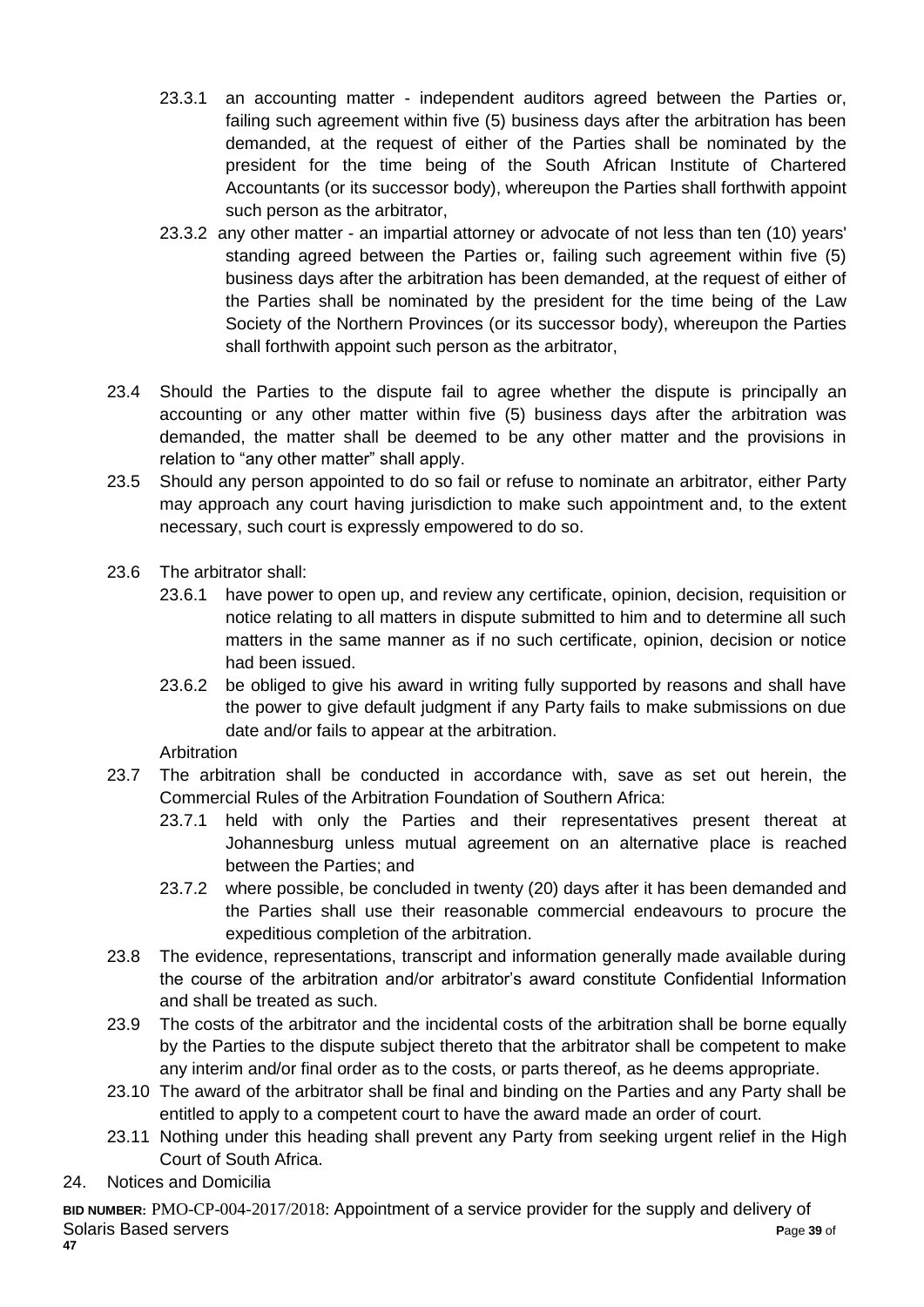- 24.1 Any notice or communication required or permitted to be given in terms of this Agreement shall be valid and effective only if in writing. The addresses of the Parties set out in the Contract Schedule shall be the Parties' chosen as its *domicilium citandi et executandi.*
- 24.2 A Party may by notice to the other Party change the physical address chosen as its *domicilium citandi et executandi* to another physical address provided that the change shall become effective on the tenth day from the deemed receipt of the notice by the other Party.
- 24.3 Any notice to a Party, and it shall be competent to give notice by fax and email, unless the contrary is proved, deemed to have been received if delivered by:
	- 24.3.1 registered post to the Party's postal address, on the tenth (10th) Day after posting;
	- 24.3.2 hand to a responsible person during ordinary business hours at the Party's physical address, on the date of delivery; or
	- 24.3.3 fax to its usual fax number, on the date of dispatch.
	- 24.3.4 email to its usual email address, on the date of dispatch.
- 24.4 Notwithstanding anything to the contrary herein contained a written notice or communication actually received by a Party shall be an adequate written notice or communication to it notwithstanding that it was not sent to or delivered at its chosen *domicilium citandi et executandi* or its usual fax number or email address.

## 25. Counterparts

- 25.1 This Agreement may be executed in one or more counterparts, each of which shall be deemed an original, and all of which together shall constitute the same agreement as at the Signature Date of the Party last signing one of the counterparts.
- 26. Legal Advice and Costs
	- 26.1 The Parties acknowledge that the provisions of this Agreement are fair and reasonable in the circumstances and in accordance with the Party's intentions and they had been free to secure legal and professional advice as to the nature and effect of the provisions of this Agreement and that it had either taken such advice or dispensed with the necessity of doing so and, each Party will bear its own costs incidental to the negotiation and preparation of this Agreement
	- 26.2 In the event of a dispute arising between the Parties, the guilty Party shall be liable to the innocent Party for any costs, including attorney and client costs, the cost of expert witnesses, advocates costs as on brief and any other professional costs incurred by a Party arising out of the breach by a guilty Party of any of the provisions of this Agreement.
- 27. General
	- 27.1 This Agreement constitutes the whole agreement between the Parties and supersedes any other discussions, agreements and/or understandings regarding the subject matter hereof. To the extent permissible by law no Party shall be bound by any express or implied term, representation, warranty, promise or the like not recorded herein, whether it induced the contract and/or whether it was negligent or not.
	- 27.2 No amendment or consensual cancellation of this Agreement or any provision or term hereof or of any agreement or other document executed pursuant to or in terms of this Agreement and no settlement of any disputes arising under this Agreement and no extension of time, waiver or relaxation or suspension of or agreement not to enforce or to suspend or postpone the enforcement of any of the provisions or terms of this Agreement or of any agreement or other document issued pursuant to or in terms of this Agreement shall be binding unless recorded in a written document signed by the Parties.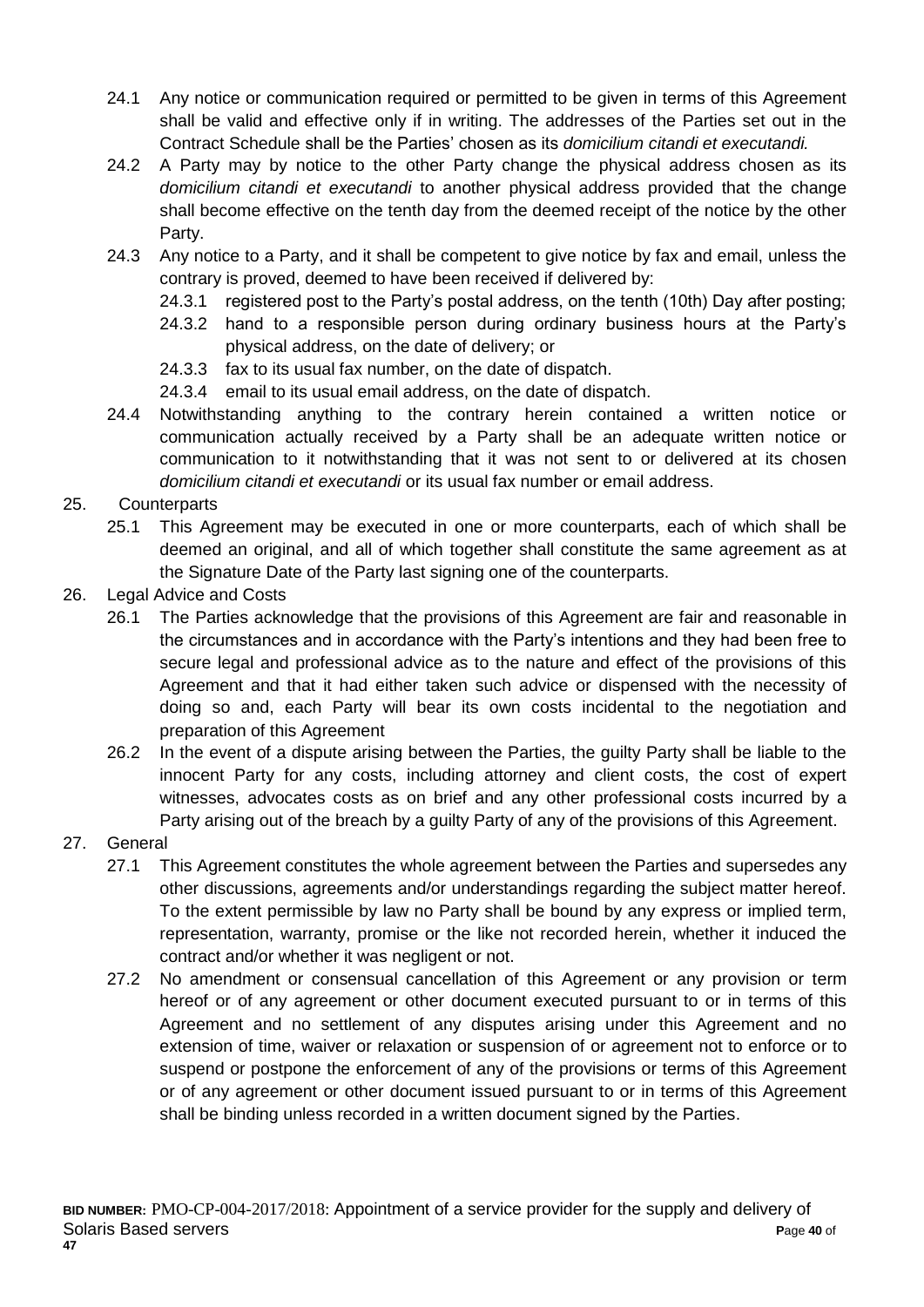- 27.3 No extension of time or waiver or relaxation of any of the provisions or terms of this Agreement or any agreement or other document issued or executed pursuant to or in terms of this Agreement, shall operate as an estoppel against any Party in respect of its rights under this Agreement, nor shall it operate so as to preclude such Party thereafter from exercising its rights strictly in accordance with this Agreement.
- 27.4 The Parties are in express agreement that it is not the intention of any Party to violate any public policy, statutory or common law, and that if any sentence, paragraph, clause or combination of the same is in violation of the law of the RSA, such sentence, paragraph, clause or combination of the same alone shall be void in the jurisdiction where it is unlawful, and the remainder of such clause and this Agreement shall remain binding upon the Parties hereto.

I consider the undersigned hereby certify that I've read the content of the general conditions of contract and accept the conditions herein.

\_\_\_\_\_\_\_\_\_\_\_\_\_\_\_\_\_\_\_\_\_\_\_\_\_\_\_\_\_\_\_\_\_\_\_\_\_\_\_ \_\_\_\_\_\_\_\_\_\_\_\_\_\_\_\_\_\_\_\_\_\_\_

\_\_\_\_\_\_\_\_\_\_\_\_\_\_\_\_\_\_\_\_\_\_\_\_\_\_\_\_\_\_\_\_\_\_\_\_\_\_\_ \_\_\_\_\_\_\_\_\_\_\_\_\_\_\_\_\_\_\_\_\_\_\_

**Signature Date**

**Position Name of Bidder**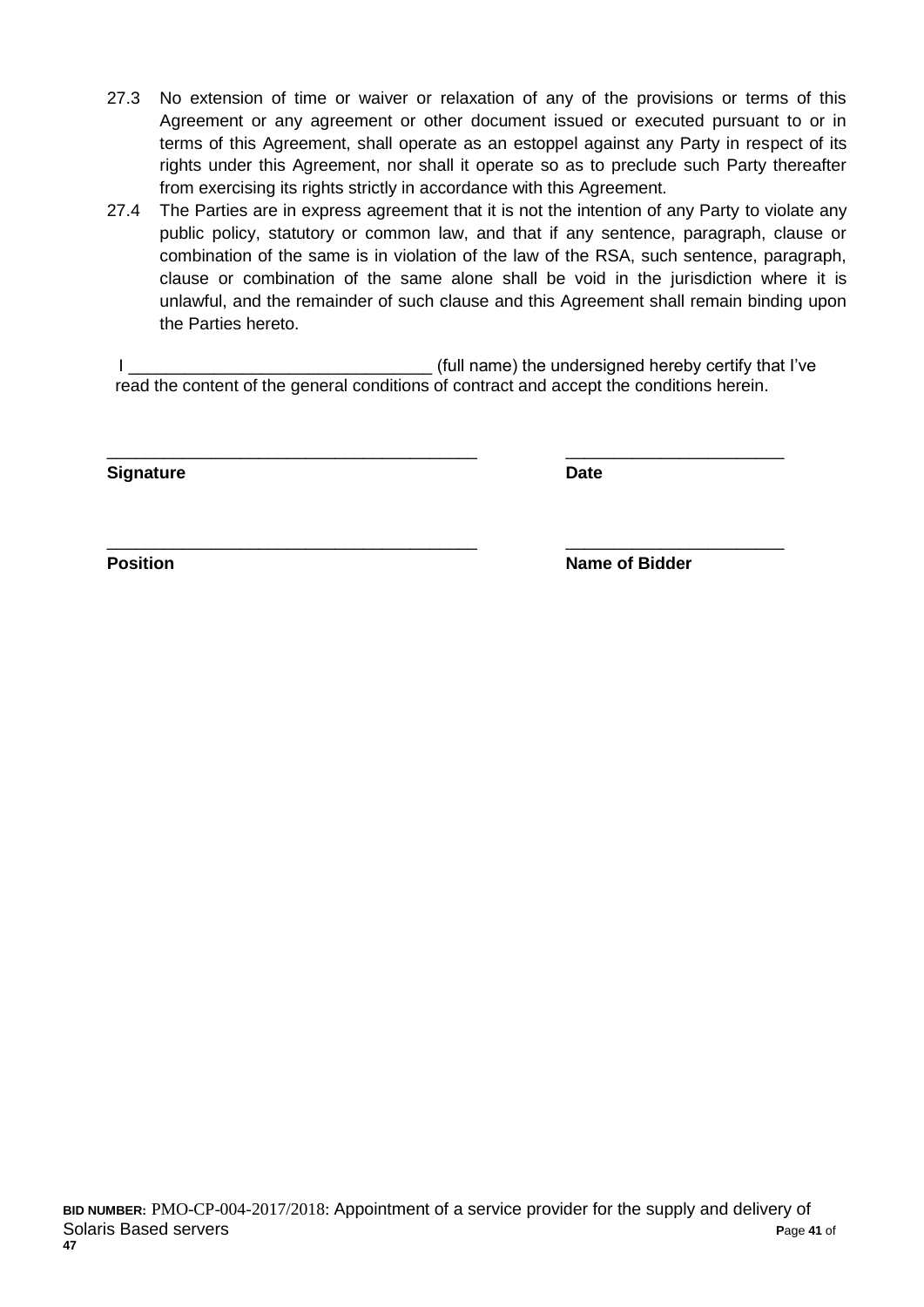# **1. Purpose**

The Joburg Market (JM) intends replacing the current Solaris based servers. This tender is for the supply and installation of 2 identical servers including a three (3) year on-site warranty as outlined below from accredited suppliers.

# **2. Background**

The JM Sales System runs on a Solaris environment with a Sun Solaris M5000 server. The environment is duplicated in another data centre for Business Continuity reasons. The JM wishes to replace these servers.

The JM runs the following software on these servers:

- Operating System Solaris
- Database Oracle 12c Enterprise Edition
- Application Oracle forms 10g

## General:

- The JM is not planning to move off of the current software listed above.
- The JM requires 2 identical solutions.
- The purpose of this tender is not to replace the SUN M5000 equipment as it has not reached end of life yet, but has been earmarked for a different purpose.
- The JM requires the hardware supplied to be supported for at least 3 years.
- The 2 servers will be housed in 2 separate locations, within the JM precinct.
- The supplier must provide a Project Manager for the installation.
- Tender responses must list all standard and optional features of equipment proposed with separate pricing for each optional feature.
- Tender responses must include a 3 year hardware warranty pricing for the servers, based on 24 x 7, 2 hour response, 4 hours repair time.

# **3. Requirements**

## *3.1 Servers*

2 x Sun Solaris Engineered servers, i.e. converged infrastructure platform. Configuration for each server:

| <b>Item</b>   | <b>Product Code</b> | <b>Description</b>                                                                                       | Qtv |
|---------------|---------------------|----------------------------------------------------------------------------------------------------------|-----|
|               | 7114417             | MiniCluster S7-2 server: model family                                                                    | 2   |
|               | 7113968             | MiniCluster S7-2 server                                                                                  |     |
| $\mathcal{P}$ | 2124A               | QSFP parallel fibre optics short wave<br>transceiver (for factory Installation)                          |     |
| 3             | 333A-25-10-<br>ΖA   | Power cord: South Africa, 2.5 meters,<br>SANS164 plug, C13 connector, 10 A (for<br>factory installation) |     |
|               | 7114418             | MiniCluster S7-2 storage: model family                                                                   |     |
| 5             | 7114420             | MiniCluster S7-2 storage tray                                                                            |     |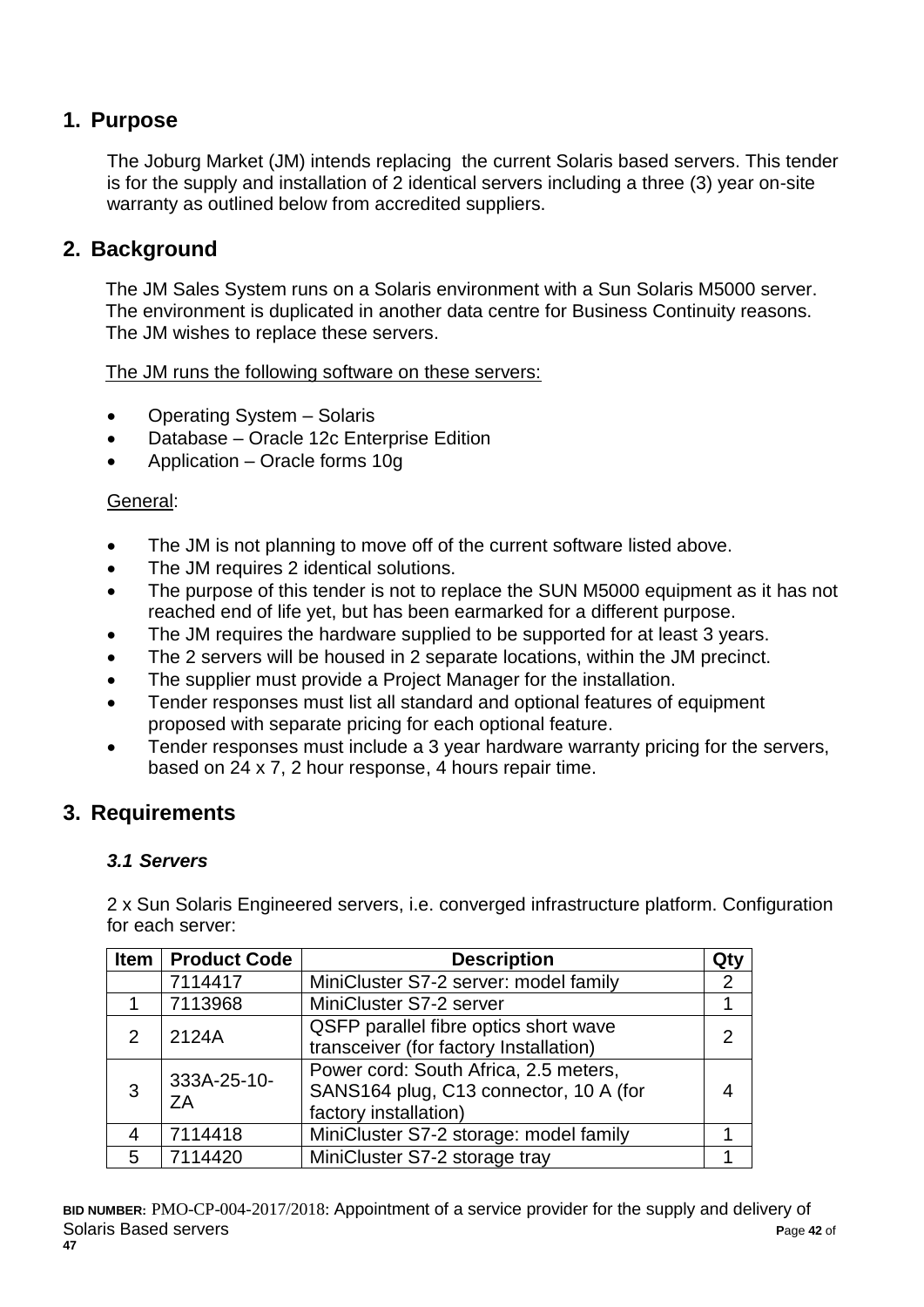| 6 | 333A-25-10-<br>ΖA | Power cord: South Africa, 2.5 meters,<br>SANS164 plug, C13 connector, 10 A (for<br>factory installation) |  |
|---|-------------------|----------------------------------------------------------------------------------------------------------|--|
|   | B58653            | <b>Premier Support for Systems - Field Delivery</b><br>Partner 3 years                                   |  |

# **MINICLUSTER S7-2 HARDWARE SPECIFICATIONS**

| Component                       | <b>Description</b>                                                                                                                                                                                                                                                                                                                                                                                                                     |
|---------------------------------|----------------------------------------------------------------------------------------------------------------------------------------------------------------------------------------------------------------------------------------------------------------------------------------------------------------------------------------------------------------------------------------------------------------------------------------|
| System architecture             | Two SPARC S7-2 servers with up to two storage<br>shelves per system                                                                                                                                                                                                                                                                                                                                                                    |
| <b>SPARC S7-2 servers</b>       | Each SPARC S7-2 server is configured with the<br>following:<br>Two eight-core SPARC S7 processors (4.27<br>$\bullet$<br>GHz)<br>512 GB (16 x 32 GB) of memory<br>$\bullet$<br>Standard I/O<br>$\bullet$<br>One Quad 10 Gb Ethernet Adapter (Fibre)<br>$\bullet$<br>Four on-board 1000/10000 Mb/sec Base-T<br>ports<br>Two 12 Gb SAS PCIe HBAs from for external<br>storage connectivity                                                |
|                                 | <b>Storage</b><br>Two 2.5-inch 1.2 TB 10 K rpm HDDs per<br>$\bullet$<br>server for the OS<br>Four 2.5-inch 1.2 TB 10 K rpm HDDs per<br>server for local storage<br>External NFS storage support                                                                                                                                                                                                                                        |
| Storage Drive Enclosure DE3-24C | One instance of Storage Drive Enclosure DE3-24C.<br>Each enclosure is configured with the following:<br>Fourteen 3.5-inch 1.6 TB SSDs (partitioned as<br>$1.2$ TB)<br>16.8 TB raw; 7.2 TB (double-mirrored) or 4.5<br>TB (triple-mirrored) usable capacity<br>Four 2.5-inch (3.5-inch bracket) 200 GB SSDs<br>for database redo logs<br>Six 3.5-inch 8 TB 7.2 K rpm HDDs                                                               |
| Systems management interfaces   | Dedicated 100/1000Base-T network<br>management port<br>In-band, out-of-band, and side-band network<br>management access<br>RJ45 serial management port                                                                                                                                                                                                                                                                                 |
| Service processor               | ILOM, which provides the following:<br>Remote keyboard, video, mouse redirection<br>Full remote management through command-<br>line, IPMI, and browser interfaces<br>Remote media capability (USB, DVD, CD, ISO<br>image)<br>Advanced power management and monitoring<br>Active Directory, LDAP, RADIUS support<br>Dual ILOM flash<br>Direct virtual media redirection<br>FIPS 140-2 mode using Open SSL FIPS<br>certification (#1747) |
| Software to be included         | Solaris 11.3<br>MiniCluster S7-2 virtual assistant<br><b>Engineered Systems Hardware Manager</b>                                                                                                                                                                                                                                                                                                                                       |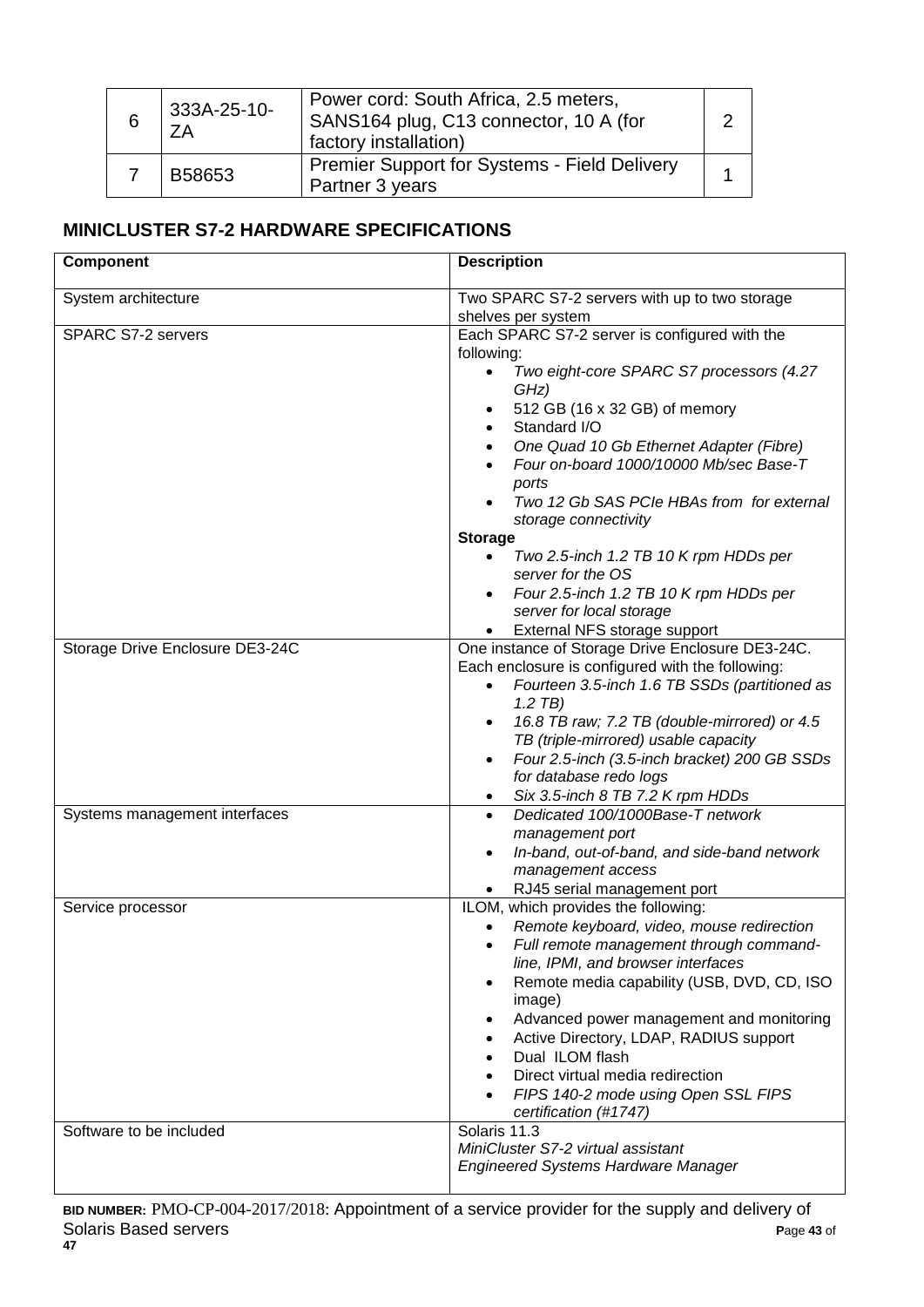# *3.2 Installation*

The JM requires the following during hardware installation:

- Full hardware implementation
- Setting up of at least 4 Logical Domains within the JM environment
- Implementation of Oracle 12c database
- Storage setup and optimisation for the JM environment
- Loading and configuration of Oracle 12c database
- Migration of applications on old servers to new environment

## *3.3 Warranty*

Tender bid pricing for the hardware must include a 3 year on-site warranty. Service level required is 24 hours x 7 days per week. Mean time to respond – 2 hours. Mean time to repair – 4 hours. If Premier support service does not cover this service level, bidders are requested to add the service level cost into the server pricing.

# *3.4 Ad Hoc Requests*

From time to time, the JM may require services that fall out of normal warranty services. This can include, but is not limited to:

- Hardware expansions / changes
- Hardware movements
- Repairs to damage sustained because of accident, power surges, lightning, etc.
- Software changes / upgrades
- Software and hardware licensing requirements
- Patches or workarounds that are not part of warranty, and apply only to the JM environment.

Such services will be procured on a per order basis after a quotation has been requested and bidders are requested to state their hourly rate in the cost schedule separately from the bid price. This hourly rate will not be used in the adjudication of this tender.

## **4. MINIMUM REQUIREMENTS**

Please note that failure to meet the requirements or to lodge the following documentation and/or proof thereof will lead to an immediate disqualification:

- **4.1** Mandatory Requirements
	- a) Registration on the National Treasury Central Database illustrating required compliance 1,2 and 3 below Or
		- 1. Submissions of a valid Tax Clearance Certificate, Master Registration Number or alternatively supply the unique pin number to access the Tax compliance status

**BID NUMBER:** PMO-CP-004-2017/2018: Appointment of a service provider for the supply and delivery of Solaris Based servers **P**age **44** of **47**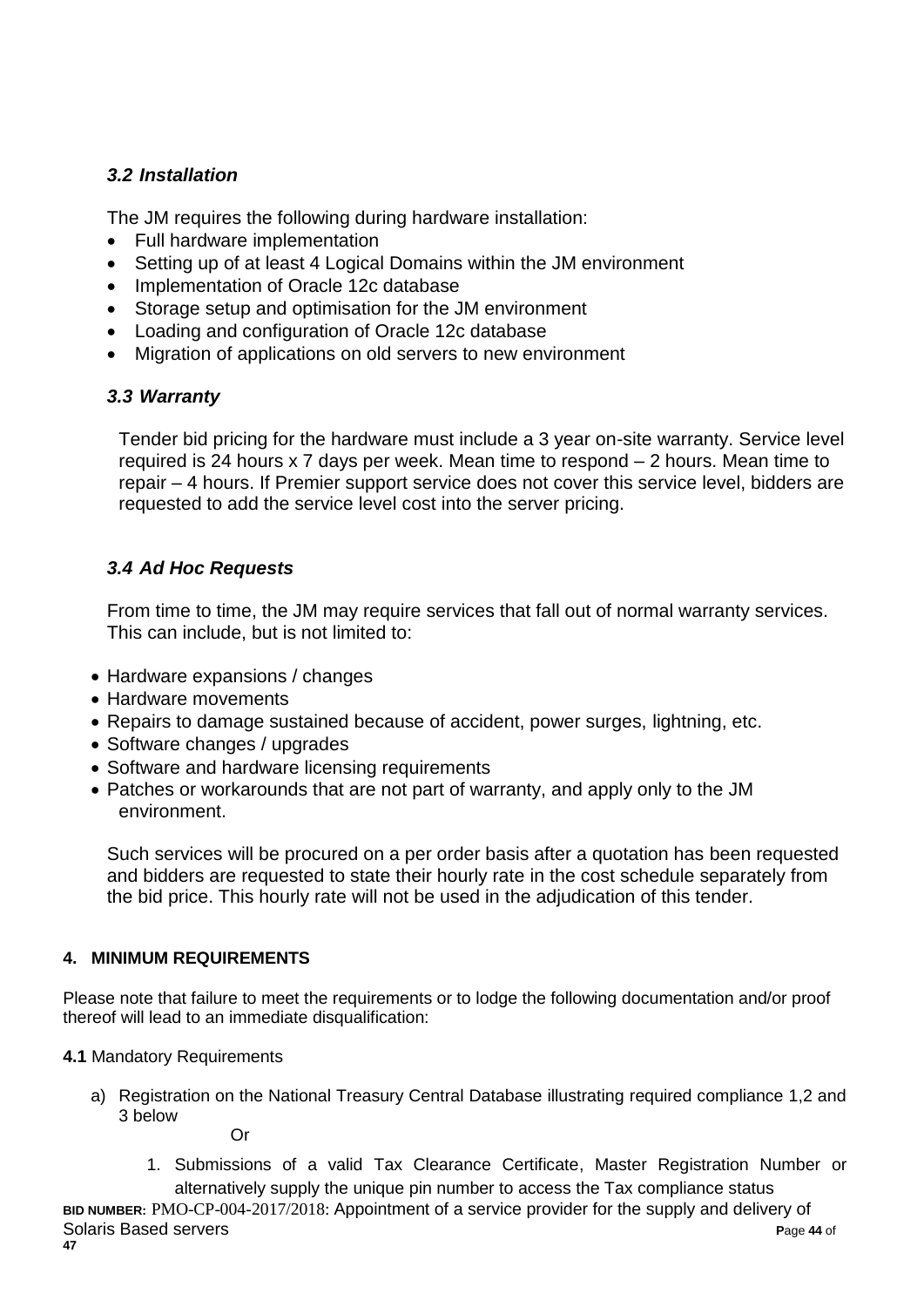- 2. Proof of company registration documents.
- 3. Certified I.D. copies for directors/shareholders and share certificates, certification not older than three months

# **Including the following**

- b) Completed and signed MBD 1,4,6.1, 8 and 9
- c) General Condition of Contract (GCC) must be signed
- d) Initial / sign for ALL alterations in the tender document, failure to do so **may** lead to a disqualification
- e) Signed JV agreement for Joint Venture companies

Note: Joint Ventures must submit a consolidated B-BBEE certificate

**4.2** Additional Requirements

## **These documents may be submitted with the bid but will be required prior to award**

- a) Rates and taxes account not older than three months or signed lease agreement
- b) Proof of JV bank account

# **5. EVALUATION CRITERIA**

NOTE: For purpose of comparison and in order to ensure a meaningful evaluation, bidders must submit detailed information in substantiation of compliance to the evaluation criteria mentioned (e.g. details of relevant previous work undertaken, letters from previous /current clients, proof of ownership of manufacturing facility, etc.)

Minimum Required Score for functionality is: **bidder scoring less than 80 points will not be considered for further evaluation.** Service Providers that qualified pre-evaluation in terms of the functionality cut-off points of 8**0** points will then be evaluated in terms of price and preference points

| <b>CRITERION</b>                                          | <b>COMPLY</b>            | <b>WEIGHTING</b> |
|-----------------------------------------------------------|--------------------------|------------------|
|                                                           | <b>Indicate Yes / No</b> |                  |
| Accredited Manufacturer Gold Partner or higher in         |                          | 30               |
| South Africa – attach accreditation on a                  |                          |                  |
| manufacturer letterhead                                   |                          |                  |
| <b>Accredited Manufacturer Qualified Service Partner</b>  |                          | 35               |
| or Field Service Delivery Partner in South Africa -       |                          |                  |
| attach accreditation on a Manufacturer letterhead         |                          |                  |
| At least 5 support accredited staff indicating ability to |                          | 35               |
| render a 24 hour service - attach accreditation on        |                          |                  |
| the Manufacturers letterhead. 7 points per                |                          |                  |
| accredited staff member.                                  |                          |                  |
| TOTAL                                                     |                          | 100              |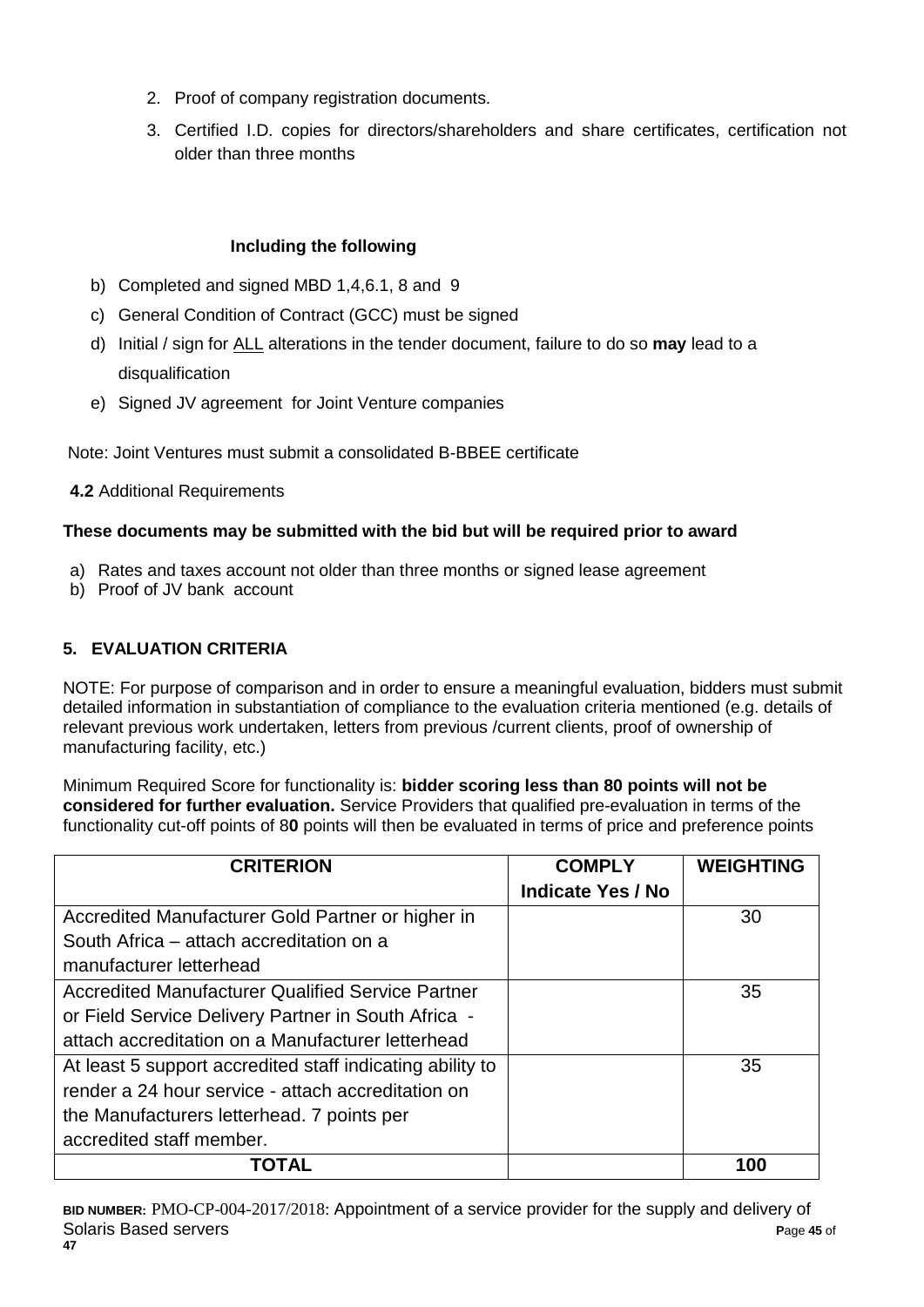**Note:** A bidder/s that scores less than 80 points in respect of functionality, or submits solutions that are not according to requirements will be regarded as submitting a non-responsive bid and will be disqualified.

Bidder/s that meets the minimum required percentage or minimum points will be subject price and preference points evaluation as per the PPPFA Act, No.5 of 2000 amended and its associated Regulations,2017 issued by the National Treasury.

#### **6. Cost Schedule**

| <b>Description</b>                                                                           | Cost | Dependent on<br><b>Exchange rate</b><br>- Yes/No |
|----------------------------------------------------------------------------------------------|------|--------------------------------------------------|
| 2 x Servers as described including 3<br>year on-site warranty as described,<br>excluding VAT |      |                                                  |
| <b>VAT 15%</b>                                                                               |      |                                                  |
| <b>Total Bid Price including Vat</b>                                                         |      |                                                  |

## **PLEASE NOTE THAT THE TOTAL TENDER PRICE MUST BE INDICATED ON MBD 1**

| <b>Description</b>                                           | Year 1 | Year 2 | Year 3 |
|--------------------------------------------------------------|--------|--------|--------|
| Labour rate per hour<br>for ad hoc requests<br>excluding VAT |        |        |        |

## **Adhoc labour rates will not be used for the evaluation of this tender**